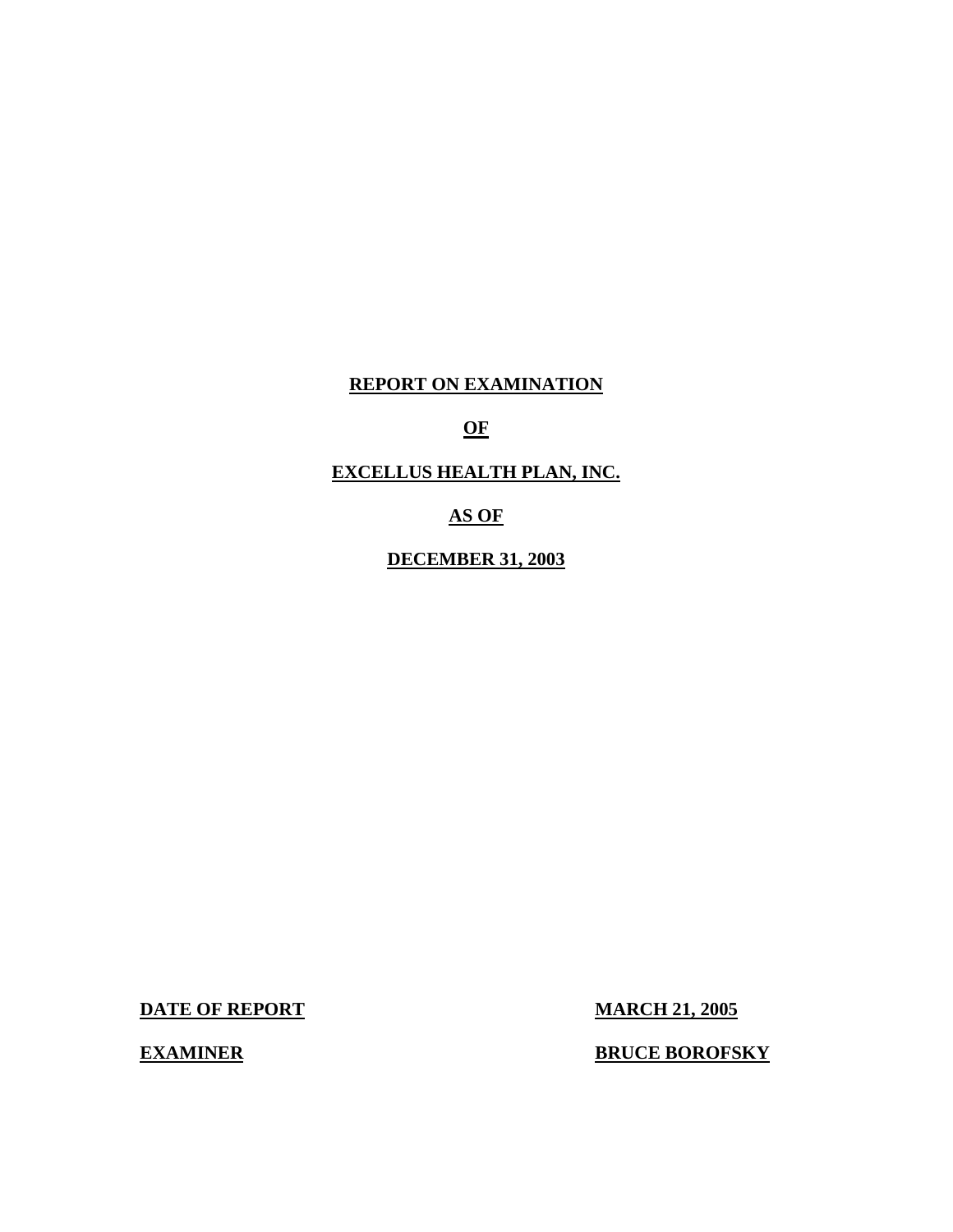|--|

|                 | <b>TABLE OF CONTENTS</b>                                                                                                                                                                                                                                                                                               |                                                  |
|-----------------|------------------------------------------------------------------------------------------------------------------------------------------------------------------------------------------------------------------------------------------------------------------------------------------------------------------------|--------------------------------------------------|
| <u>ITEM NO.</u> |                                                                                                                                                                                                                                                                                                                        | PAGE NO.                                         |
| 1.              | Scope of examination                                                                                                                                                                                                                                                                                                   | $\overline{2}$                                   |
| 2.              | Description of Plan                                                                                                                                                                                                                                                                                                    | 4                                                |
|                 | Management<br>Α.<br><b>B.</b><br>Territory and plan of operation<br>$C_{\cdot}$<br>Reinsurance<br>Holding company system<br>D.<br>Significant operating ratios<br>Е.<br>Investment activities<br>$F_{\cdot}$<br>Provider/TPA arrangements<br>G.<br>H <sub>1</sub><br>Accounts and records<br>Information systems<br>I. | 4<br>8<br>10<br>10<br>14<br>14<br>19<br>20<br>22 |
| 3.              | <b>Financial Statements</b><br><b>Balance Sheet</b><br>A.<br><b>B.</b><br>Statement of revenue and expenses                                                                                                                                                                                                            | 23<br>23<br>25                                   |
| 4.              | <b>Bonds</b>                                                                                                                                                                                                                                                                                                           | 26                                               |
| 5.              | Claims unpaid                                                                                                                                                                                                                                                                                                          | 27                                               |
| 6.              | Unpaid claim adjustment expense                                                                                                                                                                                                                                                                                        | 28                                               |
| 7.              | Treatment of policyholders and claimants                                                                                                                                                                                                                                                                               | 29                                               |
|                 | <b>Member Benefits</b><br>A.<br>B. Claim processing                                                                                                                                                                                                                                                                    | 29<br>30                                         |
| 8.              | Compliance with prior report on examination                                                                                                                                                                                                                                                                            | 31                                               |
| 9.              | Summary of comments and recommendations                                                                                                                                                                                                                                                                                | 32                                               |
|                 | Appendix A – HMO Operations                                                                                                                                                                                                                                                                                            | 36                                               |
|                 | Appendix B - Systems Review                                                                                                                                                                                                                                                                                            | 46                                               |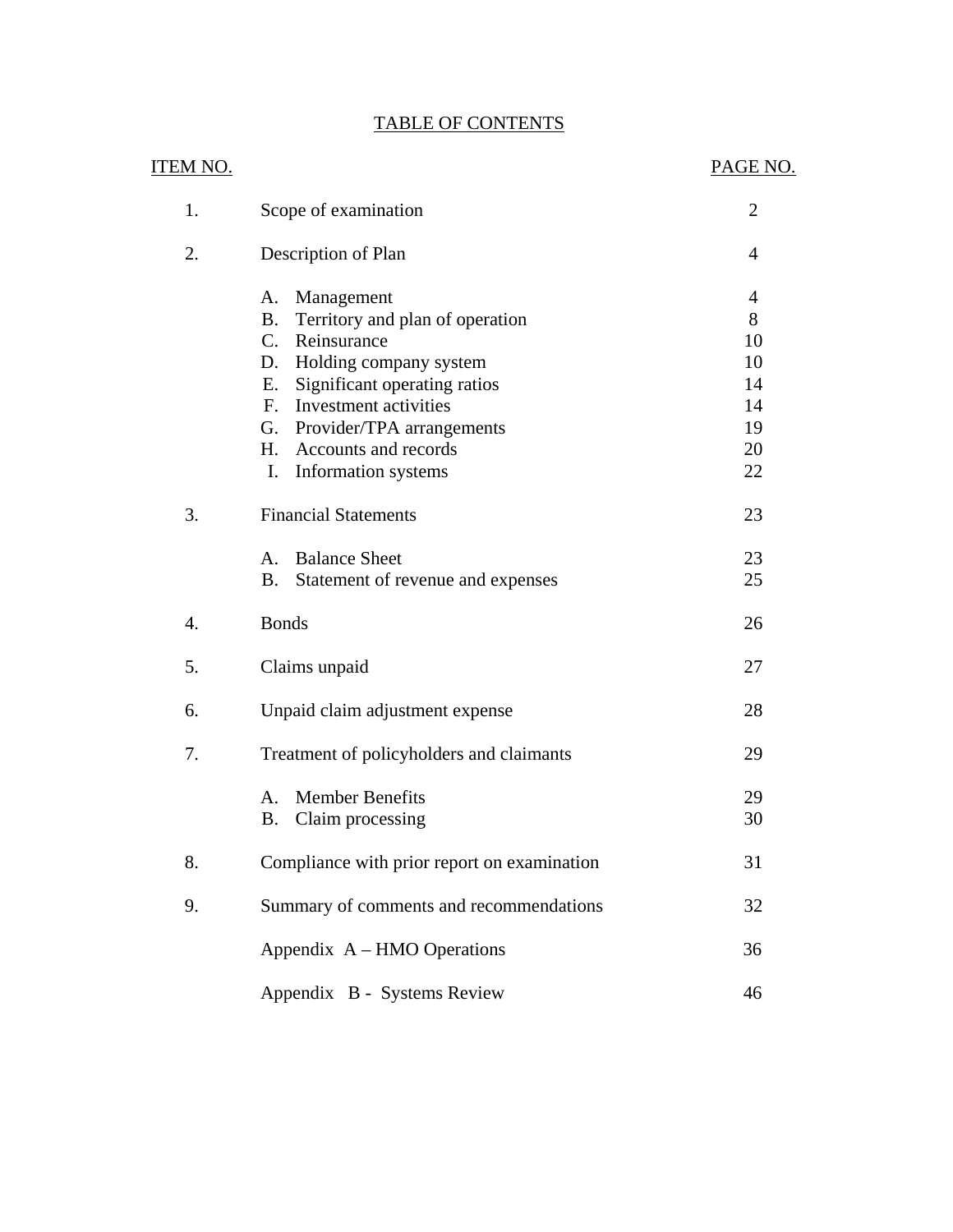

STATE OF NEW YORK INSURANCE DEPARTMENT 25 BEAVER STREET NEW YORK, NEW YORK 10004

George E. Pataki Howard Mills Governor Superintendent Superintendent Superintendent Superintendent Superintendent Superintendent Superintendent

Honorable Howard Mills Date: March 21, 2005 Superintendent of Insurance Albany, NY 12257

Sir:

Pursuant to the provisions of the New York Insurance Law and in accordance with the instructions contained in Appointment Number 22094 dated October 2, 2003, attached hereto, I have made an examination into the condition and affairs of Excellus Health Plan, Inc., as of December 31, 2003 and submit the following report thereon.

The examination was conducted at the Plan's home office located at 165 Court St., Rochester, NY.

Wherever the designations "the Plan," "EHP," or "Excellus" appear herein, without qualification, they should be understood to indicate Excellus Health Plan, Inc., a wholly-owned subsidiary of Lifetime Healthcare, Inc.

Wherever the designation "the Parent" appears herein, without qualification, it should be understood to indicate Lifetime Healthcare, Inc., a not-for-profit Holding Company.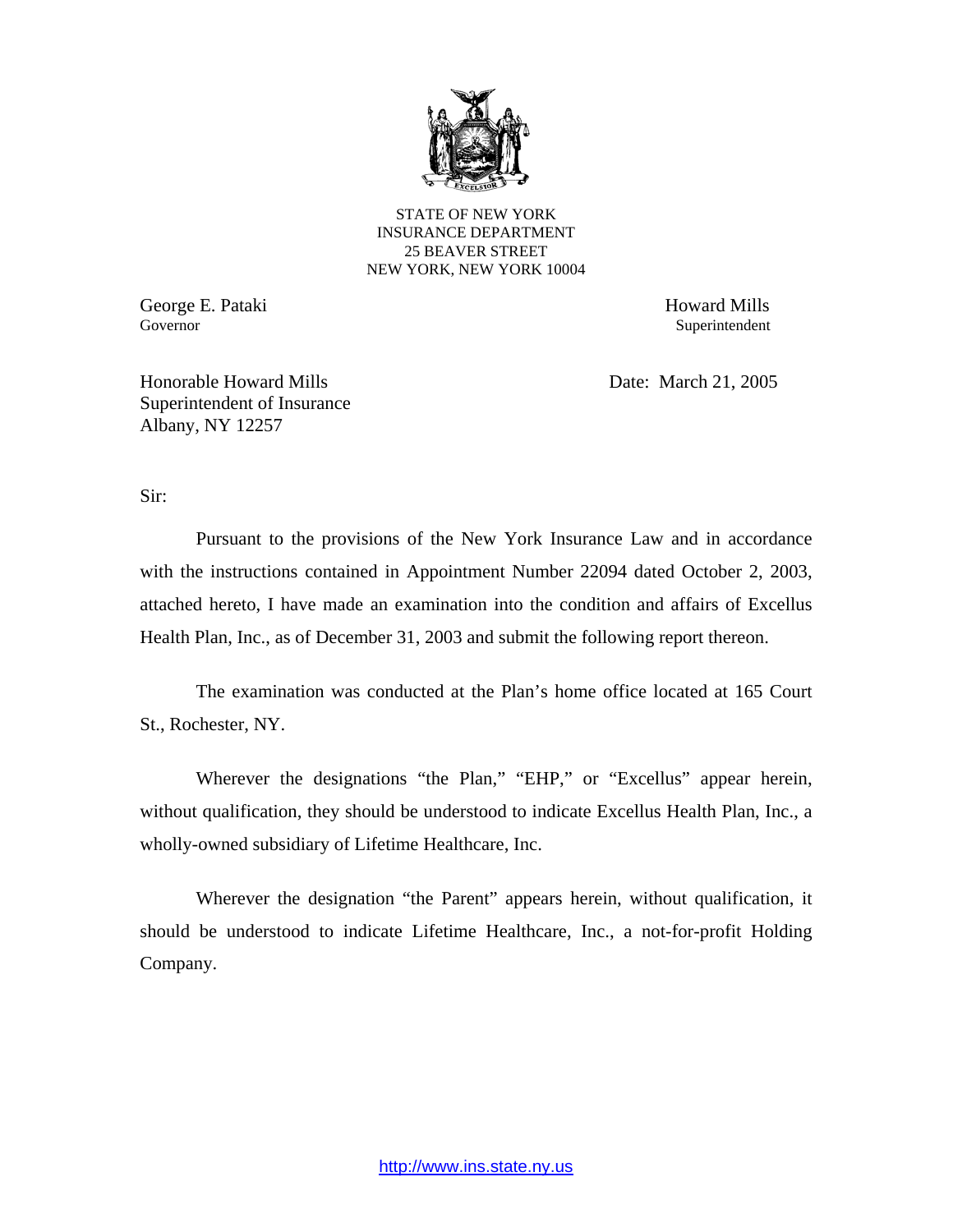#### **1. SCOPE OF EXAMINATION**

The previous financial examination was conducted as of December 31, 1997. The Plan's name, on that date, was Finger Lakes Health Insurance Company, Inc. A market conduct examination was made as of October 10, 2003 and was filed on August 30, 2004. This financial examination covers the six-year period from January 1, 1998 through December 31, 2003. Transactions occurring subsequent to this period were reviewed where deemed appropriate by the examiner.

It is noted that additional previous examinations of the various entities that were merged into Excellus Health Plan, Inc. during the examination period also exist. These examinations consist of the following:

|                                                          | <b>Examination period</b> |                    |  |  |  |
|----------------------------------------------------------|---------------------------|--------------------|--|--|--|
| Name                                                     | <b>Start</b>              | End                |  |  |  |
| Blue Cross and Blue Shield of Utica-<br>Watertown, Inc.  | July 1, 1989              | December 31, 1994  |  |  |  |
| Blue Cross and Blue Shield of Central<br>NY, Inc.        | January 1, 1989           | December 31, 1993  |  |  |  |
| HMO-CNY, Inc.                                            | January 1, 1990           | December 31, 1993  |  |  |  |
| The Health Care Plan, Inc.                               | January 1, 1993           | December 31, 1996  |  |  |  |
| Health Service Medical Corp of Central<br>New York, Inc. | January 1, 1992           | September 30, 1996 |  |  |  |

However, since the management of the Finger Lakes Health Insurance Company, Inc. is the core surviving management of those entities, this report refers to the comments and recommendations of that entity. Where comments from the other previous reports are relevant to the findings of this report, they will be noted here within the applicable sections.

The examination comprised a verification of assets and liabilities as of December 31, 2003 in accordance with Statutory Accounting Principles, as adopted by the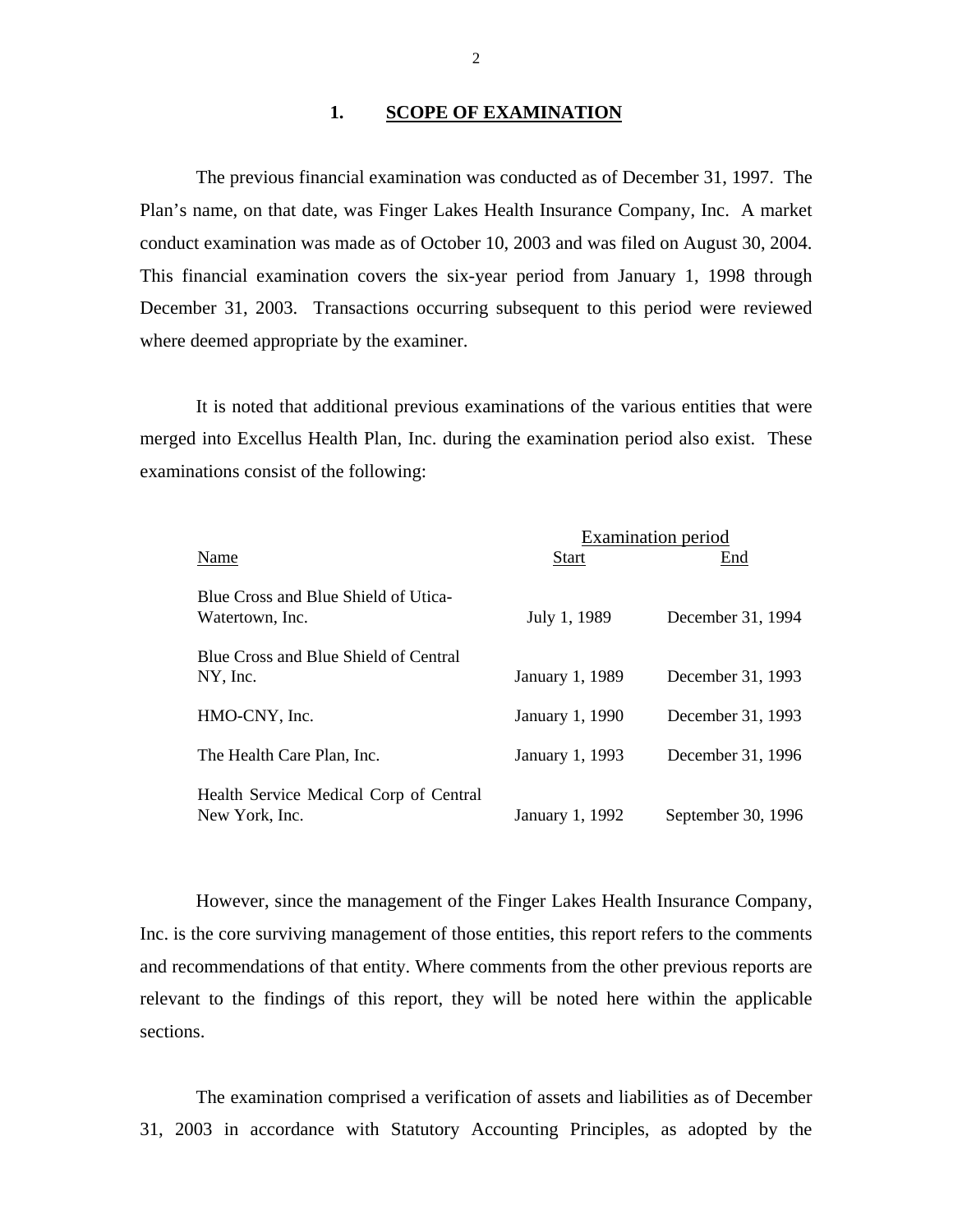Department, a review of income and disbursements deemed necessary to accomplish such verification, and utilized, to the extent considered appropriate, work performed by the Plan's independent certified public accountants. A review was also made of the following items as called for in the Examiners Handbook of the National Association of Insurance Commissioners:

> History of the Plan Management and control Corporate records Fidelity bonds and other insurance Territory and plan of operation Growth of the Plan Business in force Loss experience Reinsurance Accounts and records Financial statements

A review was also made to ascertain what actions were taken by the Plan with regard to comments and recommendations in the prior report on examination.

This report on examination is confined to financial statements and comments on those matters which involve departures from laws, regulations, or rules; or which are deemed to require explanation or description.

A concurrent examination was made of the Plan's three line of business health maintenance organizations. The HMO lines of business for the Plan are Fingerlakes HMO, Upstate HMO and Univera Healthcare HMO. The results of such examination are included in Appendix A to this report.

During this examination, an information systems review was made of the Plan's computer systems and operations with the assistance of Ernst & Young, LLP. The results of such review are included in Appendix B to this report.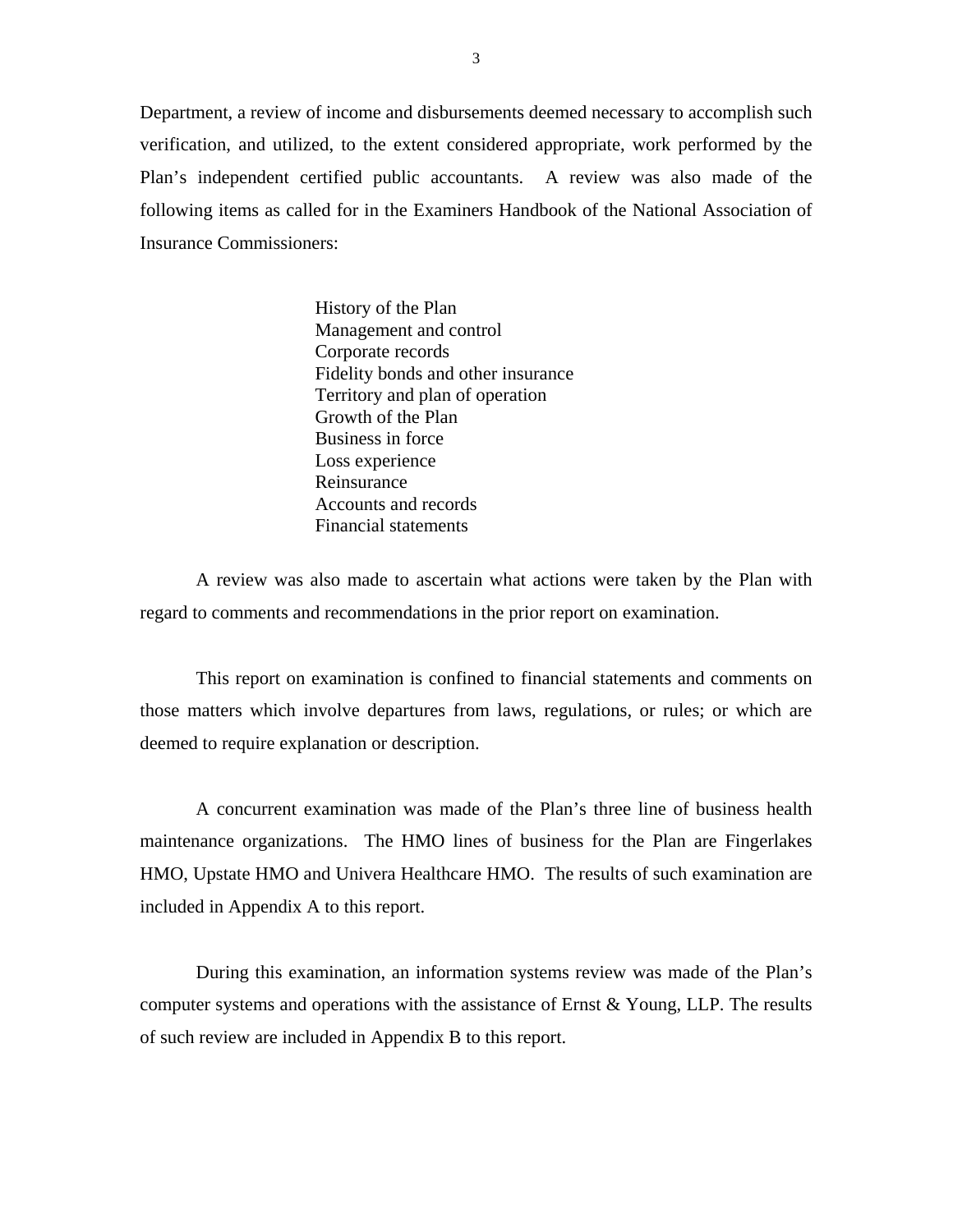#### **2. DESCRIPTION OF PLAN**

<span id="page-5-0"></span>Excellus Health Plan, Inc. is a not-for-profit health service corporation organized and licensed under Article 43 of the New York Insurance Law. The Plan also holds a Certificate of Authority under Article 44 of the New York Public Health Law as a health maintenance organization. The Plan operates using two assumed names, Excellus Blue Cross and Blue Shield and Univera HealthCare.

At the examination date, Excellus, Inc. was the sole member of Excellus Health Plan, Inc. Excellus Inc. changed its name on January 23, 2004 to Lifetime Healthcare, Inc. d/b/a The Lifetime Healthcare Companies. Excellus Health Plan, Inc. is the surviving entity resulting from the mergers of the Blue Cross/Blue Shield Plans in the Rochester, Central New York, and Utica-Watertown regions and HMOs in Central and Western New York including HMO-CNY and Univera Healthcare of Central and Western New York.

#### A. Management

Syracuse, NY

Pursuant to the Plan's charter and by-laws, management of the Plan is vested in a board of directors consisting of twenty-three members. As of the examination date, the board of directors was comprised of 21 members. The board met six times during each calendar year of the examination period. The directors as of December 31, 2003 were as follows:

Name and Residence Principal Business Affiliation Mary A. Bellardini Retired Homer, NY Randall L. Clark Chairman, Buffalo, NY Dunn Tire, LLC Thomas S. Coughlin President and CEO, Binghamton, NY McFarland-Johnson, Inc. Daniel S. Fuleihan, M.D. Physician

4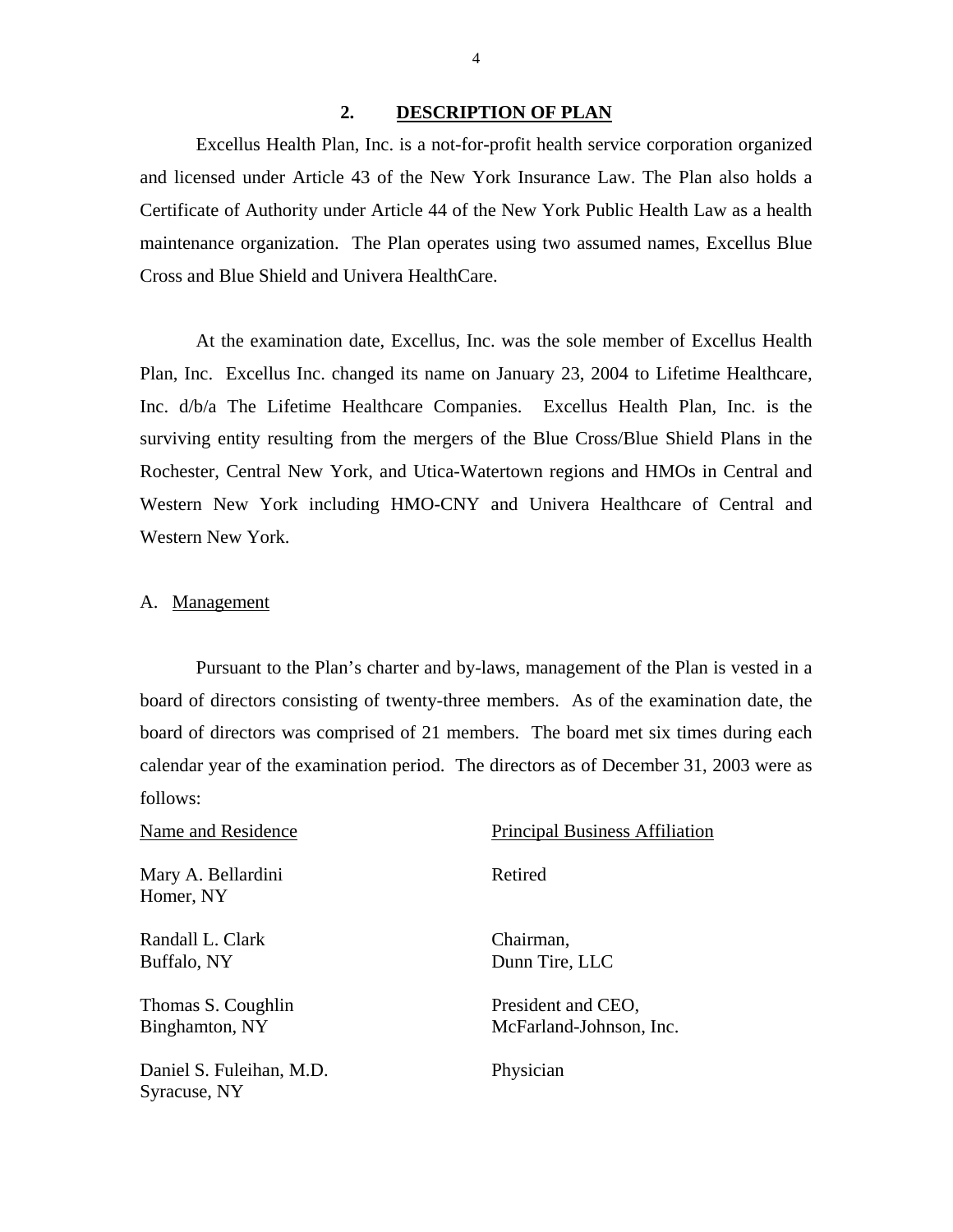David T. Griffith New Hartford, CT

Kirk B. Hinman Rome, NY

Honorable William A. Johnson, Jr. Rochester, NY

David H. Klein Rochester, NY

Joseph F. Kurnath, M.D. Rochester, NY

James L. Magavern, Esq. Buffalo, NY

Thomas L. Mahoney, M.D. Henrietta, NY

Geraldine C. Ochocinska Amherst, NY

Sandra A. Parker Rochester, NY

Carol Raphael New York, NY

David D. Reh Fishers, NY

E. Phillips. Saunders Rochester, NY

Casper F. Sedgwick Fayetteville, NY

Mary A. Shaw Syracuse, NY

Albert J. Simone Rochester, NY

Principal Business Affiliation

President, M. Griffith, Inc.

President, Rome Strip Steel, Inc.

Mayor, City of Rochester, NY

President and CEO, MedAmerica of New York, Inc.

Physician and Chairman of the Board, MedAmerica of New York, Inc.

Attorney, Magavern, Magavern & Grimm LLP

Physician

Director, United Auto Workers, Region 9

President and COO, Rochester Business Alliance, Inc.

President and CEO, Visiting Nurse Services of New York

President, The Raytec Group

President, Saunders Management Co., Inc.

Retired

Associate of the Chancellor, Syracuse University

President, Rochester Institute of Technology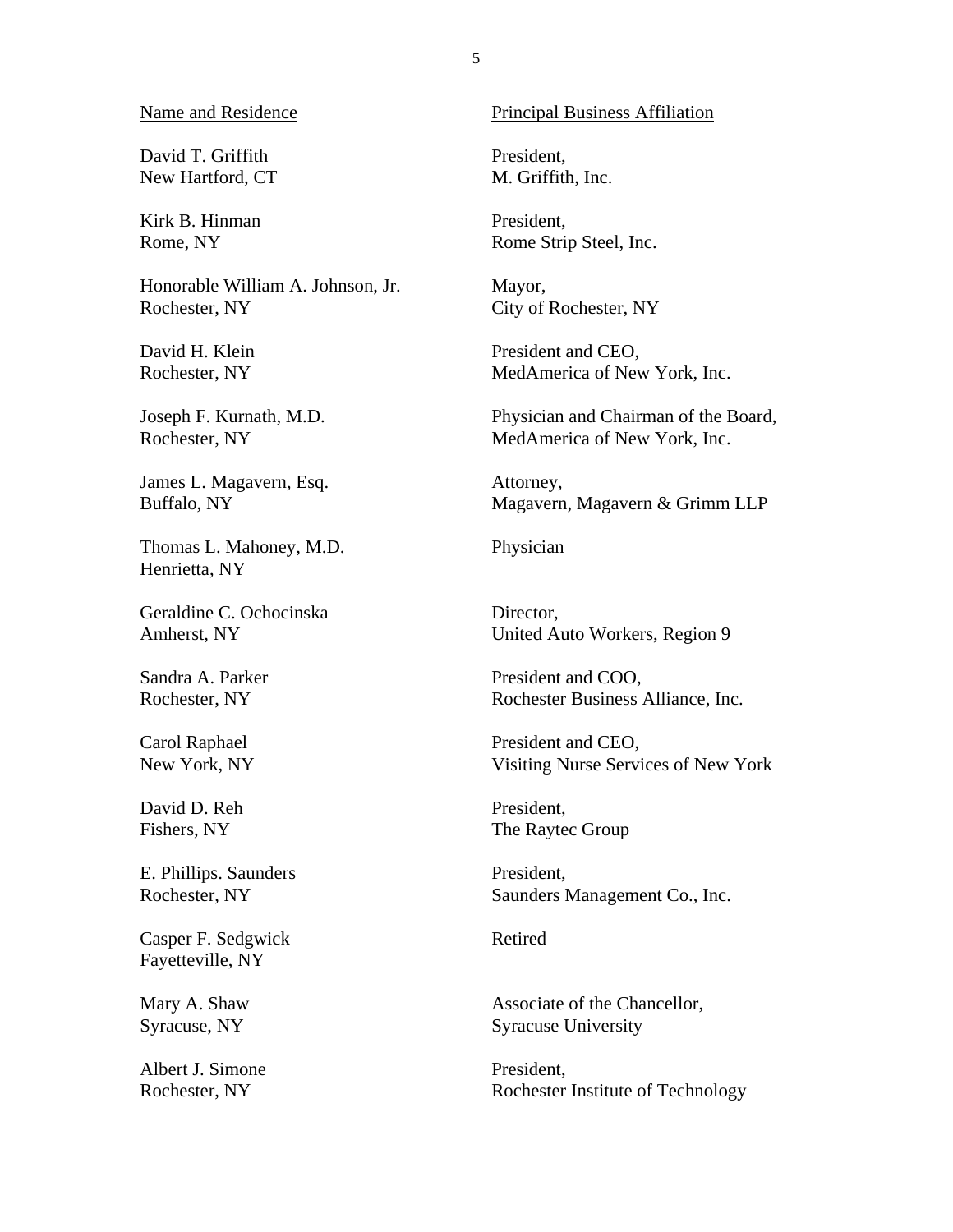| Name and Residence                         | <b>Principal Business Affiliation</b>                         |
|--------------------------------------------|---------------------------------------------------------------|
| William F. Streck, M.D.<br>Cooperstown, NY | Physician and President and CEO,<br><b>Bassett Healthcare</b> |
| William E. Whitehill, Jr.<br>Clayville, NY | Retired                                                       |

A review of the minutes of the attendance records at the Plan's board of directors' meetings held during the period under examination revealed that the meetings were generally well attended.

It is noted that, while the by-laws call for the board to consist of twenty-three members, at December 31, 2003 there were only twenty-one members on the board.

It is recommended that the Plan maintain the required number of members on its board of directors in compliance with Article III, Section 1 of its by-laws.

It is noted that as of the report date, the Plan had filled one of the vacancies on its board.

During both March 2003 and October 2004, over a period of several days, meetings of the boards of directors of the Parent, the Plan, and the subsidiary MedAmerica, Inc., were held in New York City. Attendees included directors, officers, certain employees, as well as spouses/partners. The total expenses for these meetings was, in each case, greater than \$200,000, although a small portion of those expenses were allocated to the Plan's parent and subsidiary. The meeting expenses included lodging, airfare, local transportation, dinners, room service and social events such as receptions, Broadway shows and a dinner cruise.

The Plan's mission, as cited in its internal website, and as ratified by the board of directors at its October 1, 2004 meeting, is quoted in part as follows:

6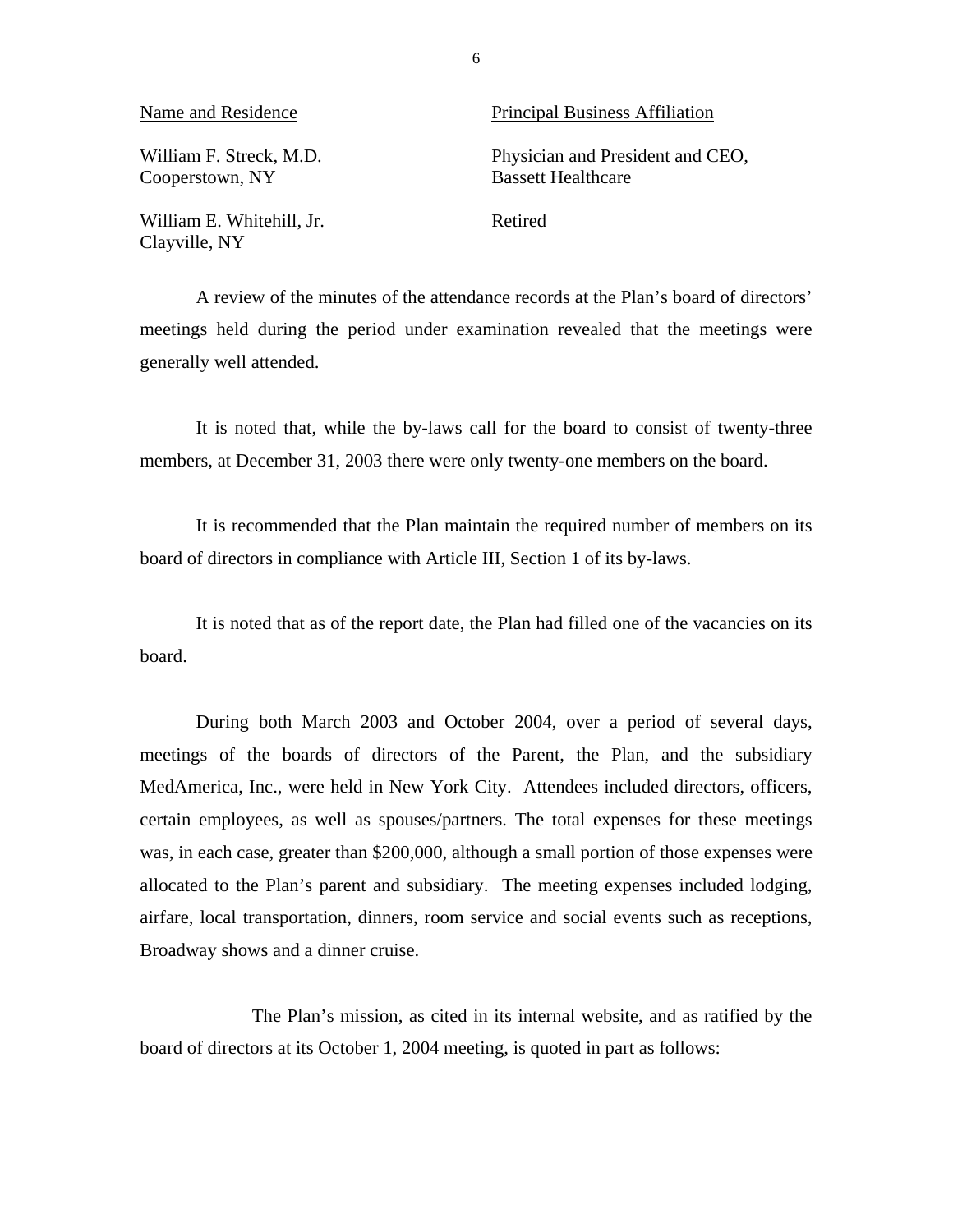"Being responsible stewards of our communities' health care premiums and health care resources."

Within its strategy statement, also cited within the internal website, the Plan notes the following as a value:

"Reducing unnecessary, wasteful expense is essential."

While the Plan has provided extensive information from various authorities on not-for-profit corporate governance that advocate the value of off-site meetings, spousal attendance and social events, the Department is concerned about the location, number of participants, extent of the activities described herein and resulting expenses. While it is noted that the Plan's overall administrative expenses as a percentage of premium income are within statutory limitations, the board meeting expenses described above appear to be inconsistent with the Plan's mission and strategy statements.

It is recommended that the members of the board act to control expenditures for off-site Board of Directors' meetings and retreats in accordance with its mission and strategy statements and consistent with the provisions of the New York State Not-For-Profit Corporation Law.

It is noted that a current member of the board of directors was also a member of the board of directors for Blue Cross and Blue Shield of Utica-Watertown, Inc., an entity that was subsequently absorbed into the Plan. The most recent Report on Examination for that entity, dated November 5, 1997, included similar recommendations and comments.

The Plan has a policy that under certain circumstances, it will pay the travel and entertainment expenses for spouses/partners when accompanying officers and board members to off-site meetings. Pursuant to federal and state income tax laws, such benefits are directly taxable as income to those individuals and as such, the Plan is required to report such expenses as income for the board members. The Plan contends that although it is its policy to report such amounts, it did not do so because of a clerical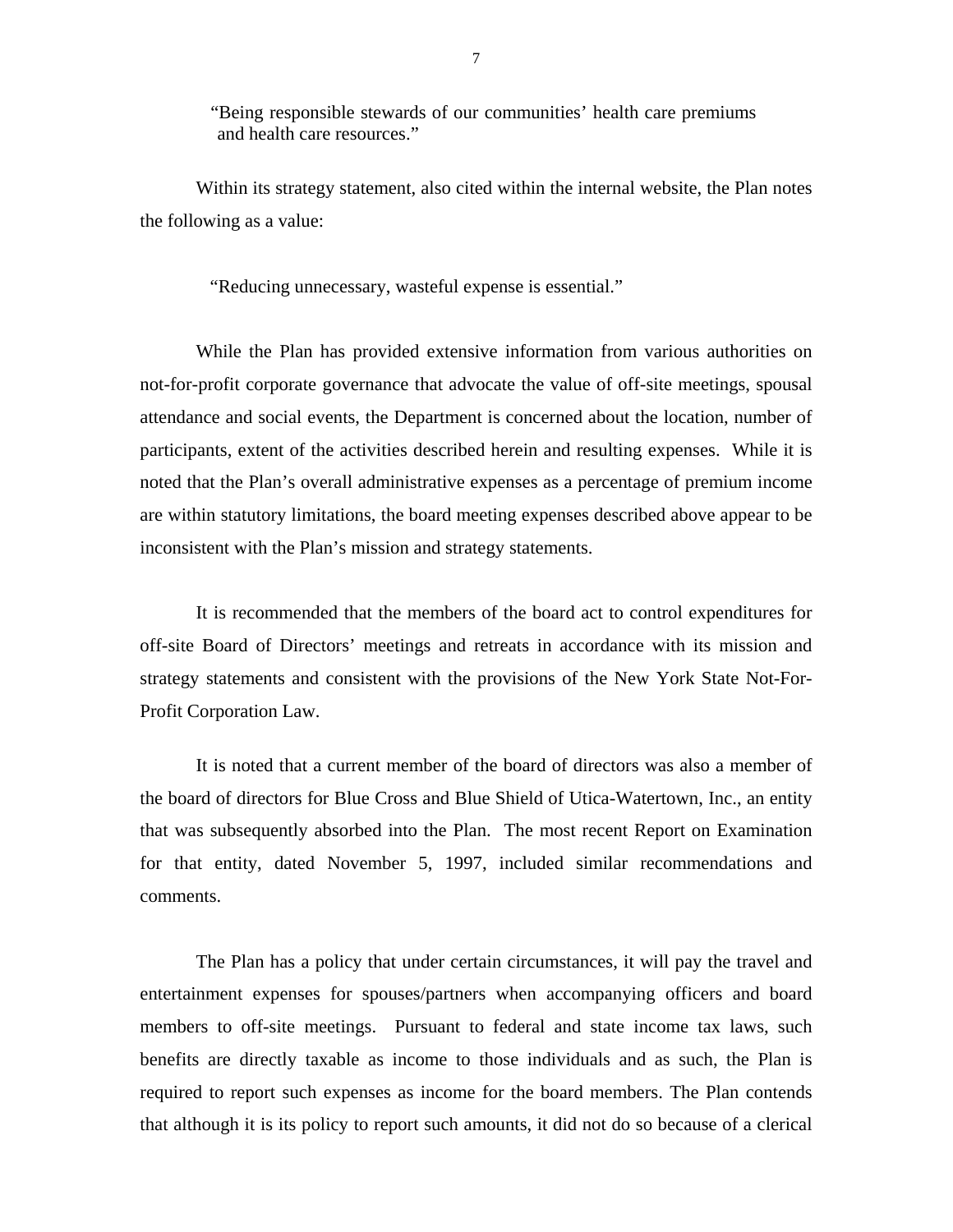error.

It is recommended that the Plan report all amounts considered to be income to board members and officers as required pursuant to federal and state income tax laws.

The officers of the Plan as of December 31, 2003 were as follows:

| Name              | Title                          |
|-------------------|--------------------------------|
| Kevin N. Hill     | President and COO              |
| William Whitehill | Secretary                      |
| Emil D. Duda      | <b>Chief Financial Officer</b> |
| Edward Wardrup    | <b>Treasurer</b>               |
|                   |                                |

It should be noted that members of the board of directors and senior management of EHP are also members of the board of directors and senior management of the parent, as well as other affiliated companies.

#### B. Territory and Plan of Operation

At December 31, 2003, Excellus Health Plan, Inc., a not-for-profit health service corporation organized and licensed under Article 43 of the New York Insurance Law was authorized to transact business in all counties of New York State. Excellus Health Plan, Inc. either directly or through one of its subsidiaries, conducts business in all counties of New York State. The Plan also held a Certificate of Authority under Article 44 of the New York Public Health Law as a health maintenance organization that was authorized to transact business only in the following counties in the State of New York:

| Allegany      | Erie         | Madison    | St. Lawrence |
|---------------|--------------|------------|--------------|
| <b>Broome</b> | <b>Essex</b> | Monroe     | Schuyler     |
| Cattaraugus   | Franklin     | Montgomery | Seneca       |
| Cayuga        | Fulton       | Niagara    | Steuben      |
| Chattaqua     | Genesee      | Oneida     | Tioga        |
| Chemung       | Hamilton     | Onandaga   | Tompkins     |
| Chenango      | Herkimer     | Ontario    | Wayne        |
| Clinton       | Jefferson    | Orleans    | Wyoming      |
|               |              |            |              |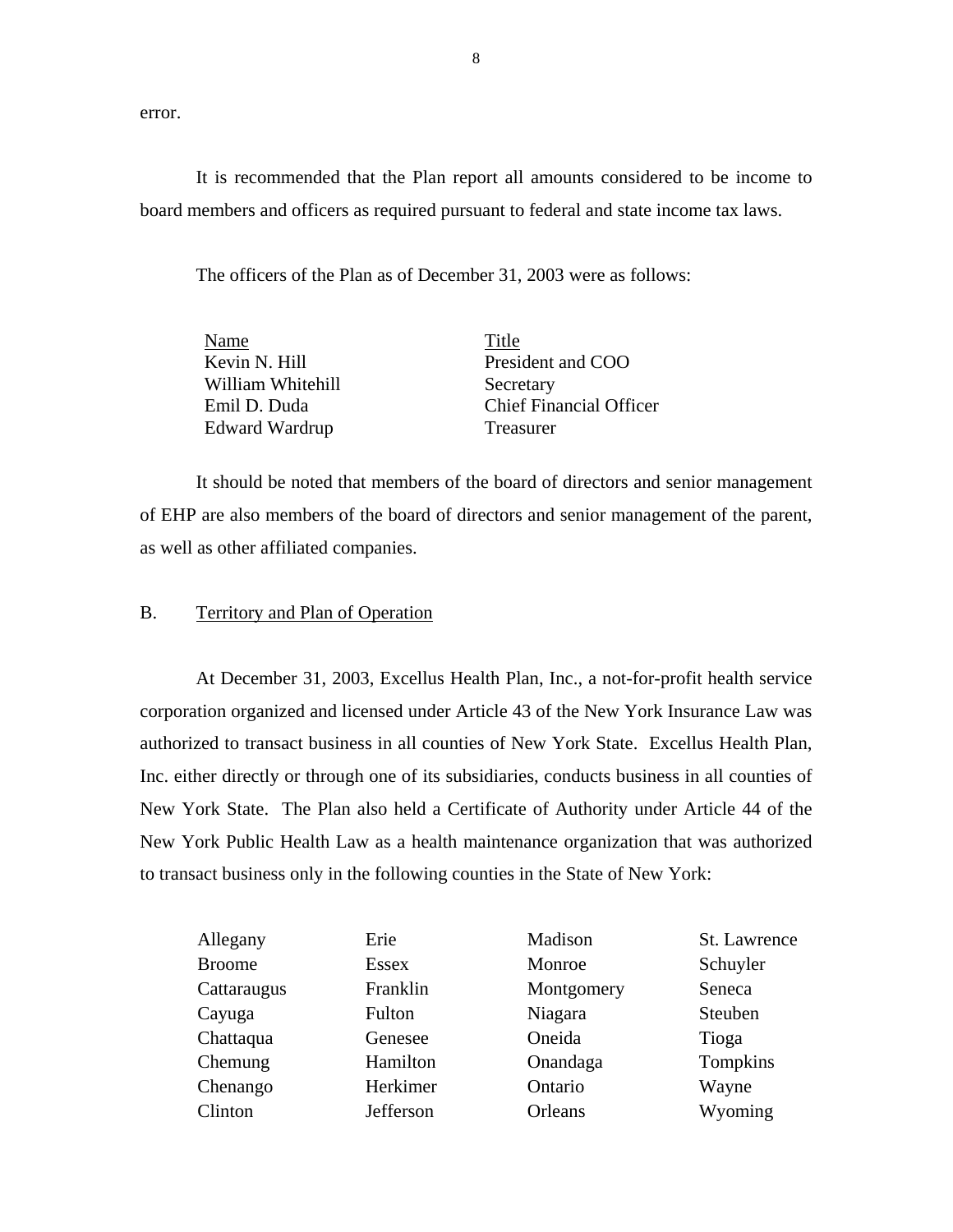Cortland Lewis Otsego Yates Delaware Livingston Oswego

Excellus participates in the Blue Card program. This program allows Excellus members to receive treatment from providers participating in other Blue Cross Blue Shield Plans when they travel outside of Excellus' territory. In return, members of other Blue Cross and Blue Shield plans are permitted to obtain treatment from providers in Excellus' territory on a participating basis.

The following schedule shows direct premiums written in the State of New York during the six-year examination period:

| Year | Premiums        |
|------|-----------------|
| 1998 | \$2,237,654,602 |
| 1999 | 2,491,125,752   |
| 2000 | 3,938,931,134   |
| 2001 | 3,221,401,247   |
| 2002 | 3,260,135,355   |
| 2003 | 3,769,775,179   |
|      |                 |

As of December 31, 2003 health care services were provided to 1,890,430 members. The following chart shows annual membership changes by number and percentage:

|          | 1998 | 1999     | 2000                                                                | 2001      | 2002     | 2003     |
|----------|------|----------|---------------------------------------------------------------------|-----------|----------|----------|
|          |      |          | Members 1,909,220 1,858,024 2,293,291 1,893,224 2,001,806 1,890,430 |           |          |          |
| Change % |      | $-2.7\%$ | $+23.4\%$                                                           | $-17.5\%$ | $+5.7\%$ | $-5.6\%$ |

It is noted that the increase during calendar year 2000 was due, in large part, to a restatement of membership associated with the 2001 merger with Univera, Inc. The subsequent decrease during 2001 was the result of a change in treatment of the Plan's minimum premium/premium credit business.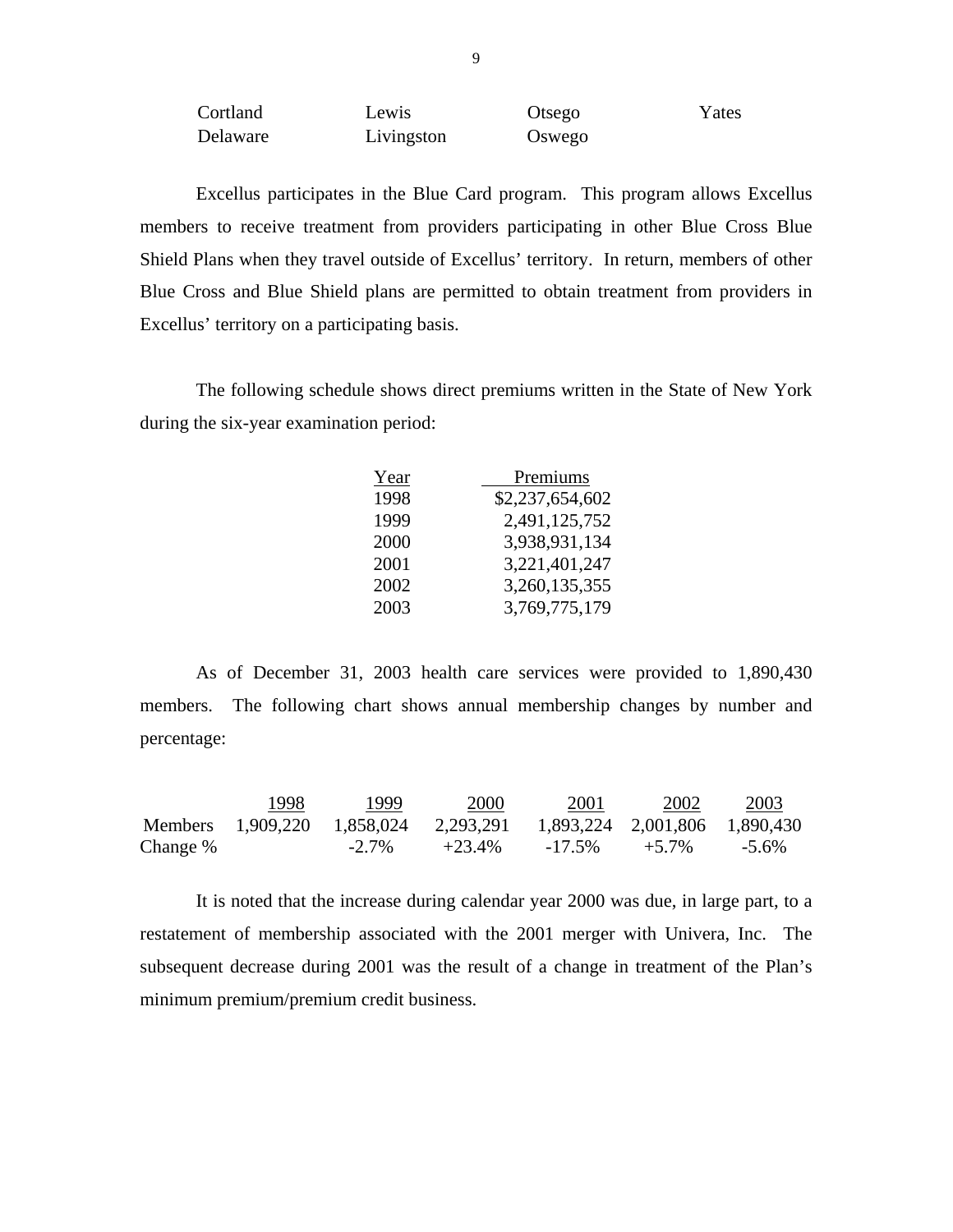#### <span id="page-11-0"></span>C. Reinsurance

The Plan's Utica/Watertown line of business HMO maintains a 50% Bone Marrow and Organ Transplant reinsurance treaty with the BCS Insurance Company, an authorized reinsurer. This coverage consists of two separate reinsurance pools that are settled annually. At the inception of the coverage year, each reinsurance participant is billed 70% of the estimated claims cost. The remaining 30% is payable to the extent that, at annual settlement, total experience is greater than the amount billed plus administrative expenses.

The reinsurance treaty includes an insolvency clause that meets the requirements of Section 1308 of the New York Insurance Law.

#### D. Holding Company System

As a member of a holding company system, the Plan is required to file registration statements pursuant to Article 15 of the New York Insurance Law and Department Regulation 52 (11NYCRR 80). All pertinent filings made, regarding the aforementioned statute and regulation, during the examination period were reviewed. No problem areas were encountered.

The following is the organizational chart of the Plan's holding company system as of December 31, 2003: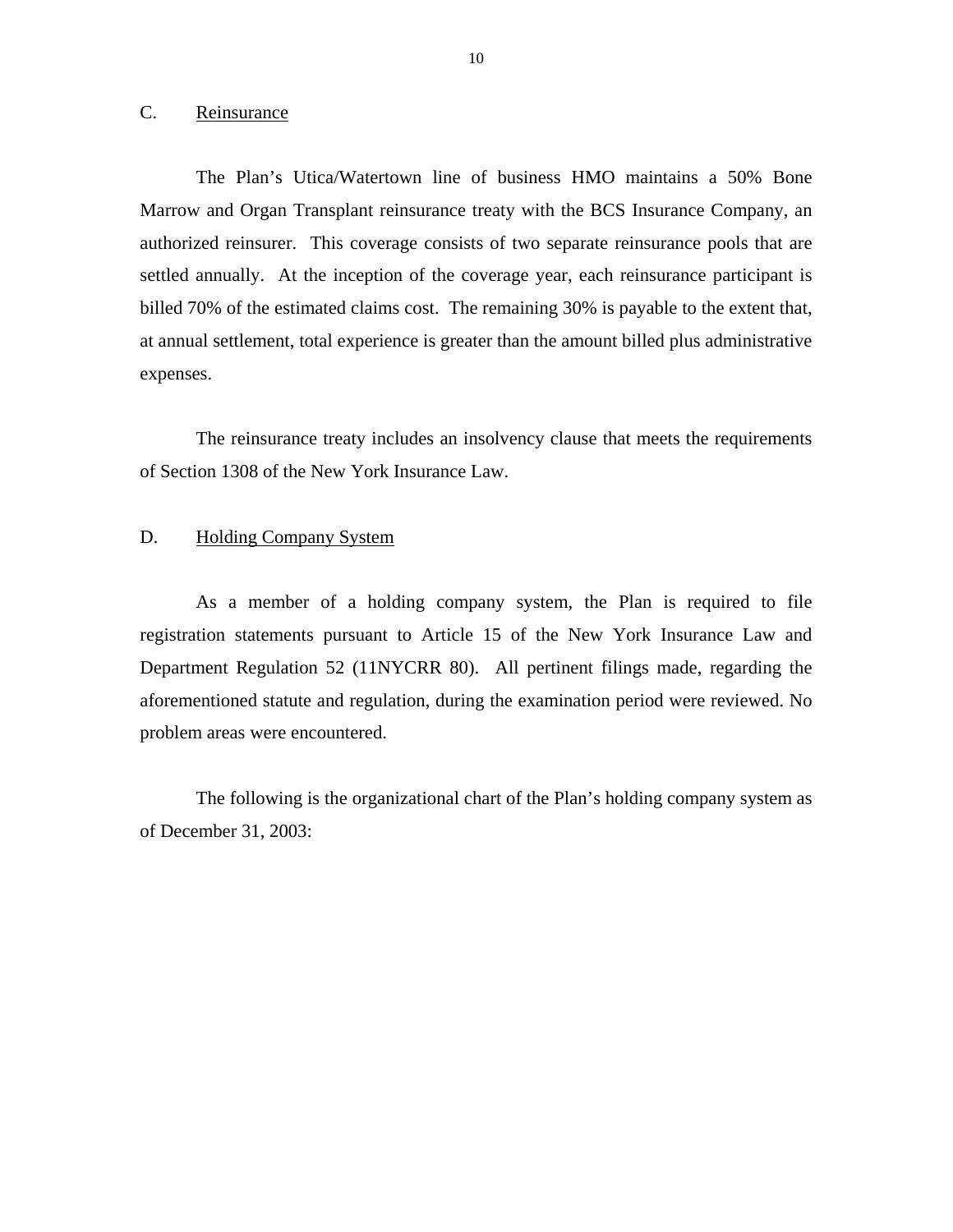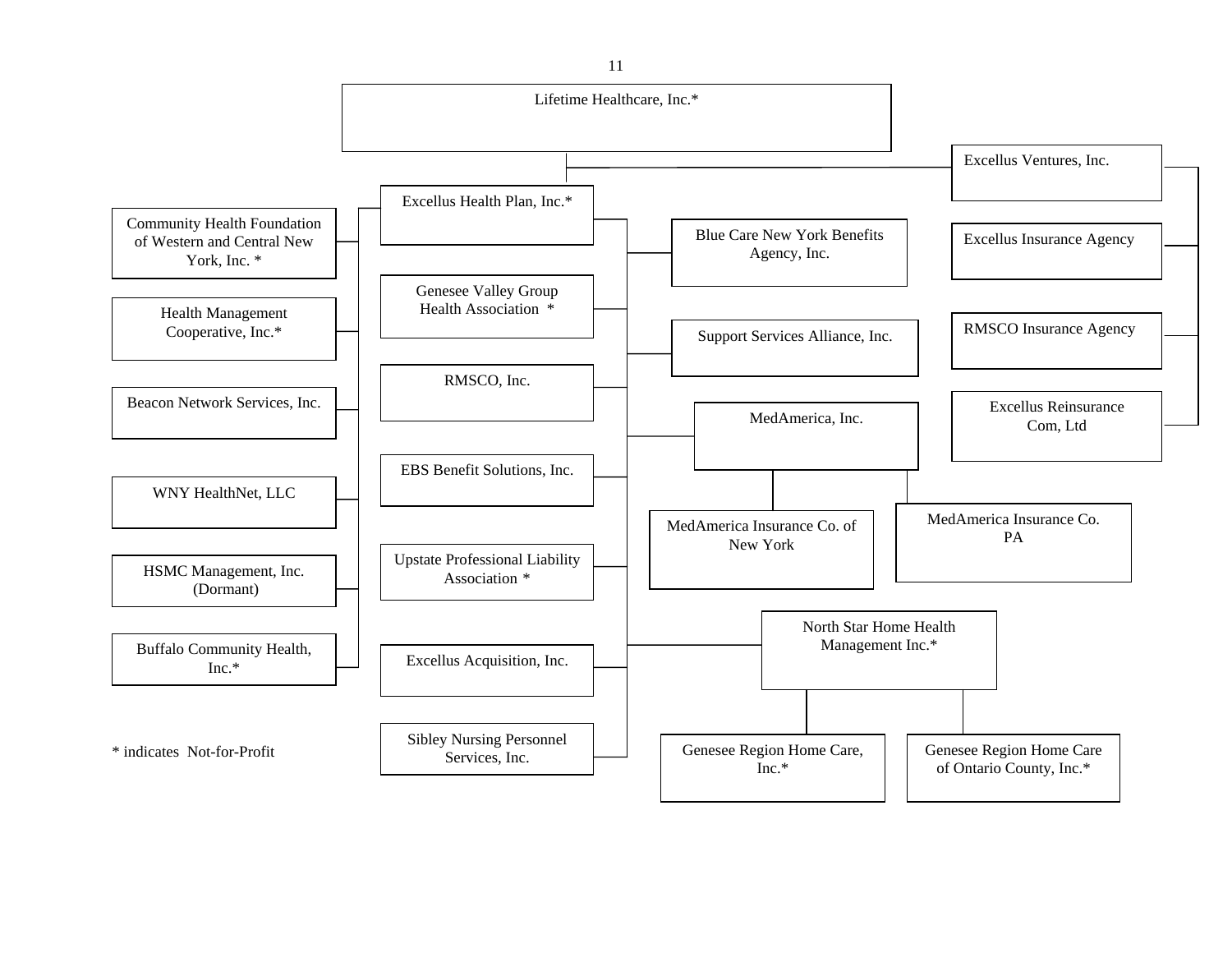The Plan maintains administrative services agreements with the following affiliated entities:

- Genesee Valley Group Health Association (GVGHA): This subsidiary provides disease management, telemarketing and call center services to Excellus. Reimbursement is made to GVGHA for exact costs. The agreement is dated March 28, 2002.
- Buffalo Community Health, Inc. (BCH): Univera HMO, a d/b/a for Excellus in Western New York manages a separate prepaid health services plan on behalf of the members of BCH. The members of BCH are Excellus Health Plan and two hospital networks located in Erie County. The agreement is dated March 28, 2002.
- EBS Benefit Services, Inc.: This affiliated entity provides pension and related services to the Plan. The agreement is dated March 28, 2002.
- MedAmerica Insurance Co. of NY: Excellus provides personnel, office space and related management services to this subsidiary. The agreement is dated January 1, 2002 and was renewed on March 1, 2004.
- Greater Regional Home Care Association, Inc.: This subsidiary organization provides various marketing and quality assurance services to the Plan in return for exact costs. The agreement is dated April 1, 2003.
- RMSCO, Inc.: This Excellus subsidiary administers the Plan's self-funded worker's compensation program. The agreement was submitted to the Department for approval on February 20, 2004.

It is noted that there is also an approved Management Services Agreement between the Plan and UNYS, Upstate Holding Company, and Utica-Watertown Health Insurance Company. This agreement, however, has not been updated to reflect the new corporate names.

It is recommended that, where applicable, administrative service agreements should be updated to reflect the current names of the signatories.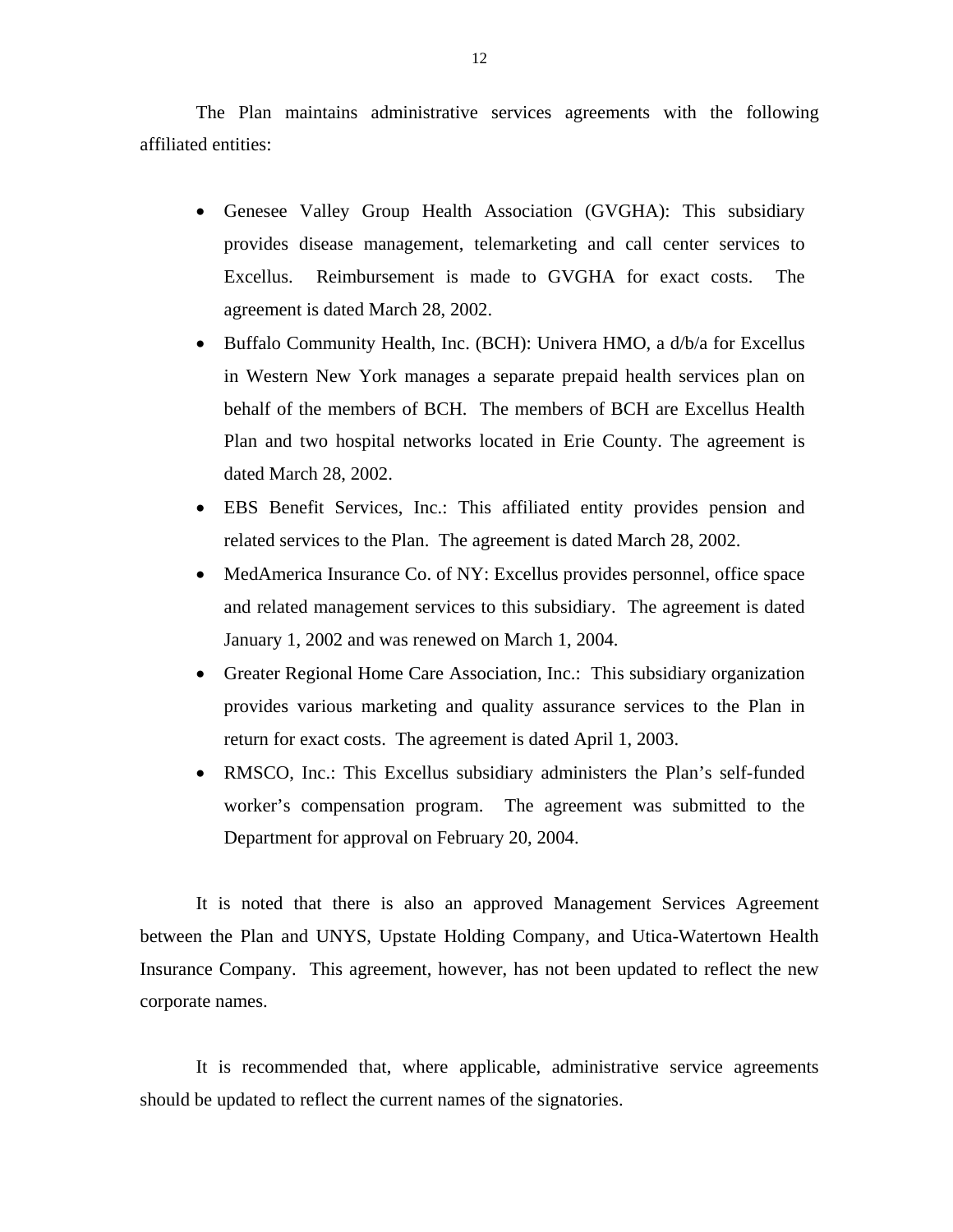The Plan files its taxes on a consolidated basis with its parent and affiliates. Statutory Accounting Principle No. 10 requires that income tax transactions between affiliated parties will only be recognized if the transactions are pursuant to a tax allocation agreement. Although the Plan has entered into a tax allocation agreement, such agreement has not been approved by the Department.

The agreement being utilized by the Plan is not in compliance with Circular Letter No. 33 (1979), which established the requirement that the Plan establish an escrow account or "… a method… to help assure the domestic insurer's enforceable right to recoup federal income taxes in the event of future net losses."

It is recommended that the Plan comply with Circular Letter No. 33 (1979) and establish an escrow account or "… a method… to help assure the domestic insurer's enforceable right to recoup federal income taxes in the event of future net losses." It is further recommended that the Plan submit its tax allocation agreement to the Department.

The Plan engaged in regular transactions with two of its subsidiaries, SSA and Beacon Network, without prior notification to the Superintendent. Such transactions were entered into in the Plan's role as the provider of administrative services to the two subsidiaries, though such arrangement was made without a formal document. This is a violation of Section 1505(d) of the New York Insurance Law, which states the following:

> "The following transactions between a domestic controlled insurer and any person in its holding Plan system may not be entered into unless the insurer has notified the superintendent in writing of its intention to enter into any such transaction at least thirty days prior thereto, or such shorter period as he may permit, and he has not disapproved it within such period:

... (3) rendering of services on a regular or systematic basis;"

It is recommended that the Plan comply with Section 1505(d) of the New York Insurance Law and ensure that it has filed administrative service agreements with the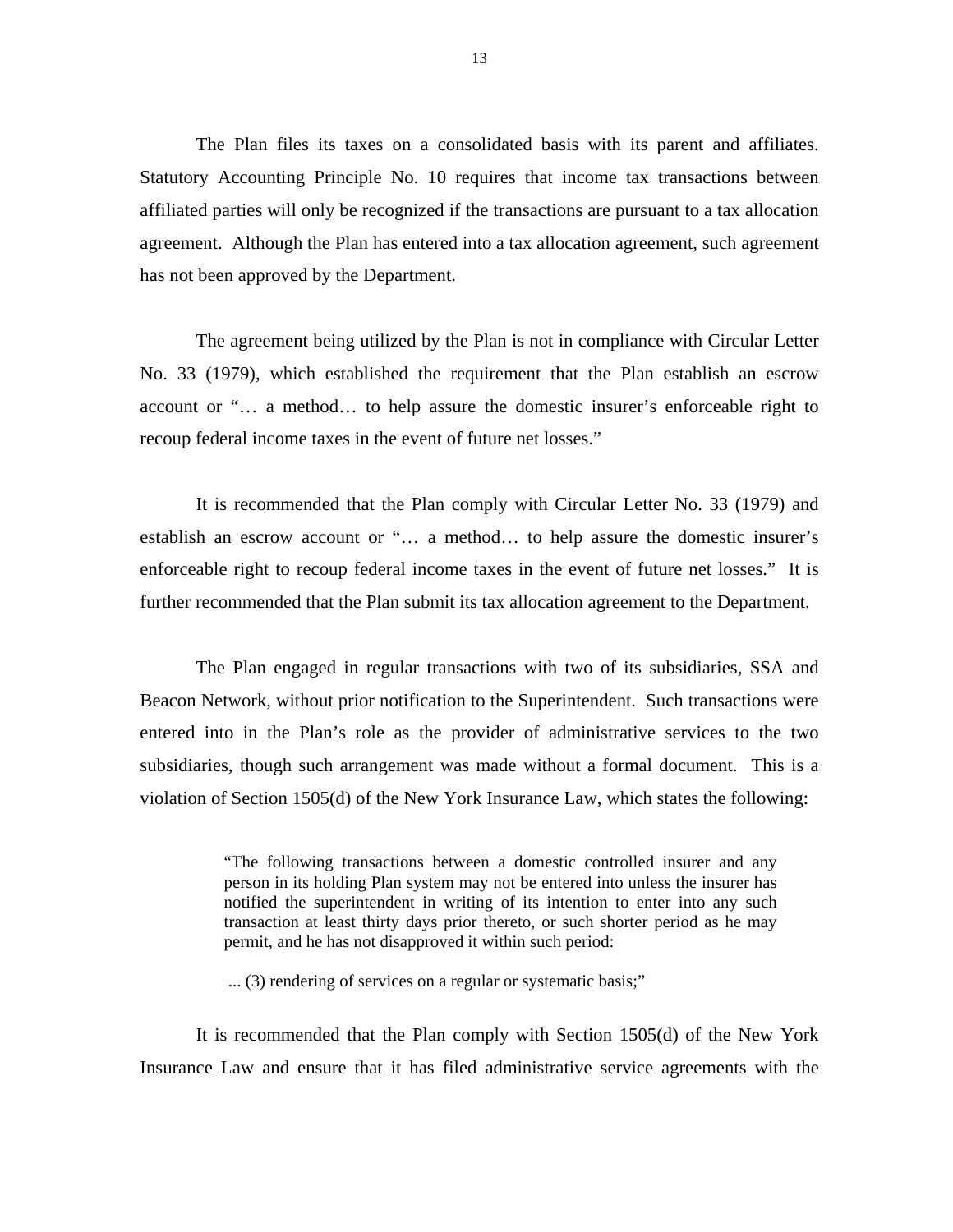Department for each affiliate which it engages in transactions with on a regular or systematic basis.

It is noted that as of the report date, the Plan has submitted these agreements to the Department.

#### E. Significant Operating Ratios

The underwriting ratios presented below are on an earned-incurred basis and encompass the six-year period covered by this examination:

|                                 | Amounts          | Ratios |
|---------------------------------|------------------|--------|
| Total hospital and medical      | \$16,504,799,554 | 90.1%  |
| Claim adjustment expenses       | 553, 767, 427    | 3.0%   |
| General administrative expenses | 865,931,623      | 4.7%   |
| Net underwriting gain           | 394,470,854      | 2.1%   |
| Net premium income              | 18,318,969,458   | 100.0% |

#### F. Investment Activities

During the examination period, the Plan contracted with nine investment managers for their diverse investment approaches and for specialized expertise. The activities of these nine investment managers were overseen by a consultant, Prime, Buchholz & Associates until October 1. 2004. Effective at that date, Cardinal Investment Advisors became the new investment consultant. The custodian for the Plan's investments was M&T Bank until February 2004, at which time; HSBC Bank became the new custodian.

The board of directors approved the Plan's investment strategy annually and at any time a change in the strategy was made.

In March 2003, Excellus raised the target investment in equities to 20% of the long-term investment portfolio. Multiple investment managers continue to be utilized for diversification purposes.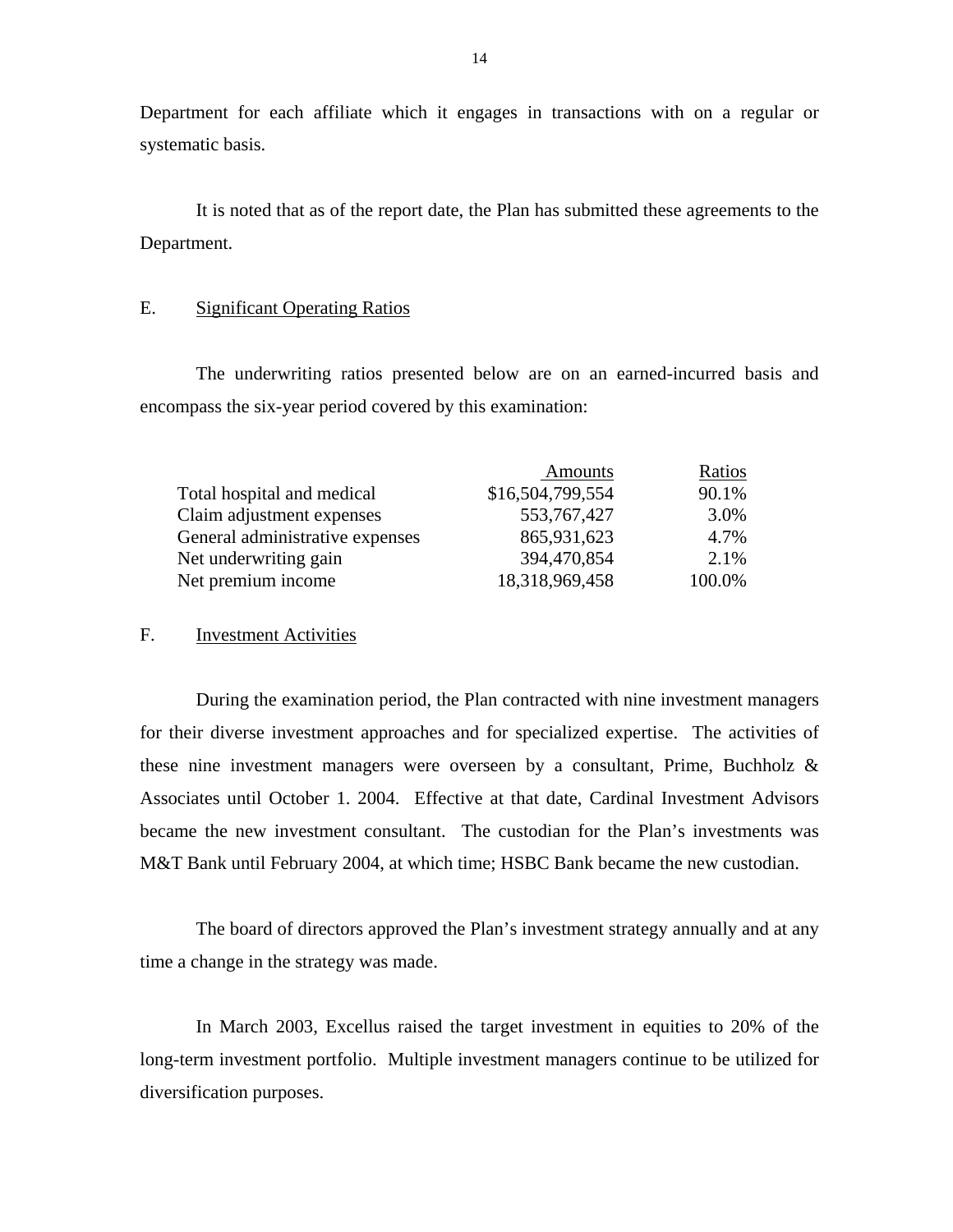As of December 31, 2003 Excellus' investment yield was 1.2%, in which the majority of the investments were in convertible bonds.

Section 1409(a) of the New York Insurance Law states:

"Except as more specifically provided in this chapter, no domestic insurer shall have more than ten percent of its admitted assets as shown by its last statement on file with the Superintendent invested in, or loaned upon, the securities (including for this purpose certificates of deposit, partnership interests and other equity interests) of any one institution."

Excellus was not in compliance with this restriction as it had more than 10% of its admitted assets invested in the securities of Asset Management Funds Adjustable Rate Mortgage Portfolio.

It is recommended that the Plan comply with New York Insurance Law §1409(a) and not invest more that 10% of its admitted assets in the securities of any one institution.

Paragraph 6 of Statement of Statutory Accounting Principle (SSAP) No. 26 states that the amortization of bond premiums and/or discounts shall be calculated using the scientific (constant yield) method and that bonds containing call provisions shall be amortized to the call or maturity value/date which produces the lowest asset value (yield to worst).

The Plan did not calculate its amortization utilizing this methodology. As a result, it overstated its amortization. Additionally, this led to a reporting error in Schedule D of its filed Annual Statement, as noted elsewhere in this report.

It is recommended that the Plan comply with SSAP No. 26, paragraph 6, and report investments at the proper value.

It is noted that the Plan has instituted procedures to ensure it complies with this recommendation.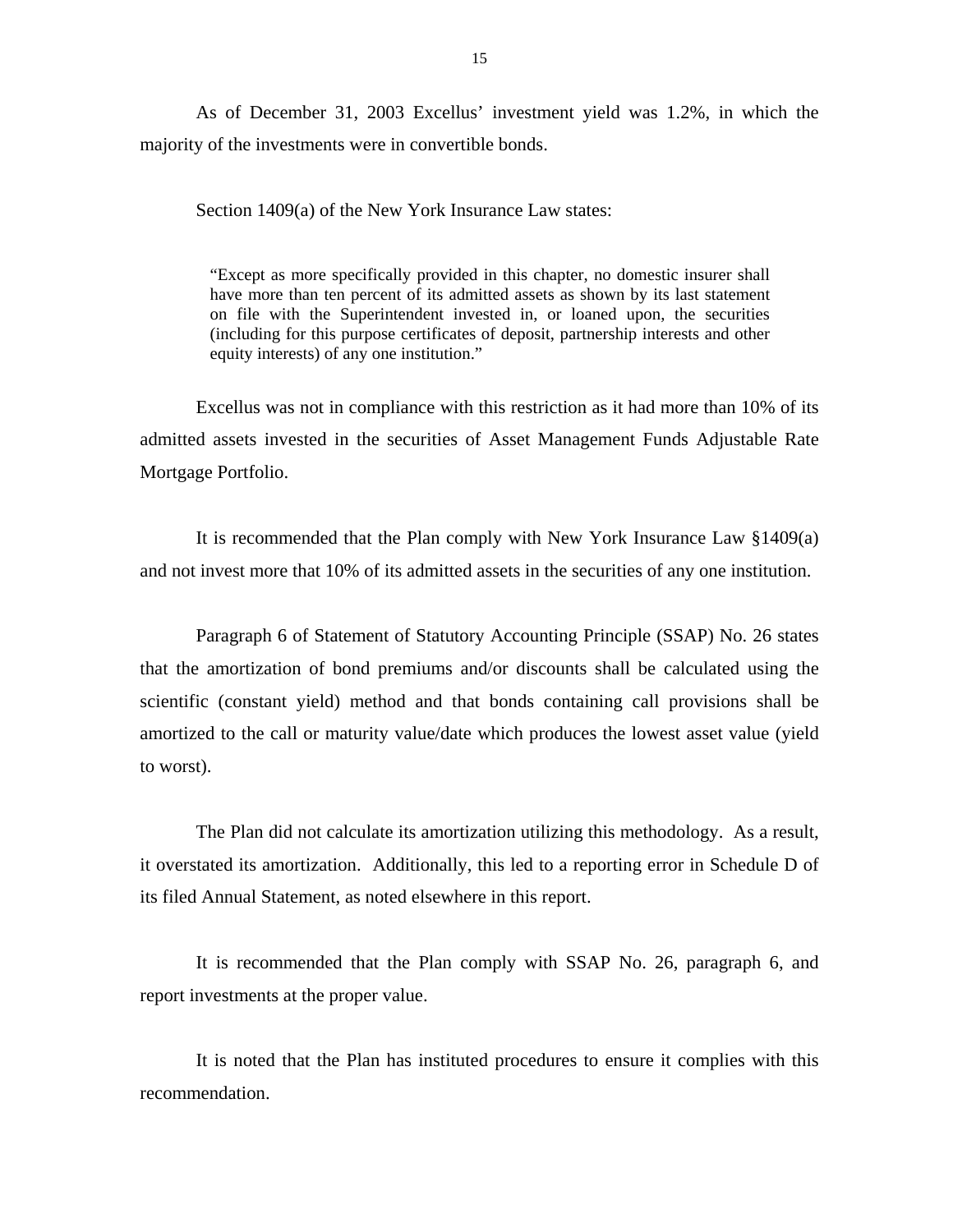Investment managers for the Plan are provided with a set amount of funds and are free to select brokers/dealers who execute trades in order to achieve the specific goals set for the managers. The brokers/dealers select the securities to be traded and determine the frequency of such trades.

The Plan relies on its independent investment consultant to monitor the investment managers, which is accomplished by the review of monthly investment reports from the custodian bank. The result of this process is that there are multiple layers between the brokers/dealers who execute the buy/sell orders and the Plan, which is responsible for the investment of its funds. There is, however, no documented audit process or controls in place at the Plan to review the investment manager's oversight of the investment function. Such an arrangement increases the risk associated with the investment of the Plan's funds. It is critical that adequate controls are in place to ensure the integrity of the process.

It is recommended that the Plan establish appropriate controls to monitor the functions of its investment consultant, managers, and the broker/dealers who execute the buy/sell orders on behalf of the Plan.

At the time of the examination, the Plan was not performing a proper reconciliation of its investments. Instead, the Plan used the custodian bank statements as its sole source of information, and recorded the holdings and transactions indicated in such statements as its investment inventory and annual statement valuation. There is no other reference used by the Plan to compare or check the custodian statements. This practice may impact the accuracy of the Plan's filed Schedule D.

It is recommended that the Plan require a monthly statement from its investment managers listing all holdings and transactions initiated during the preceding month, highlighting any discrepancies with the custodian bank statement. It is also recommended that the Plan reconcile such statements to its investment inventory.

During the course of the examination, the Plan's investment policies and procedures were also reviewed by the Department's Capital Markets Bureau. Conclusions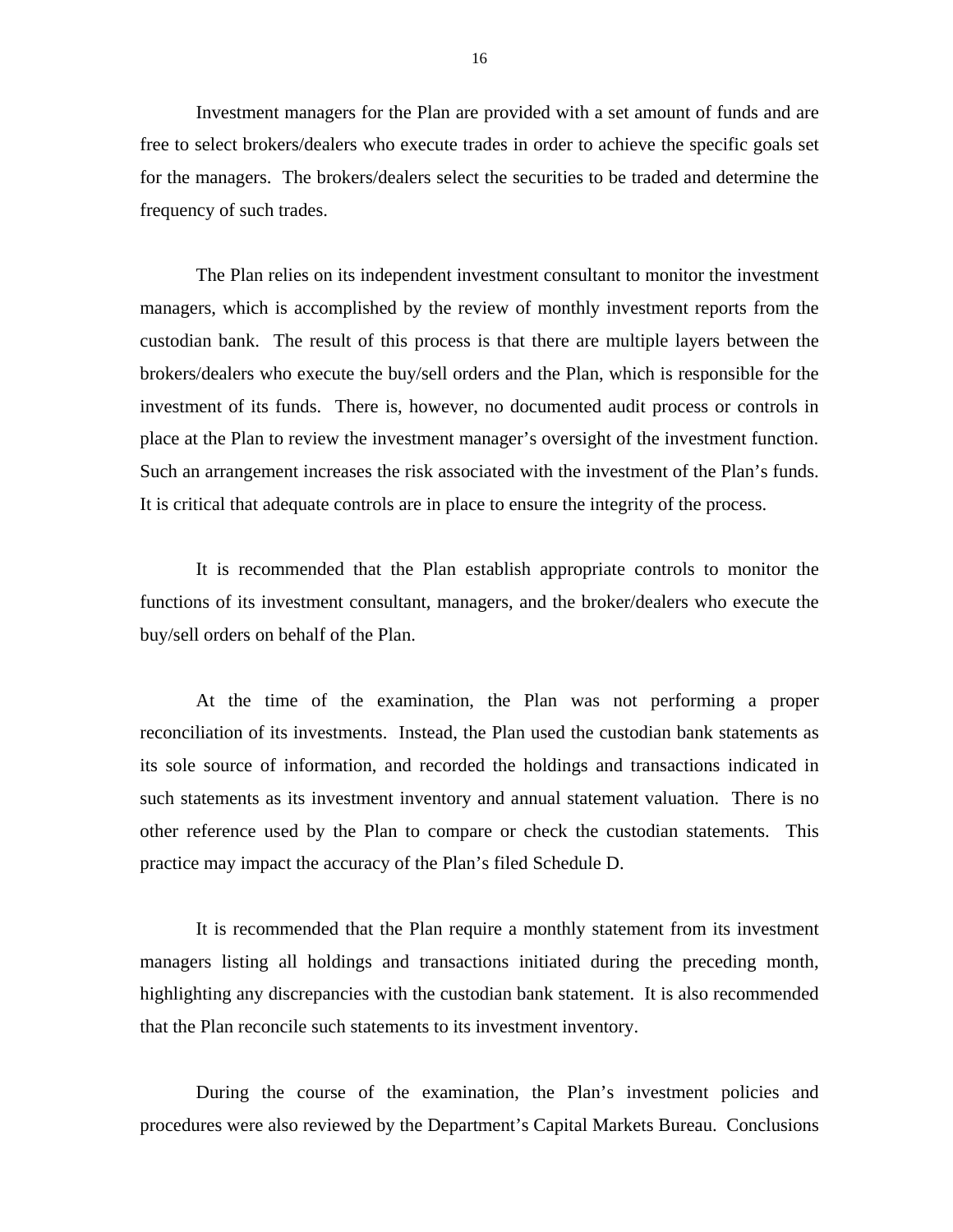from that review include the following:

• The Plan increased the fee it paid to its investment consultant without formalizing such change in an addendum to its written investment agreement.

It is recommended that the Plan formalize all changes, including modifications to compensation arrangements, to existing and future investment management agreements through an addendum or amendment.

• It was noted that the investment strategy is presented to the Audit and Finance Committee of the board of directors annually. This committee, which is comprised of members of the board, is charged with monitoring the finances of the Plan. When there are recommended changes to the strategy on an interim basis, only the recommended changes are presented to the committee. This may be insufficient to ensure that there is a full understanding of the relevant issues and their potential impact at the time a decision is required.

It is recommended that the entire investment strategy be presented to the board of directors whenever a change in strategy is proposed or advised.

• As noted earlier within this report section, Excellus retains several investment managers that are overseen by an independent investment management consultant. The new consultant, Cardinal Investment Advisors, LLC (Cardinal), which was established in 2001, entered into a contract effective October 16, 2004 with the Parent. As Cardinal is new to the oversight of the Parent's investment guidelines, objectives and managers, proposed changes in investment initiatives and managers put forward by Cardinal and approved by the board, along with the governing agreements, provide important details about investment philosophy, standards and methodologies.

It is recommended that any change in a provision and/or condition of the October 16, 2004 agreement between Cardinal Investment Advisors, LLC and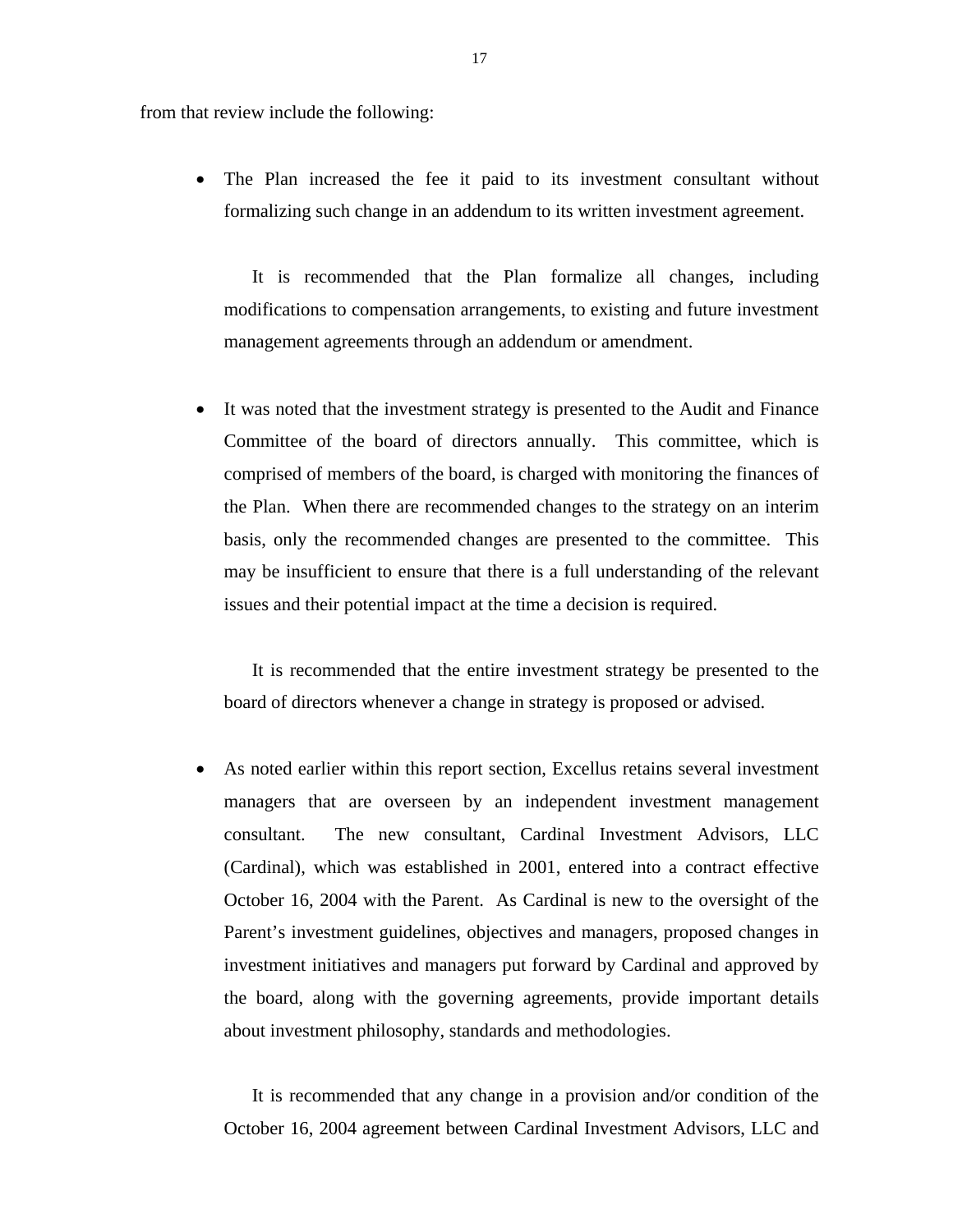Lifetime Healthcare, Inc. be reflected in a written amendment or modification to the existing agreement.

It is recommended that after Cardinal's review of Excellus' current investment strategy, any approved revisions to strategic and implementation approaches and newly approved investment directives be provided in writing to the Capital Markets Bureau.

It is recommended that when the Audit and Finance Committee approves a new investment manager, the governing agreement be submitted to the Capital Markets Bureau for its review.

• Excellus indicated that it has not historically retained the quarterly performance reports of its investment managers. These reports provide pertinent information regarding the effectiveness of certain aspects of the investment strategy during varying economic cycles.

It is recommended that the Plan retain the fourth quarter report incorporating year-to-date performance measures from each investment manager with which it has an agreement.

It is noted that the Plan has taken steps to review internal and external controls within all investment functions while this examiner was on site.

During the examination, internal controls within the Plan's Treasury Department (Treasury) were tested to ensure appropriate care was applied to the functions being performed. During that testing, the following was noted:

The Plan has a requirement that electronic fund transfers and special checks requested of Treasury contain the approval of an authorized individual, but the requirement does not limit that approval to an individual from the department requesting the fund transfer. Instead, the Plan allows authorized personnel from any department to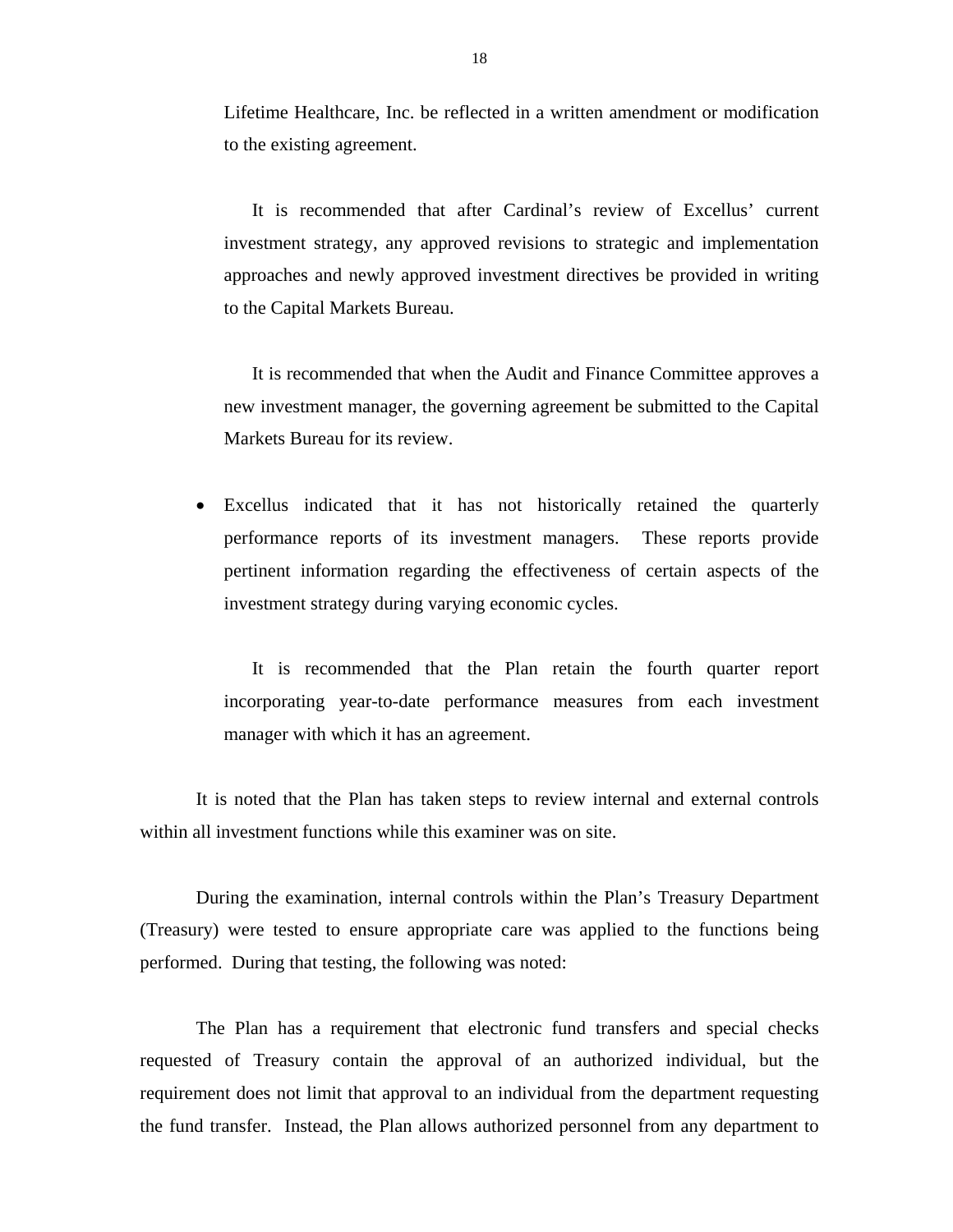<span id="page-20-0"></span>sign for the payment. This requirement may not be sufficient to ensure that the transfer of funds is appropriate.

It is recommended that the Plan limit the signing authority for checks to a specified number of individuals from the issuing departments.

As of the report date the Plan has complied with this recommendation.

It is noted also that special checks for amounts greater than an established limit are required to contain the signature of the Treasurer; but that signature may be electronic. This control may not be sufficient to ensure that approvals for such checks are subject to proper review.

It is recommended that the Plan require a personal signature of the Treasurer on special checks issued for an amount greater than an established limit.

#### G. Provider and Third Party Administration Arrangements

The Plan maintains two third party administration (TPA) agreements. The first is with Vision Service Plan, Inc. (VSP) in which VSP provides vision care to Plan members on a pre-paid capitation basis. The second agreement is with Landmark Chiropractic Services, which provides utilization review services to Univera HMO members on a capitated basis.

At the examination date, the Plan's agreement with VSP was not in compliance with Section 243.2(b)(4) of New York State Insurance Department Regulation 152 (11 NYCRR 243) which mandates that claim files be maintained for a period of six years. The agreement with VSP stated that books and records were to be maintained for "at least three years".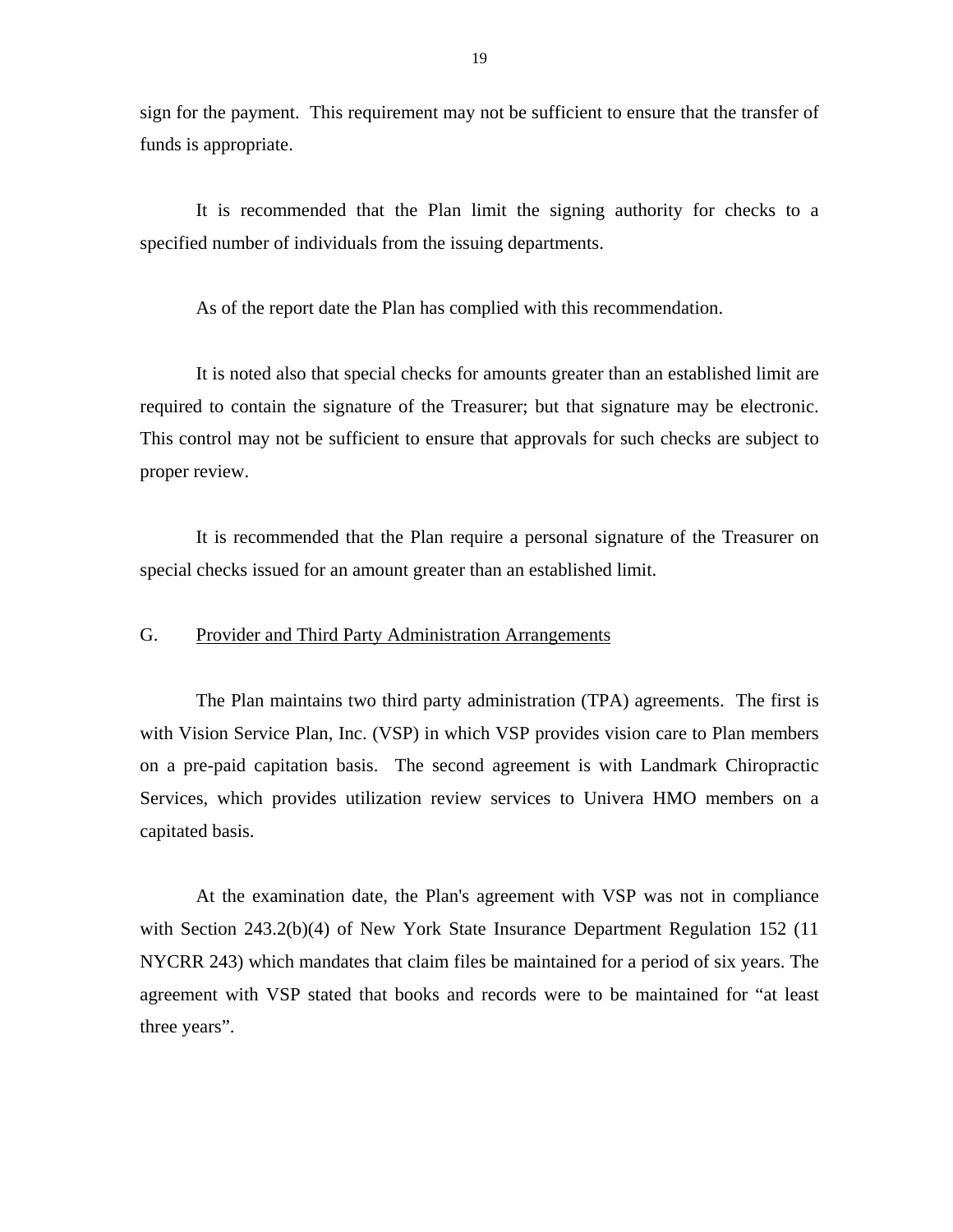<span id="page-21-0"></span>It is recommended that the Plan ensure that its third party agreements be consistent in their terms to assure compliance with New York State Insurance Department Regulation 152 (11 NYCRR 243).

Subsequent to the examination date, the Plan submitted a new agreement to the Department for approval. Such agreement complies with the record retention requirements of New York State Insurance Department Regulation 152 (11 NYCRR 243).

#### H. Accounts and Records

The Plan has an administrative services agreement with its parent, Lifetime Healthcare Inc. In certain instances, revenues and expenses that were received or paid by the parent or an affiliate were allocated to the Plan. Such revenues and expenses are then allocated by the Plan to the appropriate line of business.

The Plan does not allocate any expenses to investments in its Annual Statement Underwriting and Expense Exhibit, Part 3, Analysis of Expenses, other than those fees paid specifically to investment consultants/managers/brokers/custodians. This is contrary to SSAP No. 70, Allocation of Expenses, which states the following:

> "Investment expenses - Expenses incurred in the investing of funds and pursuit of investment income. Such expenses, include those specifically identifiable and allocated costs related to activities such as ... support personnel, postage and supplies, office overhead, management and executive duties and all other functions reasonable associated with the investment of funds."

It is recommended that the Plan comply with SSAP No. 70 and properly allocate investment expenses within its Annual Statement, Underwriting and Expense Exhibit, Part 3, Analysis of Expenses.

The following reporting errors were noted within the Annual Statement:

a.) The Plan failed to note the name of the Corporate Secretary on the Jurat page. The Jurat page also failed to contain the signature of that individual.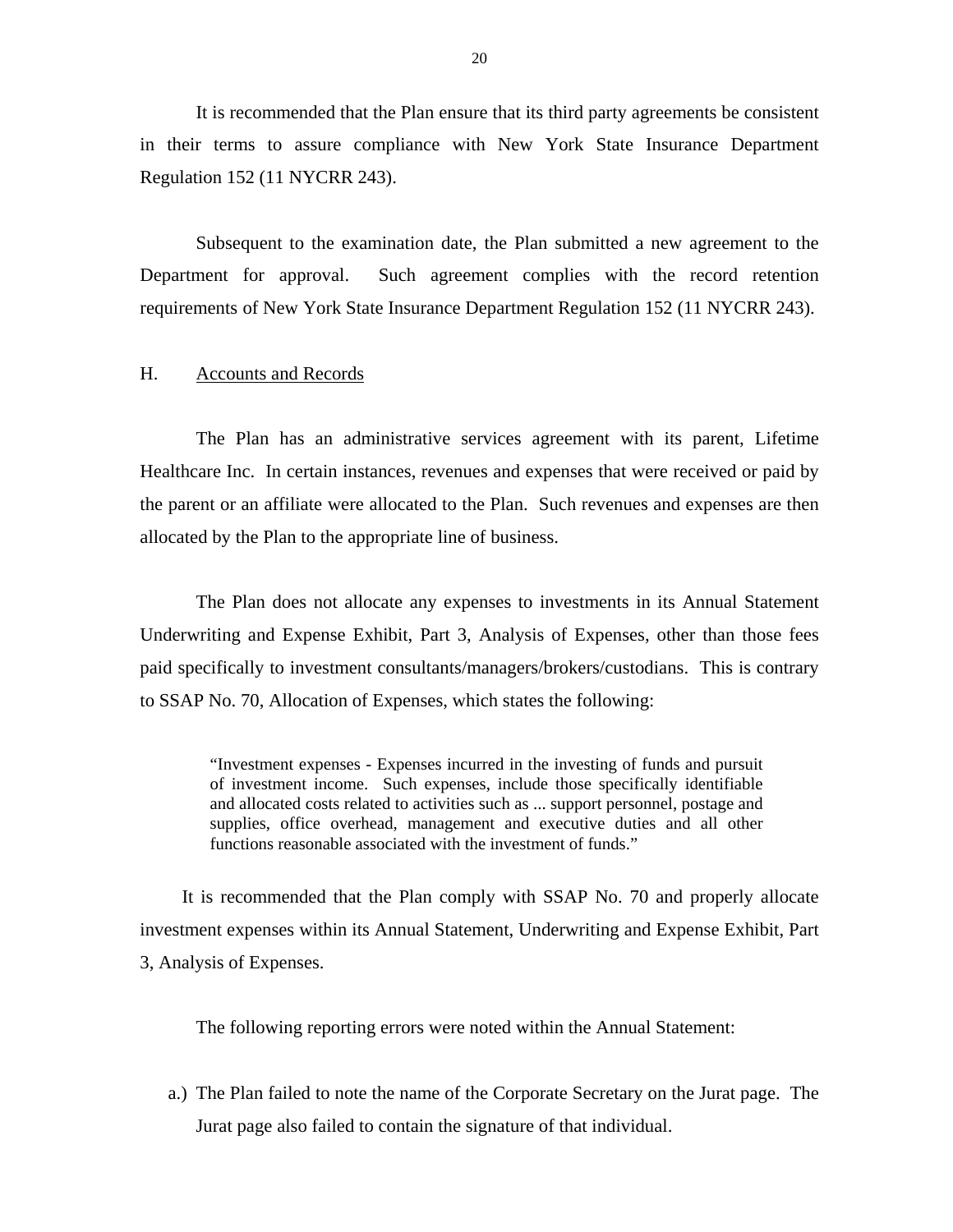- b.) The properties acquired as a result of the merger of Univera have been properly classified as "Properties held for sale". Schedule A correctly lists their cost, and the amounts of the mortgages left on the properties are correctly categorized as encumbrances. There was, however, a failure to show the encumbrances (mortgages) on Page 2, Line 4.3; instead the line indicates \$0 for encumbrances.
- c.) Certain securities that the Plan reported as containing option call dates did not, in fact, contain any call options.
- d.) As noted elsewhere in this report, the Plan's improper calculation of amortization on certain bonds resulted in the filing of an inaccurate Schedule D.
- e.) The Plan failed to complete its Schedule Y- Part 2 properly in that it failed to summarize the non-routine transactions of two subsidiaries with which it was doing business. The subsidiaries in question are Excellus Ventures, with a net transaction total of \$37,541 and Telemon, with a net transaction total of \$17,219. Additionally, Schedule  $Y - Part 1$  lists the entity EBS Benefit Solutions, Inc. by its former name, Excellus Benefit Services, Inc.
- f.) The Plan incorrectly completed its originally filed Balance Sheet in that the Plan failed to record the gross amount of its deferred tax asset. This was later corrected through a resubmission.
- g.) The Plan disclosed its pharmaceutical rebate receivables in the Annual Statement Notes to Financial Statements, item 27 by stating that "...receivables are accounted for in accordance with SSAP No. 84." This statement is incorrect in that SSAP No. 84, paragraph 24, states the following:

"The financial statements shall disclose the method used by the reporting entity to estimate pharmaceutical rebate receivables. Furthermore, for the most recent three years and for each quarter therein, the reporting entity shall also disclose the following:

- a. Estimated balance of pharmacy rebate receivable as reported on the financial statements;
- b. Pharmacy rebates as invoiced or confirmed in writing; and
- c. Pharmacy rebates collected."

Instead of reporting the data for three years as required by the aforementioned paragraph, the Plan only reported amounts for the year 2003. Additionally, this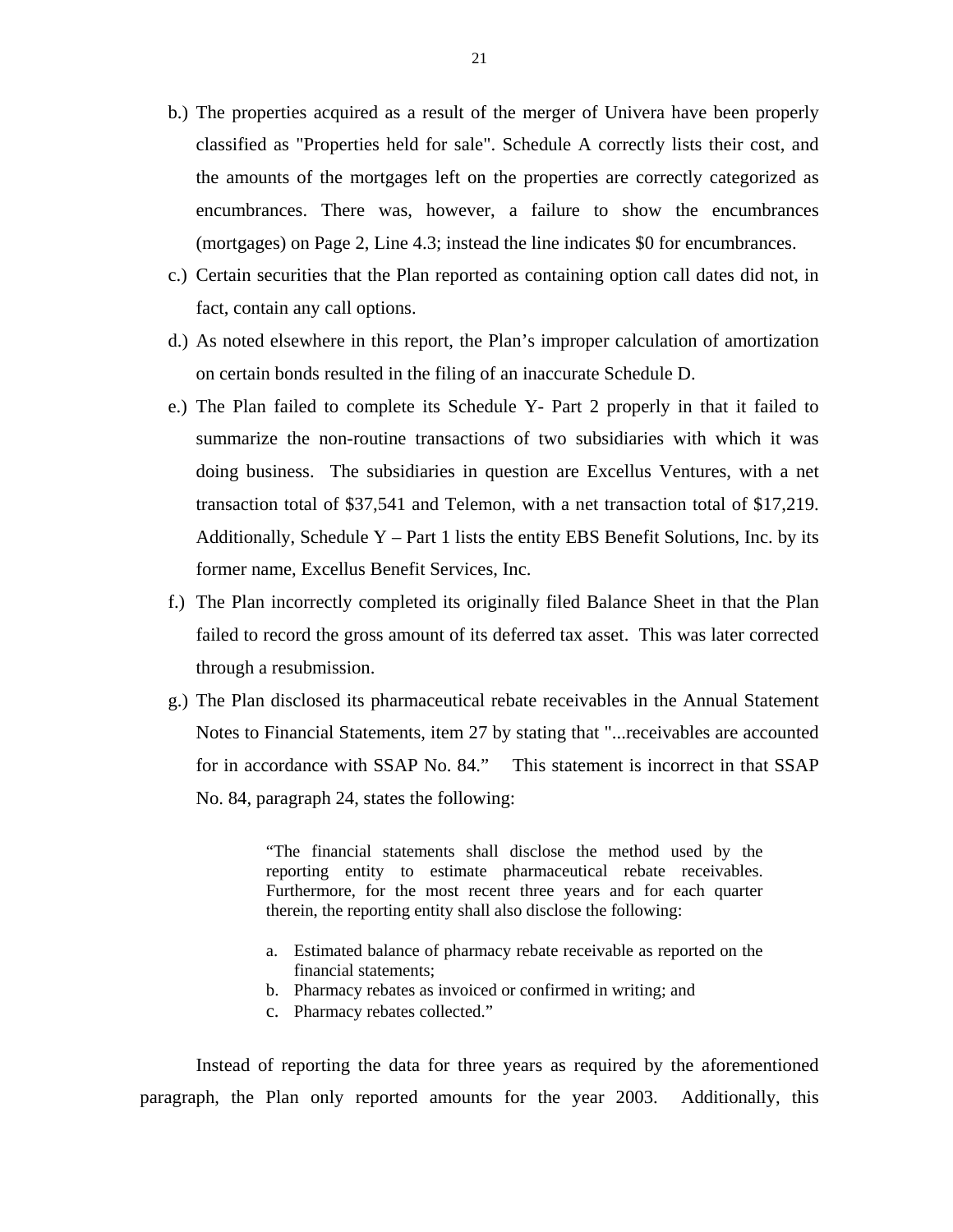<span id="page-23-0"></span>methodology fails to comply with the annual statement instructions which require that there be a six column grid outlining health care receivables.

It is recommended that the Plan properly record information within their filed financial statements.

#### I. Information Systems

An examination of the Plan's Information Systems was performed by the independent consulting firm Ernst and Young. A separate report of findings and recommendations is attached as Appendix B. In addition to the independent review, the following was noted by this examiner:

The Plan does not utilize software that locks desktop computers after a given period of disuse. As a result, if an employee leaves their workstation for a period of time, access to their computer is available to anyone nearby.

It is recommended that the Plan install software to automatically lock desktop computers after a given period of disuse.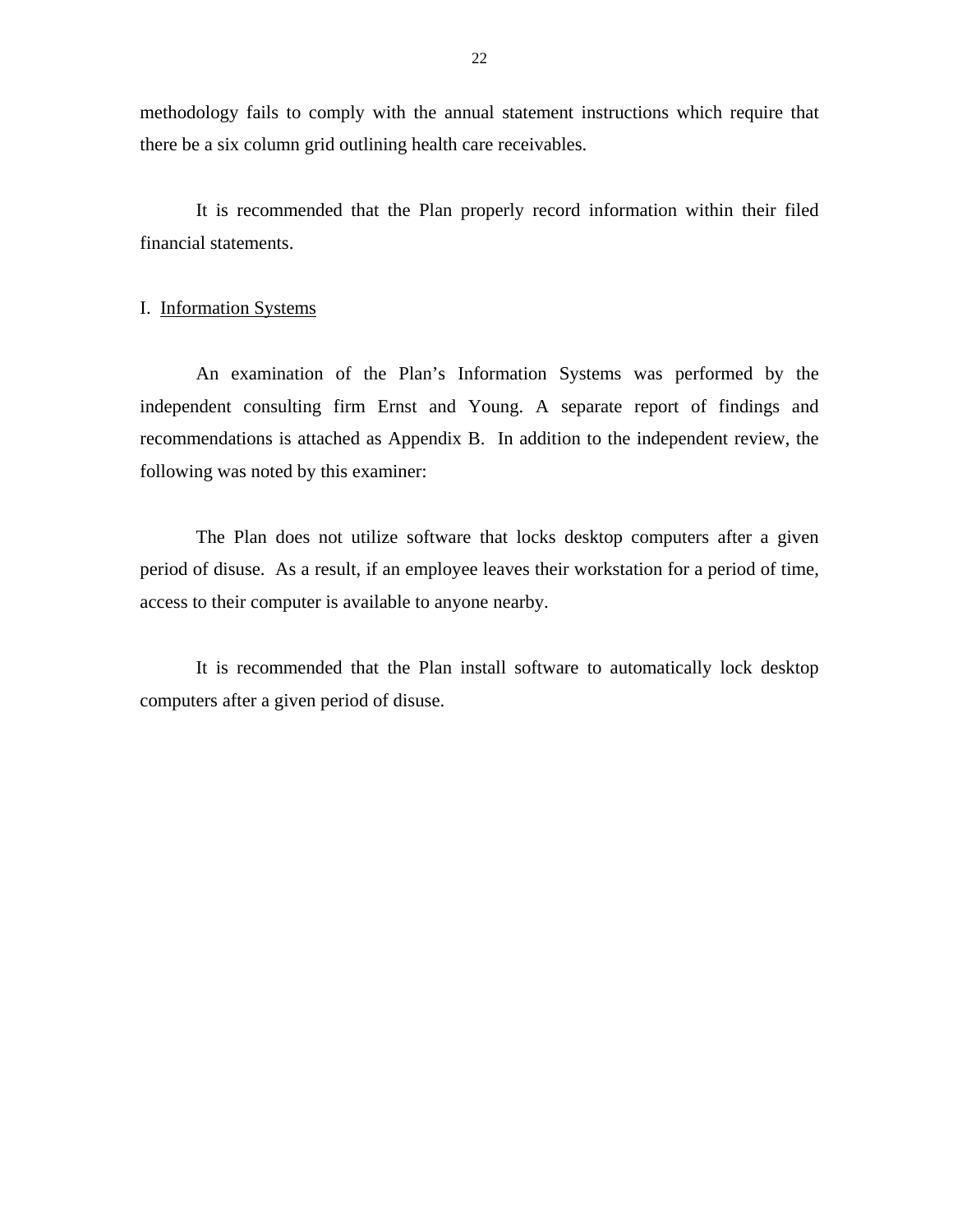# **3. FINANCIAL STATEMENTS**

### A. Balance Sheet

The following shows the assets, liabilities, and total capital and surplus as determined by this examination and as reported by the Plan in its December 31, 2003 filed annual statement.

|                                                      |                     | <b>PLAN</b>            |                        | <b>EXAMINATION</b>    |                                    |  |  |
|------------------------------------------------------|---------------------|------------------------|------------------------|-----------------------|------------------------------------|--|--|
| Assets                                               | <b>Total Assets</b> | Not Admitted<br>Assets | <b>Admitted Assets</b> | Examination<br>Assets | Surplus<br>Increase/<br>(Decrease) |  |  |
|                                                      |                     |                        |                        |                       |                                    |  |  |
| <b>Bonds</b>                                         | \$<br>838,246,057   | \$                     | \$<br>838,246,057      | \$833,668,768         | \$<br>(4,577,289)                  |  |  |
| <b>Stocks</b>                                        | 234,355,028         |                        | 234, 355, 028          | 234,355,028           |                                    |  |  |
| Real estate occupied by the company                  | 70,449,994          |                        | 70,449,994             | 70,449,994            |                                    |  |  |
| Real estate held for sale                            | 843,744             |                        | 843,744                | 843,744               |                                    |  |  |
| Cash and short term investments                      | 202,011,875         |                        | 202,011,875            | 202,011,875           |                                    |  |  |
| Investment income due and accrued                    | 4,229,358           |                        | 4,229,358              | 4,229,358             |                                    |  |  |
| Uncollected premiums in the course of collection     | 100,319,712         |                        | 100,319,712            | 100,319,712           |                                    |  |  |
| Accrued retrospective premiums                       | 1,904,313           |                        | 1,904,313              | 1,904,313             |                                    |  |  |
| Amounts recoverable from reinsurers                  | 94,882              |                        | 94,882                 | 94,882                |                                    |  |  |
| Amounts receivable relating to uninsured plans       | 38,387,962          |                        | 38,387,962             | 38,387,962            |                                    |  |  |
| Net deferred tax asset                               | 17,238,000          |                        | 17,238,000             | 17,238,000            |                                    |  |  |
| Guaranty funds receivable or on deposit              | 1,157,516           |                        | 1,157,516              | 1,157,516             |                                    |  |  |
| Electronic data processing equipment and software    | 1,391,166           | 1,391,166              | $\Omega$               | $\Omega$              |                                    |  |  |
| Furniture and equipment                              | 14,952,658          | 12,230,678             | 2,721,980              | 2,721,980             |                                    |  |  |
| Receivables from parent, subsidiaries and affiliates | 15,759,730          | 13,463,911             | 2,295,819              | 2,295,819             |                                    |  |  |
| Health Care and other amounts receivable             | 119,816,323         | 34,963,937             | 84,852,386             | 84,852,386            |                                    |  |  |
| Other assets nonadmitted                             | 44,537,739          | 44,537,739             | $\theta$               | $\mathbf{0}$          |                                    |  |  |
| Goodwill                                             | 3,325,955           | 3,325,955              | $\Omega$               | $\Omega$              |                                    |  |  |
| Miscellaneous accounts receivable                    | 3,287,704           |                        | 3,287,704              | 3,287,704             |                                    |  |  |
| Other                                                | 169,421             | 169,421                | 0                      | $\boldsymbol{0}$      |                                    |  |  |
| <b>Total</b> assets                                  | \$1,712,479,137     | 110,082,807<br>\$.     | \$1,602,396,330        | \$1,597,819,041       | (4,577,289)<br>S                   |  |  |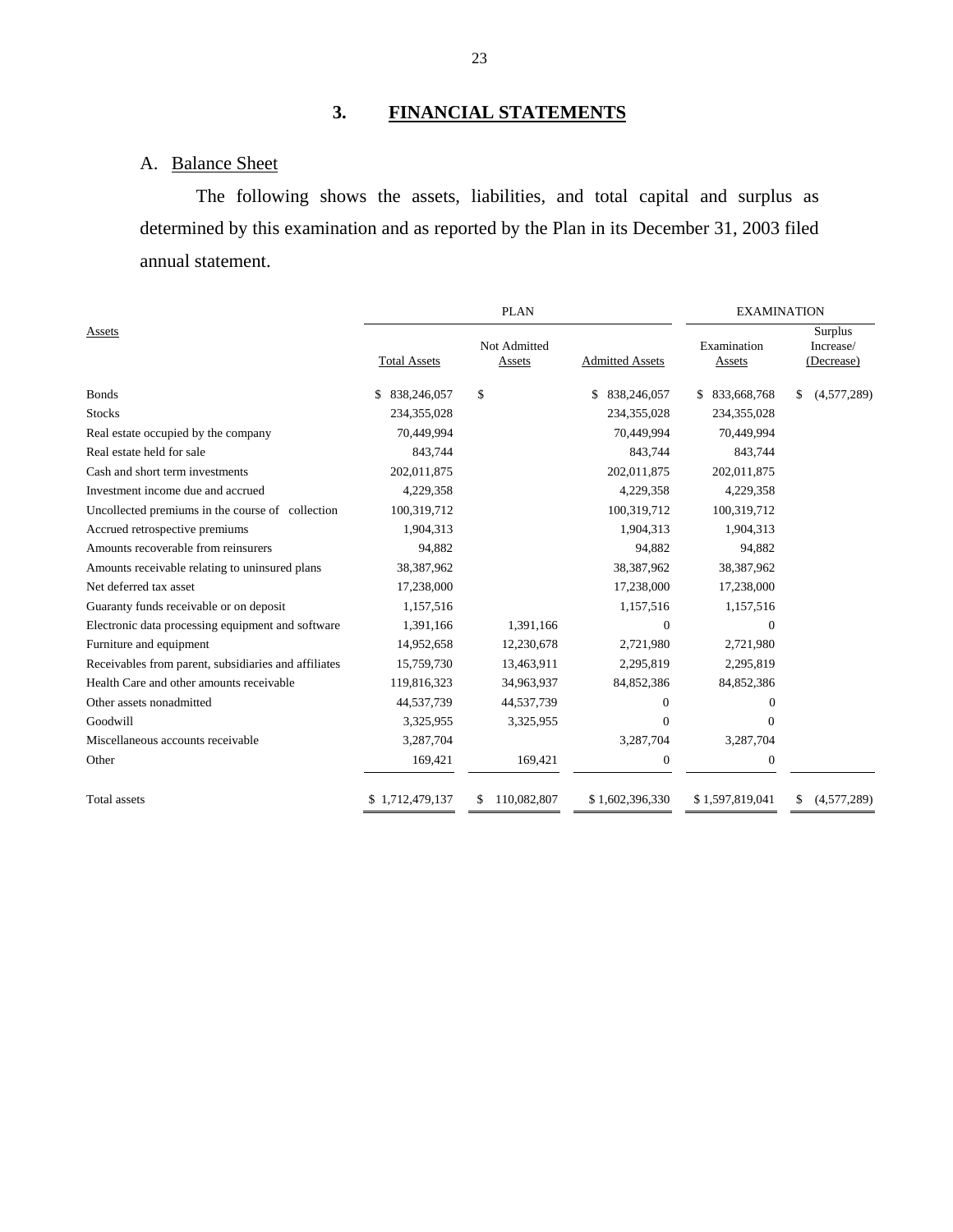|                                                 |     |                 |             |               |            | Surplus Increase |  |
|-------------------------------------------------|-----|-----------------|-------------|---------------|------------|------------------|--|
| <b>Total Liabilities</b>                        |     | Plan            | Examination |               | (Decrease) |                  |  |
| Claims unpaid                                   | \$  | 589,522,945     | \$          | 464,855,945   | \$.        | 124,667,000      |  |
| Unpaid claims adjustment expenses               |     | 21,563,985      |             | 17,003,202    |            | 4,560,783        |  |
| Aggregate health policy reserves                |     | 10,914,733      |             | 10,914,733    |            |                  |  |
| Premiums received in advance                    |     | 74,761,351      |             | 74,761,351    |            |                  |  |
| General expenses due or accrued                 |     | 50,739,199      |             | 50,739,199    |            |                  |  |
| Amounts withheld or retained for the account of |     |                 |             |               |            |                  |  |
| others                                          |     | 93,061,234      |             | 93,061,234    |            |                  |  |
| Borrowed money                                  |     | 41,783,784      |             | 41,783,784    |            |                  |  |
| Liability for amounts held under uninsured      |     |                 |             |               |            |                  |  |
| accident and health plans                       |     | 21,986,146      |             | 21,986,146    |            |                  |  |
| Capitalized lease obligation                    |     | 3,533,797       |             | 3,533,797     |            |                  |  |
| Post retirement and pension                     |     | 57,477,714      |             | 57,477,714    |            |                  |  |
| NYIL Section 4308(h) dividend/credit payable    |     | 7,502,172       |             | 7,502,172     |            |                  |  |
| Other liabilities                               |     | 538,528         |             | 538,528       |            |                  |  |
| <b>Total liabilities</b>                        | \$. | 973,385,588     | \$          | 844,157,805   | \$.        | 129, 227, 783    |  |
| Reserves and unassigned funds                   |     |                 |             |               |            |                  |  |
| Statutory reserve requirement                   | \$  | 443,702,469     | \$          | 443,702,469   | \$         |                  |  |
| Unassigned funds (surplus)                      |     | 185,308,273     |             | 309,958,767   |            | 124,650,494      |  |
| Total capital and surplus                       |     | \$629,010,742   | \$          | 753,661,236   | \$         | 124,650,494      |  |
| Total liabilities, capital and surplus          |     | \$1,602,396,330 | \$          | 1,597,819,041 |            |                  |  |

 statements included in this report. The examiner is unaware of any potential exposure of the Plan to any further tax assessment and no The Internal Revenue Service has completed its audits of the consolidated tax returns filed on behalf of the Plan through 2001. All material adjustments, if any, made subsequent to the date of examination and arising from said audits, are reflected in the financial liability has been established herein relative to such contingency.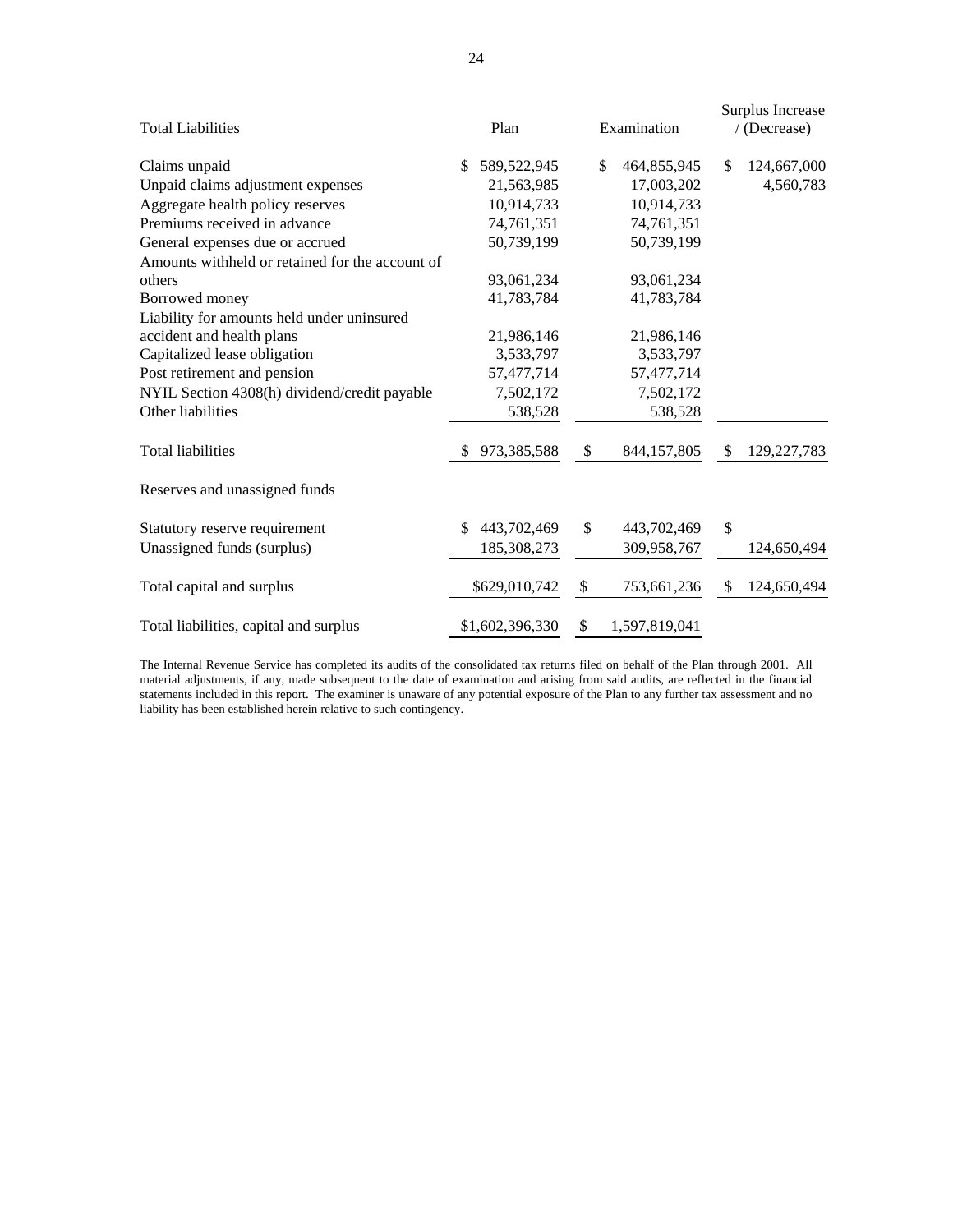B. Statement of Revenue and Expenses

Capital and Surplus increased \$368,872,268 during the six-year examination period, (January 1, 1998 through December 31, 2003) detailed as follows:

### **Underwriting Income**

| <b>Underwriting Income</b>                           |                      |                      |
|------------------------------------------------------|----------------------|----------------------|
| Net premium income                                   |                      | \$<br>18,318,969,458 |
| Hospital and Medical:                                |                      |                      |
| Hospital/medical benefits                            | \$<br>14,293,047,446 |                      |
| Other professional services                          | 497,973,561          |                      |
| Outside referrals                                    | 277,711,878          |                      |
| Emergency room and out-of-area                       | 238,982,382          |                      |
| Prescription drugs                                   | 1,184,920,219        |                      |
| Other medical expense                                | 13,584,336           |                      |
| Subtotal                                             | \$<br>16,506,219,822 |                      |
| Less:                                                |                      |                      |
| Net reinsurance recoveries                           | 1,420,268            |                      |
| Total hospital and medical                           | \$<br>16,504,799,554 |                      |
| Claims adjustment expenses                           | 553, 767, 427        |                      |
| General administrative expenses                      | 865,931,623          |                      |
| Total underwriting deductions                        |                      | 17,924,498,604       |
| Net underwriting gain or (loss)                      |                      | \$<br>394,470,854    |
| <b>Investment Income</b>                             |                      |                      |
| Net investment income earned                         | 125,468,086          |                      |
| Net realized capital gains or (losses)               | 39,598,730           |                      |
| Net investment gains or (losses)                     |                      | \$<br>165,066,816    |
| Other income                                         |                      |                      |
| Fee-for-service                                      | 47,182,494           |                      |
| Miscellaneous                                        | 407,881              |                      |
| Total other income                                   |                      | 47,590,375           |
| Aggregate write-ins for other income or expenses     |                      | (2,403,495)          |
| Contribution to Community Health Foundation,<br>Inc. |                      | (19, 373, 407)       |
| Net income or (loss) before federal income taxes     |                      | \$<br>585, 351, 143  |
| Federal income taxes incurred                        |                      | 88,651,967           |
| Net income (loss)                                    |                      | \$<br>496,699,176    |
|                                                      |                      |                      |

25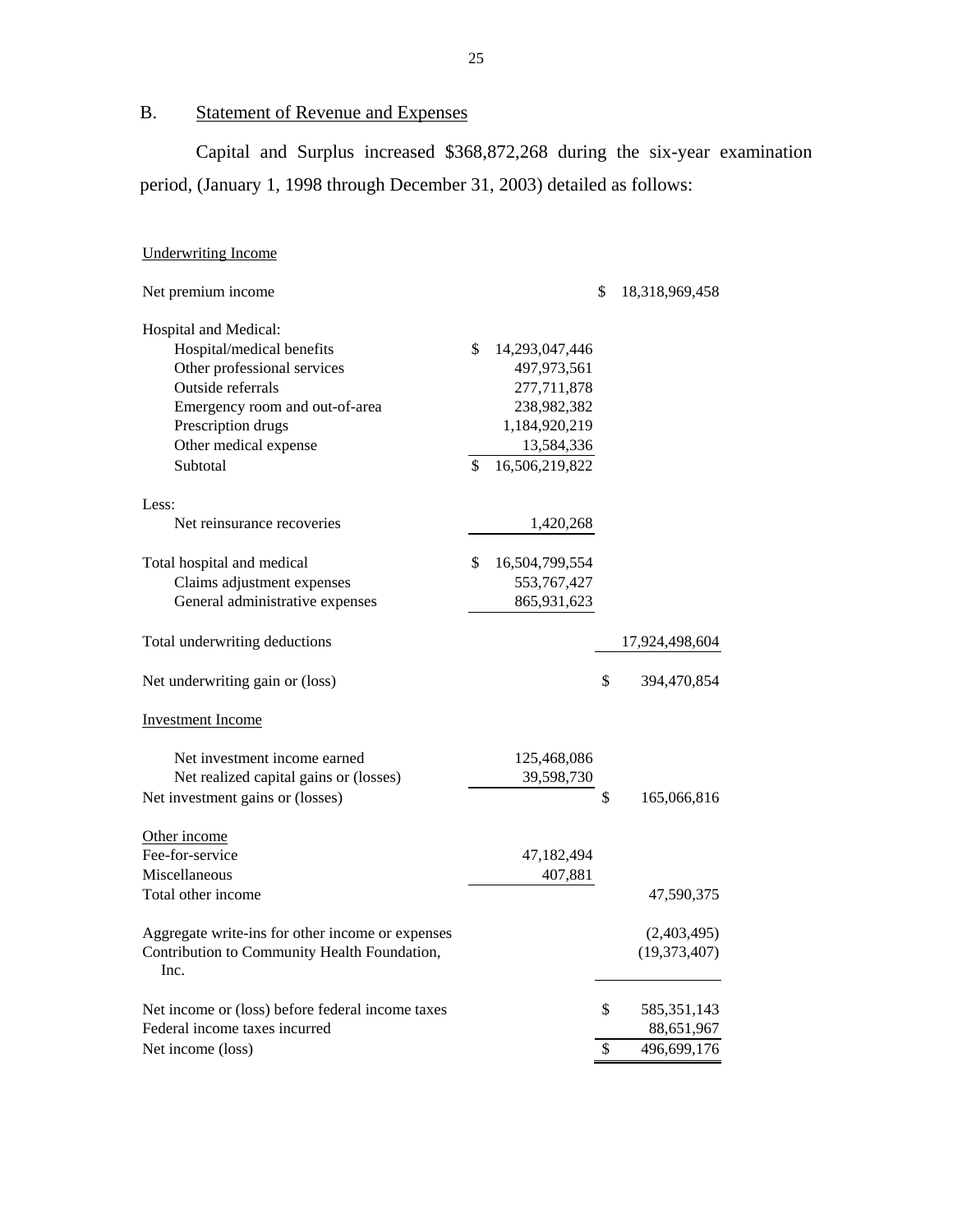| Capital and surplus as of December 31, 1997                 |                   |            | \$ | 320, 561, 185 |
|-------------------------------------------------------------|-------------------|------------|----|---------------|
|                                                             | Gains             | Losses     |    |               |
| Net income                                                  | \$<br>496,699,176 | \$         |    |               |
| Adjustments due to mergers/consolidations                   |                   | 8,185,412  |    |               |
| Change in net deferred income tax                           | 17,238,000        |            |    |               |
| Change in nonadmitted assets                                |                   | 60,661,002 |    |               |
| Cumulative effect of changes in accounting principles       |                   | 31,433,215 |    |               |
| Unrealized capital gains and losses                         | 21,549,013        |            |    |               |
| Other changes                                               |                   | 2,106,509  |    |               |
|                                                             |                   |            |    |               |
| Net change in capital and surplus                           |                   |            |    | 433,100,051   |
| Capital and surplus per examination as of December 31, 2003 |                   |            | S  | 753,661,236   |

#### **4. BONDS**

The examination admitted asset of \$833,668,768 is \$4,577,289 less than the amount reported by the Plan as of December 31, 2003.

As noted within the Investment Activities Section (2.G) of this report, at the examination date, the Plan was in violation of New York Insurance Law 1409(a). As of the report date, the Plan held an excess of \$4,040,426 in the investments of the Asset Management Funds Adjustable Rate Mortgage Portfolio. As a result, this amount was not admitted from the Plan's assets.

As noted within the Investments section of this report, as of the Examination Date, the Plan was not in compliance with Paragraph 26 of Standard Accounting Procedure No. 26**.** This accounting procedure establishes the requirement that the amortization of bond premiums and/or discounts be calculated using the scientific (constant yield) method and that bonds containing call provisions be amortized to the call or maturity value/date which produces the lowest asset value (yield to worst).

The Plan did not calculate its amortization utilizing this methodology. As a result, it overstated the value of its amortization of discount in the amount of \$547,863.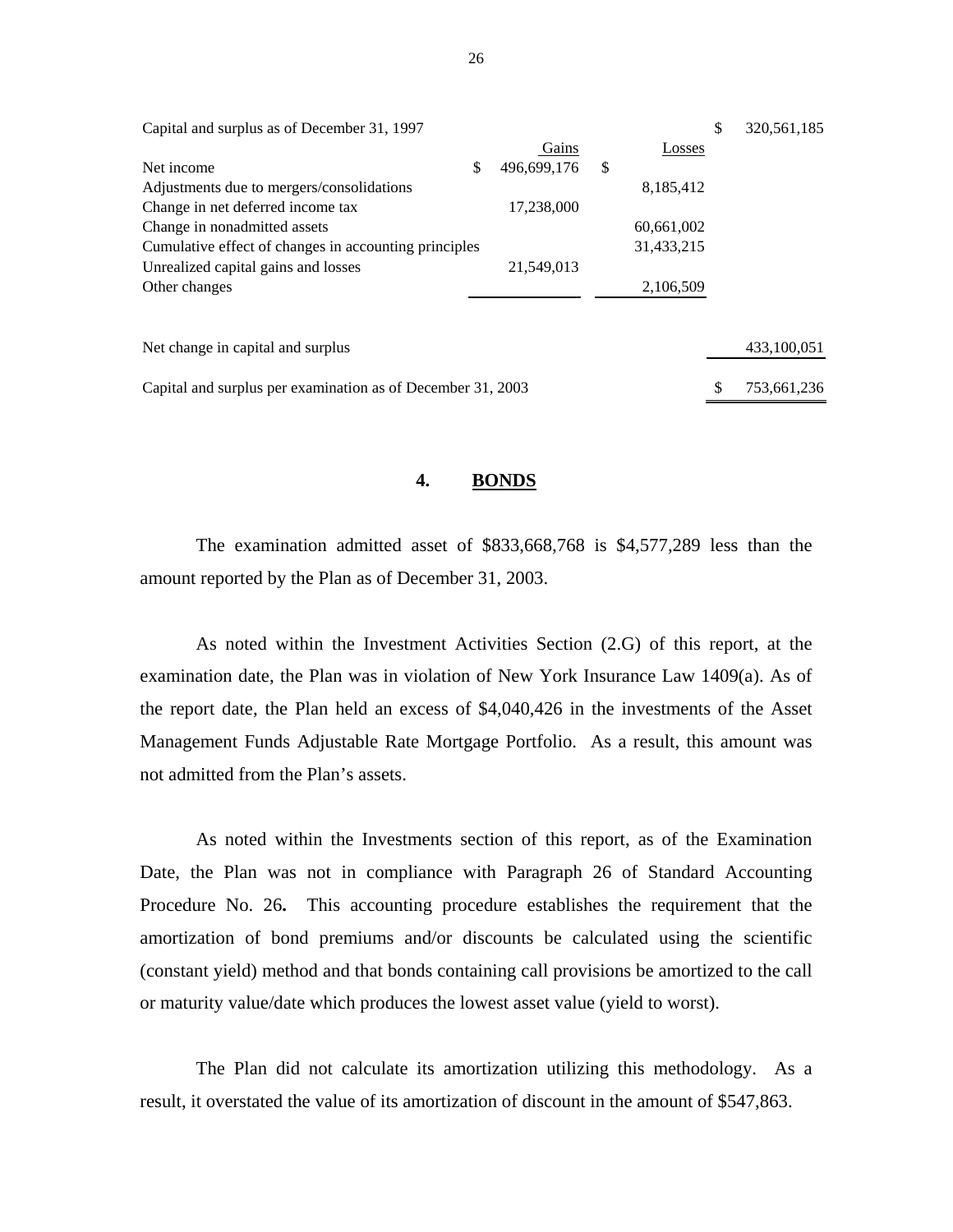#### **5. CLAIMS UNPAID**

The examination liability of \$464,855,945 is \$124,667,000 less than the amount reported by the Plan as of December 31, 2003.

The examination analysis was conducted in accordance with generally accepted actuarial principles and practices and utilized statistical information contained in the Plan's internal records and in its filed annual and quarterly statements, as well as additional information provided by the Plan.

The following exhibit illustrates a pattern of material over-reserving by the Plan beyond a reasonable range:

|      | Annual    |             |             |             |            |            |
|------|-----------|-------------|-------------|-------------|------------|------------|
|      | Statement |             |             |             |            | Percentage |
|      | Claims    | One Year    | Two Year    | Three Year  | As of      | as of      |
| Year | Reserve   | Development | Development | Development | 12/31/2004 | 12/31/2004 |
| 2001 | \$483.710 | \$418,527   | \$371,651   | \$403.734   | \$79,976   | 16.5%      |
| 2002 | 530.642   | 426,063     | 376,052     |             | 154,590    | 29.1%      |
| 2003 | 589,523   | 446,755     |             |             | 142,768    | 24.2%      |

Runoff of Total Claims Unpaid by Calendar Year (\$000 omitted)

The jurat to the 2003 Annual Statement as sworn to by officers of Excellus Health Plan, Inc. states in part:

> "...this statement, together with related exhibits, schedules and explanations therein contained, annexed or referred to, is a full and true statement of all the assets and liabilities of the condition and affairs of the said reporting entity as of the reporting period stated above, and of its income and deductions therefrom for the period ended, and have been completed in accordance with the NAIC Annual Statement Instructions and Accounting Practices and Procedures manual except to the extent that: (1) state law may differ; or, (2) that state rules or regulations require differences in reporting not related to accounting practices and procedures, according to the best of their information, knowledge and belief..."

Health insurance is considered a "short tail" line as a result of the comparatively rapid pay-out of any given year's claims. Because of this nature, it is the Department's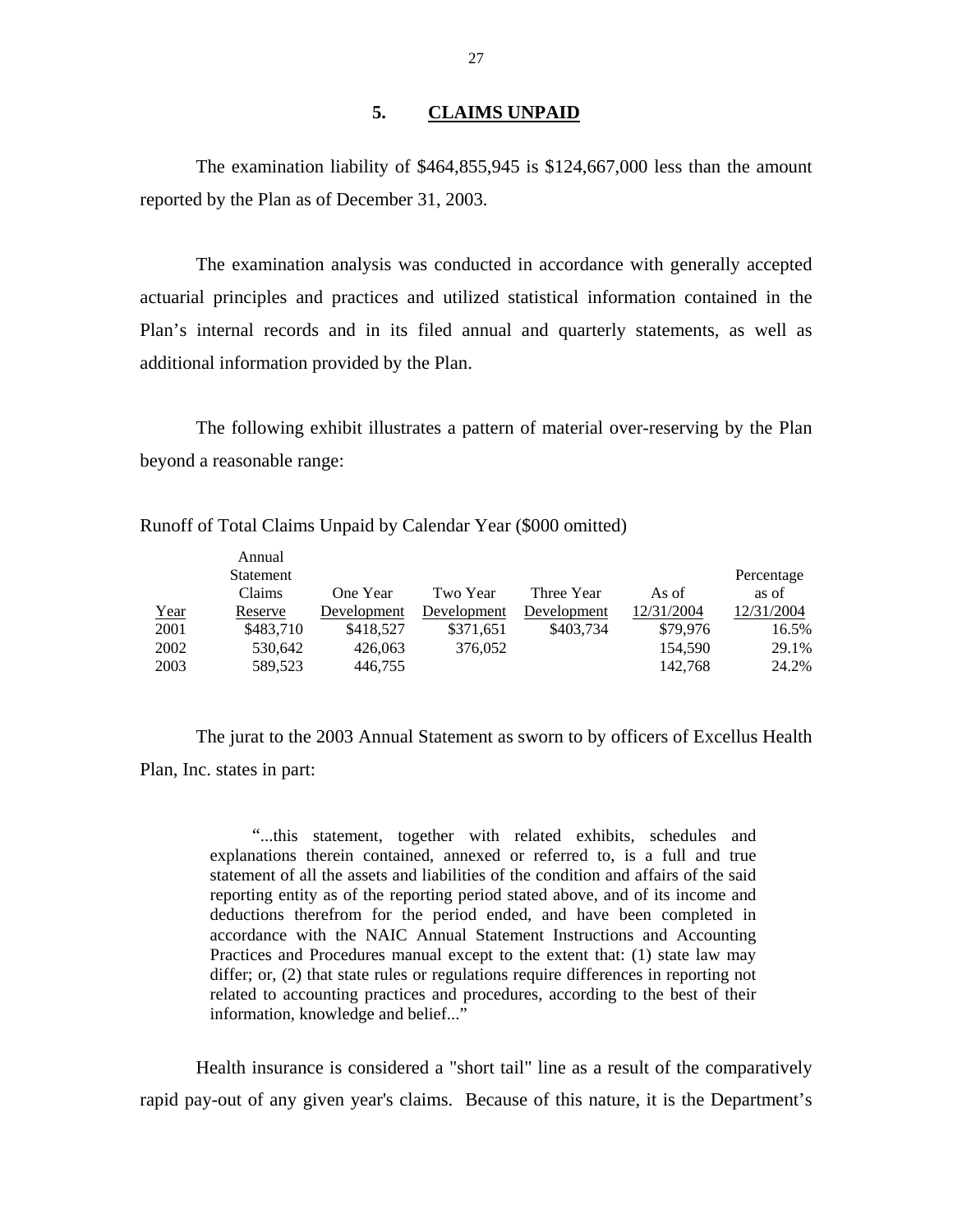<span id="page-29-0"></span>finding that enough information was available at the time of the preparation of the Annual Statement to more reasonably estimate the reserve for unpaid claims. The effect of the Plan's consistent overstatement of these reserves as depicted above was to understate total capital and surplus, and to present a less accurate picture of the true nature of the Plan's financial strength which was greater than reported.

It is recommended that the Plan set its unpaid claim reserves at levels within a reasonable range and cease its practice of overstating such reserves. It is further recommended that the Plan demonstrate to the Department what proactive checks and measures it will institute to ensure that its unpaid claim reserving methodology will be adequate, but not excessive.

On a quarterly basis, the Plan is required to submit Loss Ratio reports. These reports indicate the Medical Loss Ratios for the Plan's various lines of business. If the claims liability is recorded incorrectly, the Loss Ratio reports will also be incorrect.

It is recommended that the Plan re-submit its Loss Ratio reports for calendar years 2000 through 2003 using claims experience through December 31, 2004.

#### **6. UNPAID CLAIMS ADJUSTMENT EXPENSE**

The examination liability of \$17,003,202 is \$4,560,783 less than the amount reported by the Plan as of December 31, 2003.

The examination analysis was conducted in accordance with generally accepted actuarial principles and practices and utilized statistical information contained in the Plan's internal records and in its filed annual and quarterly statements, as well as additional information provided by the Plan.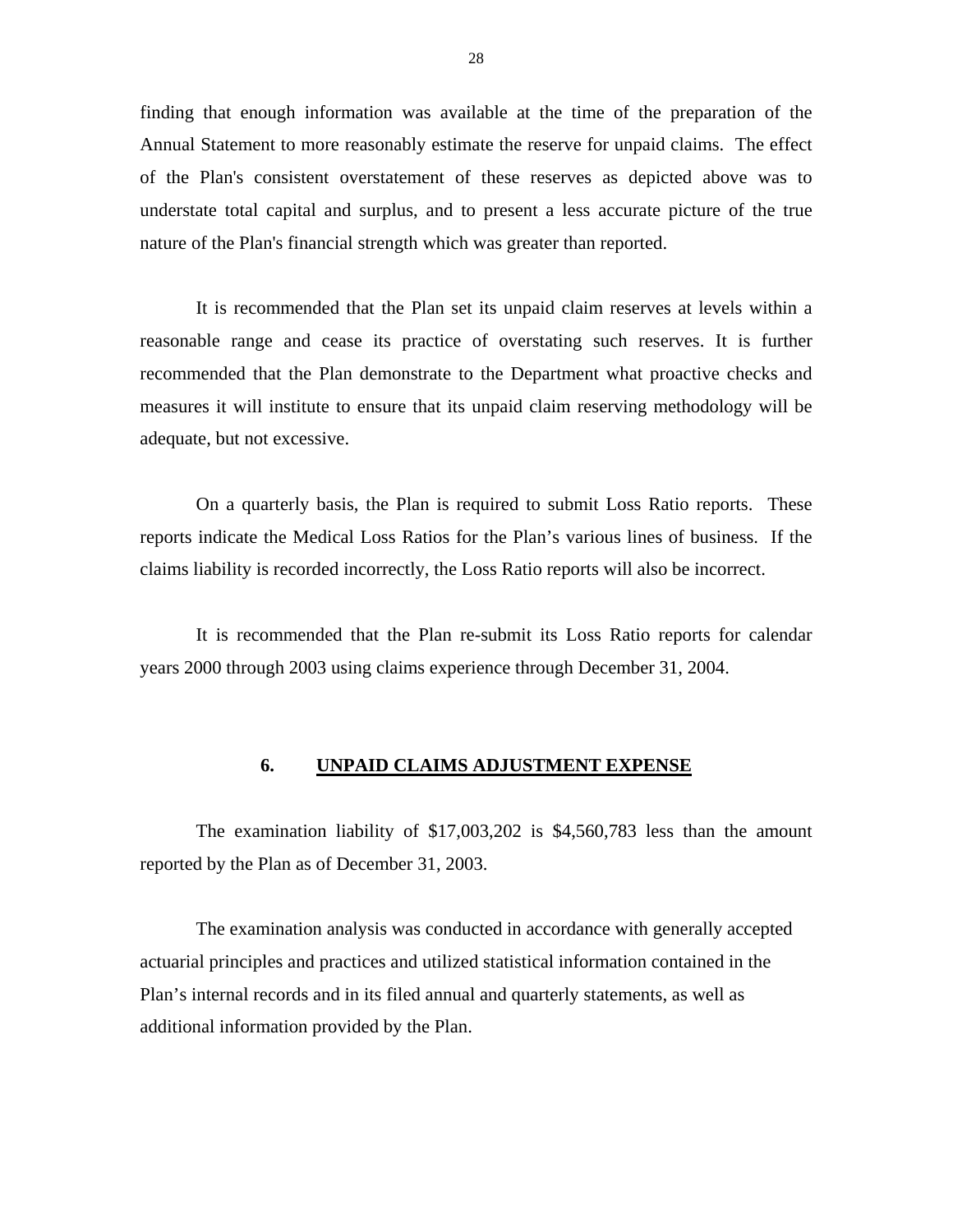#### **7. TREATMENT OF POLICYHOLDERS AND CLAIMANTS**

<span id="page-30-0"></span>A Market Conduct Report on Examination, as of October 10, 2003, which detailed a review of the manner in which Excellus conducted its business practices and fulfilled its contractual obligations to its policyholders and claimants was filed August 30, 2004.

Subsequent to the issuance of the above referenced Market Conduct Examination, the following was determined:

#### A. Member Benefits

The Plan operates a program entitled "Member Benefits," under which Plan enrollees are entitled to discounts for selected services and memberships at participating facilities. Generally, such services as gym memberships and healthy cooking classes are included and are charged to incurred claims in the Plan's community-rated lines of business.

The Plan's approved subscriber contracts do not include these services as benefits. Corresponding rates calculated by the Plan do not take these expenses into account. Rather, these "member benefits" are funded by the Plan from its retained surplus. Therefore, these expenses cannot be construed as contractual health benefits. Instead, such expenses appear to be enrollment inducements. Section 4224(c) of the New York State Insurance Law states:

> "No …insurer doing in this state the business of accident and health insurance … shall pay allow or give, or offer to pay, allow or give, directly or indirectly, as an inducement to any person to insure… any valuable consideration or inducement whatever which is not specified in such policy or contract."

It is recommended that the Plan limit its funded member welfare programs to those which directly affect the general health of its members.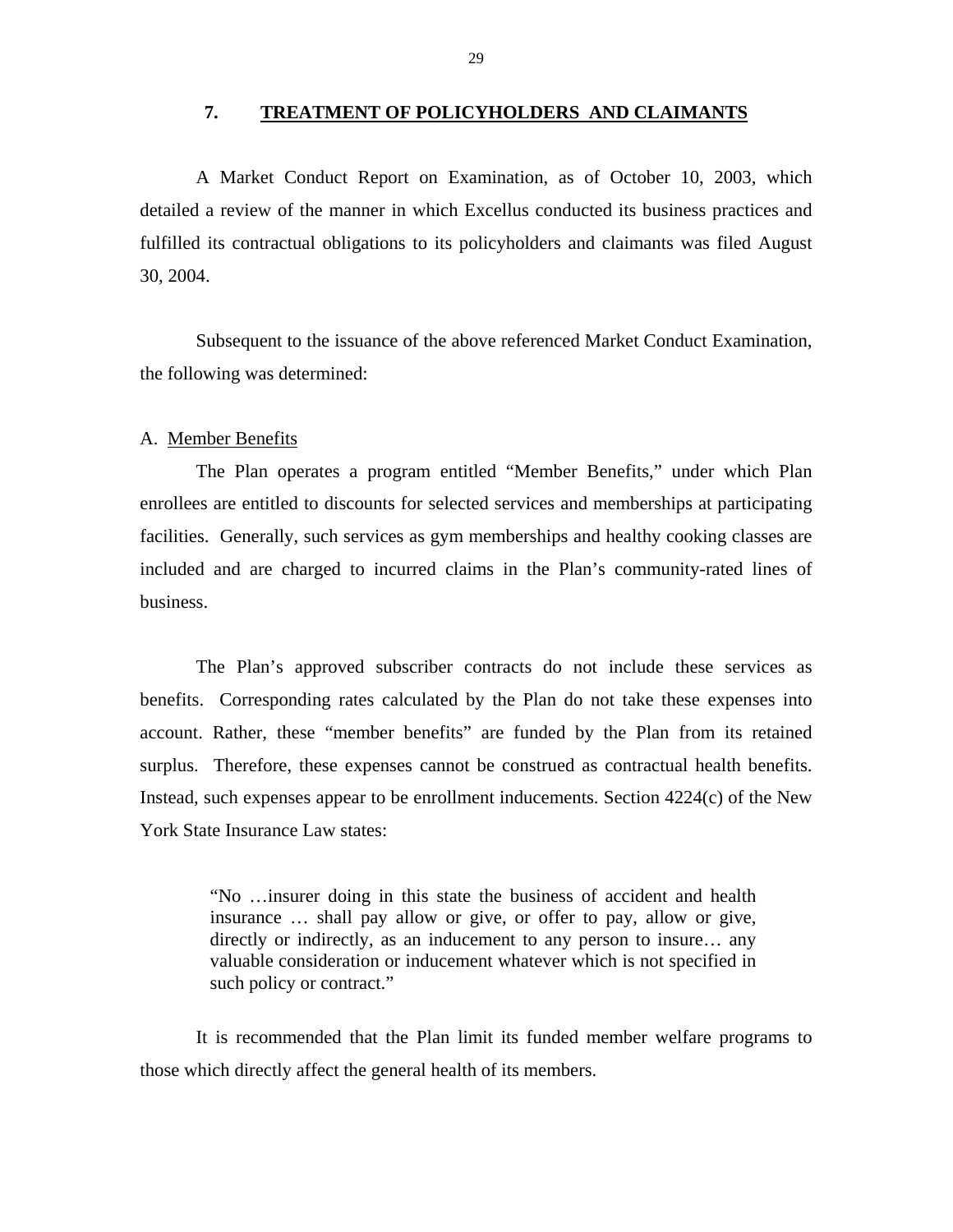<span id="page-31-0"></span>It is further recommended that in order for the cost of such programs to be included as part of claims cost, such programs should be established as policy riders so that Plan members have a choice as to whether or not they wish to have such options available.

Finally, it is recommended that the Plan comply with Section 4224(c) of the New York State Insurance Law and not utilize Plan funded "member benefit" programs as an inducement to enroll Members.

#### B. Claim Processing

During the course of the exam, the Plan was unable to support the date of service for a number of electronically submitted claims. The Plan explained that this was because the data needed to be restored from backup tapes, a process that is cumbersome and labor intensive. The Plan indicated that the information could have been obtained had more time been available. Such delays, however, impede the ability of the Plan to obtain data that could be needed for appeals or for other internal uses.

It is recommended that the Plan maintain its stored data for six years within a current database or data warehouse from which such data may be obtained in a timely and efficient manner.

In certain circumstances, the Plan allows its claim processing system to automatically adjudicate claims. The system that the Plan uses contains edits to ensure in-patient claims over a certain dollar threshold are suspended for review prior to processing. This procedure reduces the risk of fraud associated with high value in-patient claims. It is noted, however, that no such system exists for out-patient claims. As a result, there may be a vulnerability that could allow fraudulent out-patient claims to be processed.

It is recommended that the Plan establish an internal control to ensure that all claims over a certain threshold are reviewed prior to processing.

#### **8. COMPLIANCE WITH PRIOR REPORT ON EXAMINATION**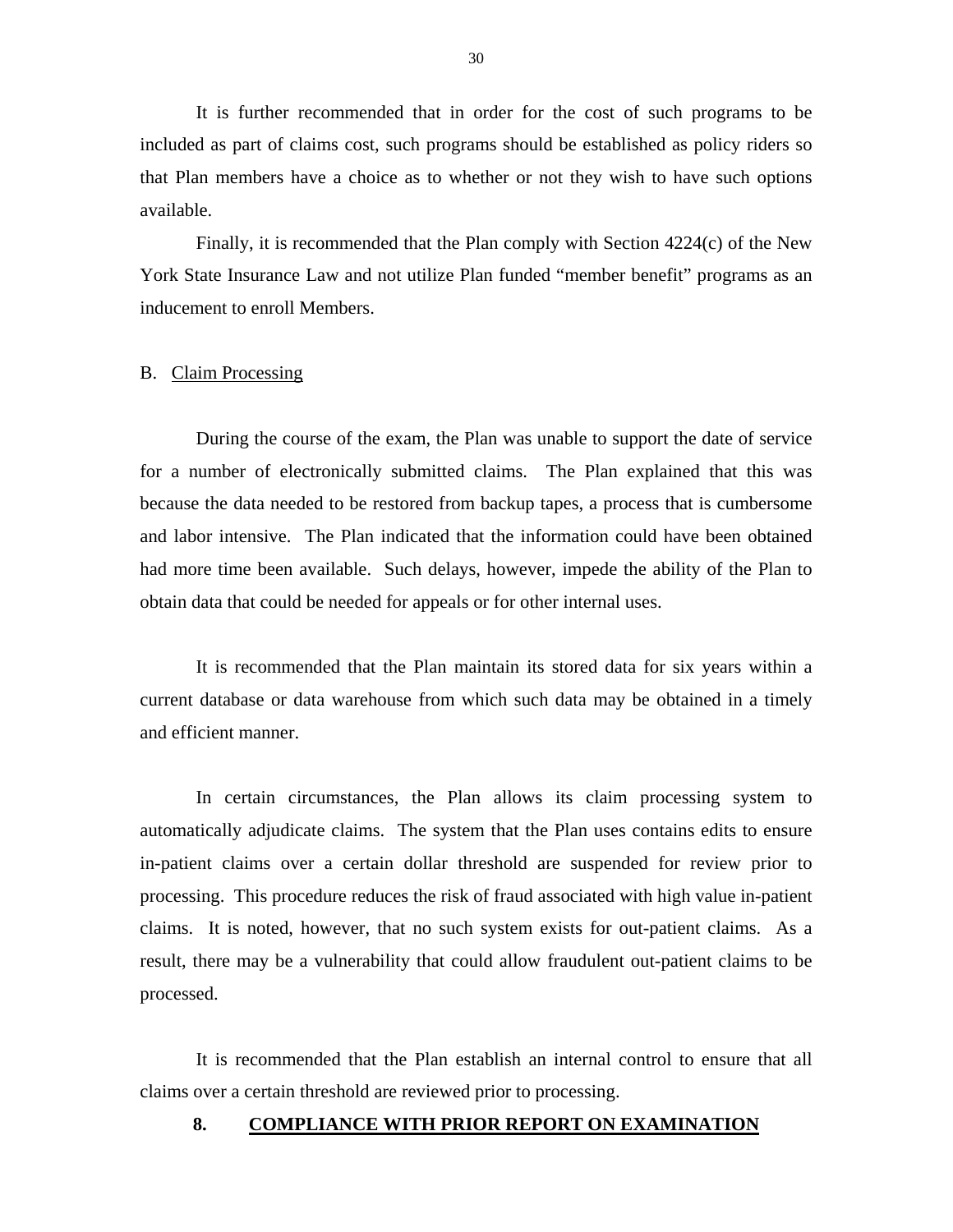<span id="page-32-0"></span>

| ITEM |                                                                                                                                             | PAGE NO. |
|------|---------------------------------------------------------------------------------------------------------------------------------------------|----------|
| A.   | It is recommended that the Plan amend its by-laws to<br>require that the number of board members shall be no less<br>than thirteen.         | 3        |
|      | It is noted that the Plan has complied with this<br>recommendation.                                                                         |          |
| B.   | It is recommended that the Plan amend its by-laws to<br>provide for a minimum number of times the board will meet<br>each year.             | 4        |
|      | It is noted that the Plan has complied with this<br>recommendation.                                                                         |          |
| C.   | It is recommended that the Plan comply with the expense<br>limitations set forth in Section $4309(a)(2)$ of the New York<br>Insurance Law.  | 10       |
|      | It is noted that the Plan has complied with this<br>recommendation.                                                                         |          |
| D.   | It is recommended that the Plan maintain accurate and<br>complete workpapers supporting amounts reported in its<br>filed annual statements. | 10       |
|      | It is noted that the Plan has complied with this<br>recommendation.                                                                         |          |
| Ε.   | It is recommended that the Plan comply with the provisions<br>of Section 215.17(a) of Department Regulation 34.                             | 17       |
|      | It is noted that the Plan has complied with this<br>recommendation.                                                                         |          |
| F.   | It is recommended that the Plan comply with the provisions<br>of Section 215.9(c) of Department Regulation 34.                              | 17       |
|      | It is noted that the Plan has complied with this<br>recommendation.                                                                         |          |

31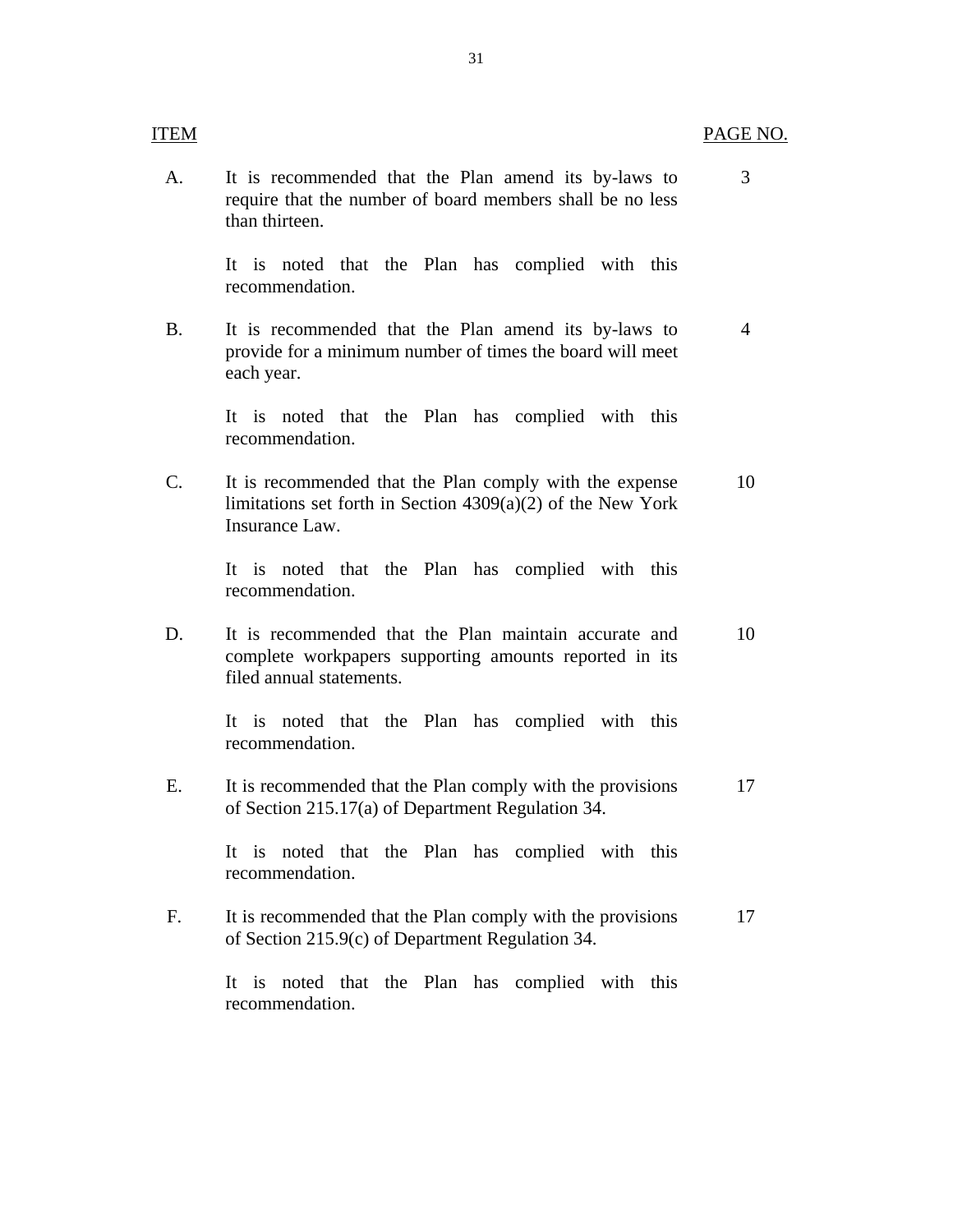#### **9. SUMMARY OF COMMENTS AND RECOMMENDATIONS**

#### **ITEM**

#### PAGE NO.

#### Management

- A. <u>Management</u><br>i. It is recommended that the Plan maintain the required number of members on its board of directors in compliance with Article III, Section 1 of its by-laws. 6
	- ii. It is recommended that the members of the board act to control expenditures for off-site Board of Directors' meetings and retreats in accordance with its mission and strategy statements and consistent with the provisions of the New York State Not-For-Profit Corporation Law. 7
	- iii. It is recommended that the Plan report all amounts considered to be income to board members and officers as required pursuant to federal and state income tax laws. 8

#### B. Holding Company System

- i. It is recommended that, where applicable, administrative service agreements should be updated to reflect the current names of the signatories. 12
- ii. It is recommended that the Plan comply with Circular Letter No. 33 (1979) and establish an escrow account or "… a method… to help assure the domestic insurer's enforceable right to recoup federal income taxes in the event of future net losses." It is further recommended that the Plan submit its tax allocation agreement to the Department. 13
- iii. It is recommended that the Plan comply with Section 1505(d) of the New York Insurance Law and ensure that it has filed administrative service agreements with the Department for each affiliate which it engages in transactions with on a regular or systematic basis. 13

#### **Investment Activities**

C. Investment Activities<br>i. It is recommended that the Plan comply with New York Insurance Law §1409(a) and not invest more that 10% of its admitted assets in the securities of any one institution. 15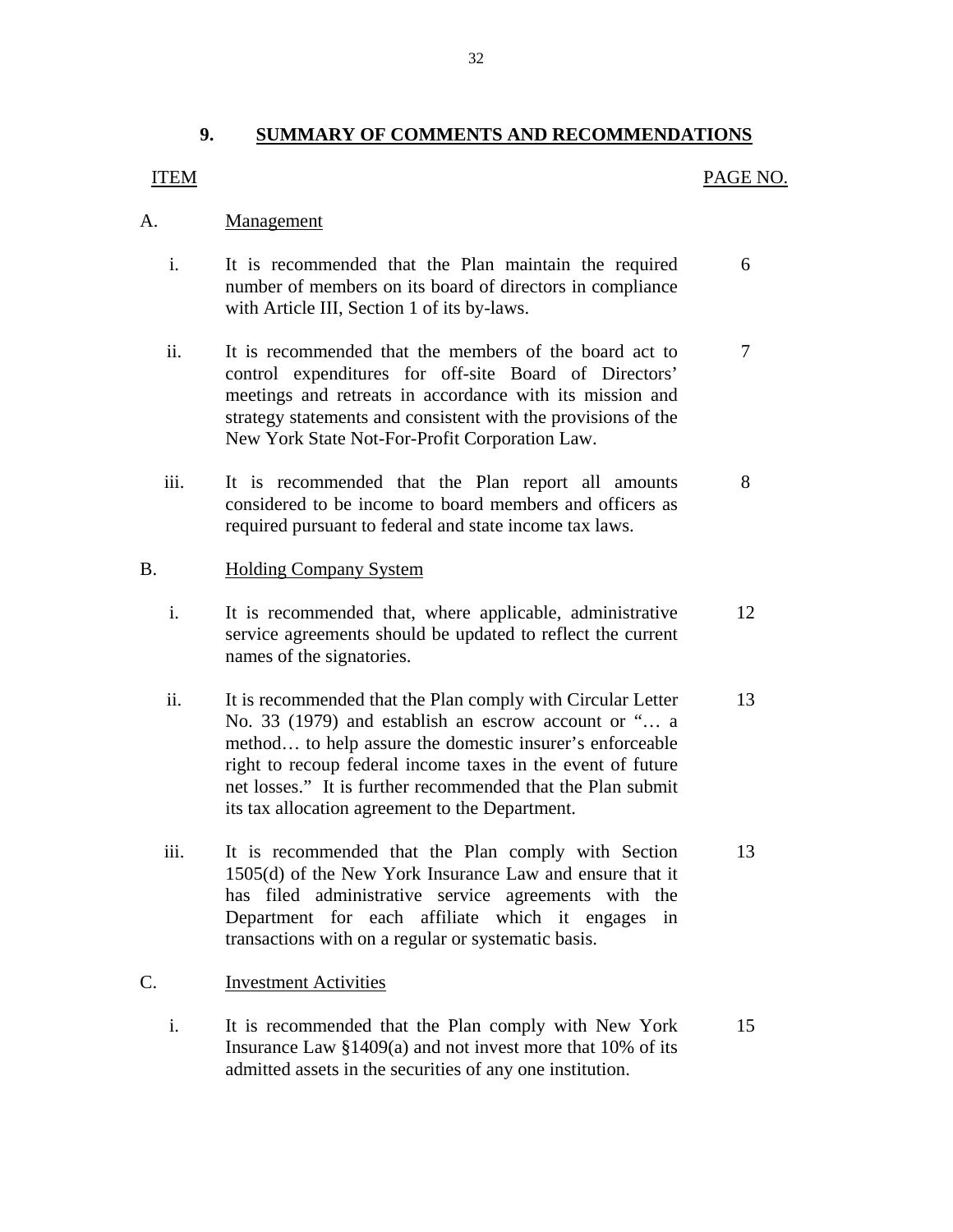| <b>ITEM</b> |                                                                                                                                                                                                                                                                                 | PAGE NO. |
|-------------|---------------------------------------------------------------------------------------------------------------------------------------------------------------------------------------------------------------------------------------------------------------------------------|----------|
| ii.         | It is recommended that the Plan comply with SSAP No. 26,<br>paragraph 6, and report investments at the proper value.                                                                                                                                                            | 15       |
| iii.        | It is recommended that the Plan establish appropriate<br>controls to monitor the functions of its investment<br>consultant, managers, and the broker/dealers who execute<br>the buy/sell orders on behalf of the Plan.                                                          | 16       |
| iv.         | It is recommended that the Plan require a monthly statement<br>from its investment managers listing all holdings and<br>during the preceding month,<br>initiated<br>transactions<br>highlighting any discrepancies with the custodian bank<br>statement.                        | 16       |
| V.          | It is also recommended that the Plan reconcile such<br>statements to its investment inventory.                                                                                                                                                                                  | 16       |
| vi.         | It is recommended that the Plan formalize all changes,<br>including modifications to compensation arrangements, to<br>existing and future investment management agreements<br>through an addendum or amendment.                                                                 | 17       |
| vii.        | It is recommended that the entire investment strategy be<br>presented to the board of directors whenever a change in<br>strategy is proposed or advised.                                                                                                                        | 17       |
| viii.       | It is recommended that any change in a provision and/or<br>condition of the October 16, 2004 agreement between<br>Investment Advisors, LLC<br>and<br>Cardinal<br>Lifetime<br>Healthcare, Inc. be reflected in a written amendment or<br>modification to the existing agreement. | 17       |
| ix          | It is recommended that after Cardinal's review of Excellus'<br>current investment strategy, any approved revisions to<br>strategic and implementation approaches and newly<br>approved investment directives be provided in writing to the<br>Capital Markets Bureau.           | 18       |
| X.          | It is recommended that when the Audit and Finance<br>Committee approves a new investment manager, the<br>governing agreement be submitted to the Capital Markets<br>Bureau for its review.                                                                                      | 18       |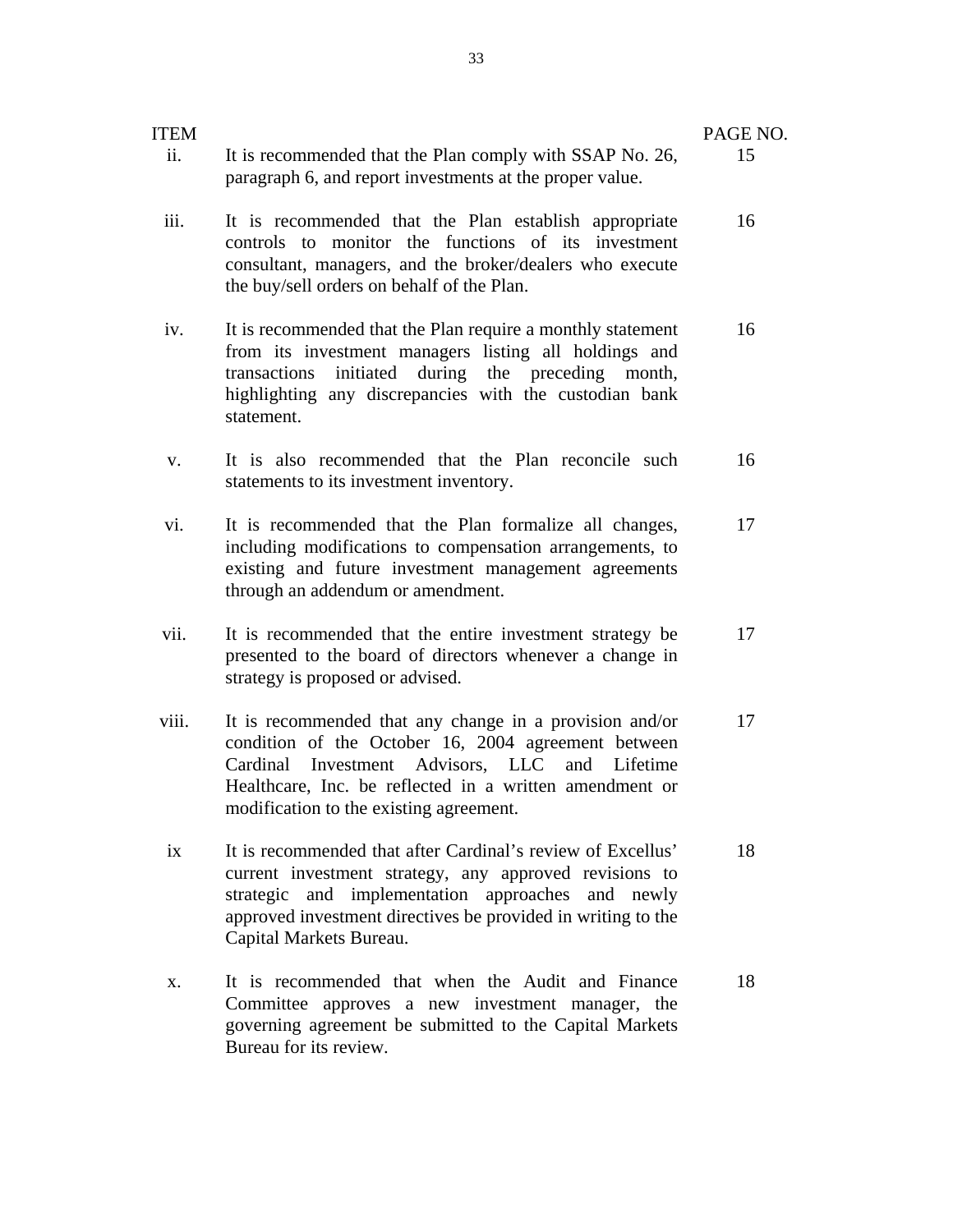| ITEM |                                                                                                                                                                                                                                                                                                                                                                                                | PAGE NO. |
|------|------------------------------------------------------------------------------------------------------------------------------------------------------------------------------------------------------------------------------------------------------------------------------------------------------------------------------------------------------------------------------------------------|----------|
| xi.  | It is recommended that the Plan retain the fourth quarter<br>report incorporating year-to-date performance measures<br>from each investment manager with which it has an<br>agreement.                                                                                                                                                                                                         | 18       |
| xii. | It is recommended that the Plan limit the signing authority<br>for checks to a specified number of individuals from the<br>issuing departments.                                                                                                                                                                                                                                                | 19       |
| xiii | It is recommended that the Plan require a personal signature<br>of the Treasurer on special checks issued for an amount<br>greater than an established limit.                                                                                                                                                                                                                                  | 19       |
| D.   | <b>Provider and Third Party Administration Arrangements</b>                                                                                                                                                                                                                                                                                                                                    |          |
| i.   | It is recommended that the Plan ensure that its third party<br>agreements be consistent in their terms to<br>assure<br>compliance with New York State Insurance Department<br>Regulation 152 (11 NYCRR 243).                                                                                                                                                                                   | 20       |
| E.   | <b>Accounts and Records</b>                                                                                                                                                                                                                                                                                                                                                                    |          |
| i.   | It is recommended that the Plan comply with SSAP No. 70<br>and properly allocate investment expenses within its Annual<br>Statement, Underwriting and Expense Exhibit, Part 3,<br>Analysis of Expenses.                                                                                                                                                                                        | 20       |
| ii.  | It is recommended that the Plan properly record information<br>within their filed financial statements.                                                                                                                                                                                                                                                                                        | 22       |
| F.   | <b>Information Systems</b>                                                                                                                                                                                                                                                                                                                                                                     |          |
| i.   | It is recommended that the Plan install software to<br>automatically lock desktop computers after a given period<br>of disuse.                                                                                                                                                                                                                                                                 | 22       |
| G.   | <b>Claims Unpaid</b>                                                                                                                                                                                                                                                                                                                                                                           |          |
| i.   | It is recommended that the Plan set its unpaid claim<br>reserves at levels within a reasonable range and cease its<br>practice of overstating such reserves. It is further<br>recommended that the Plan demonstrate to the Department<br>what proactive checks and measures it will institute to<br>ensure that its unpaid claim reserving methodology will be<br>adequate, but not excessive. | 28       |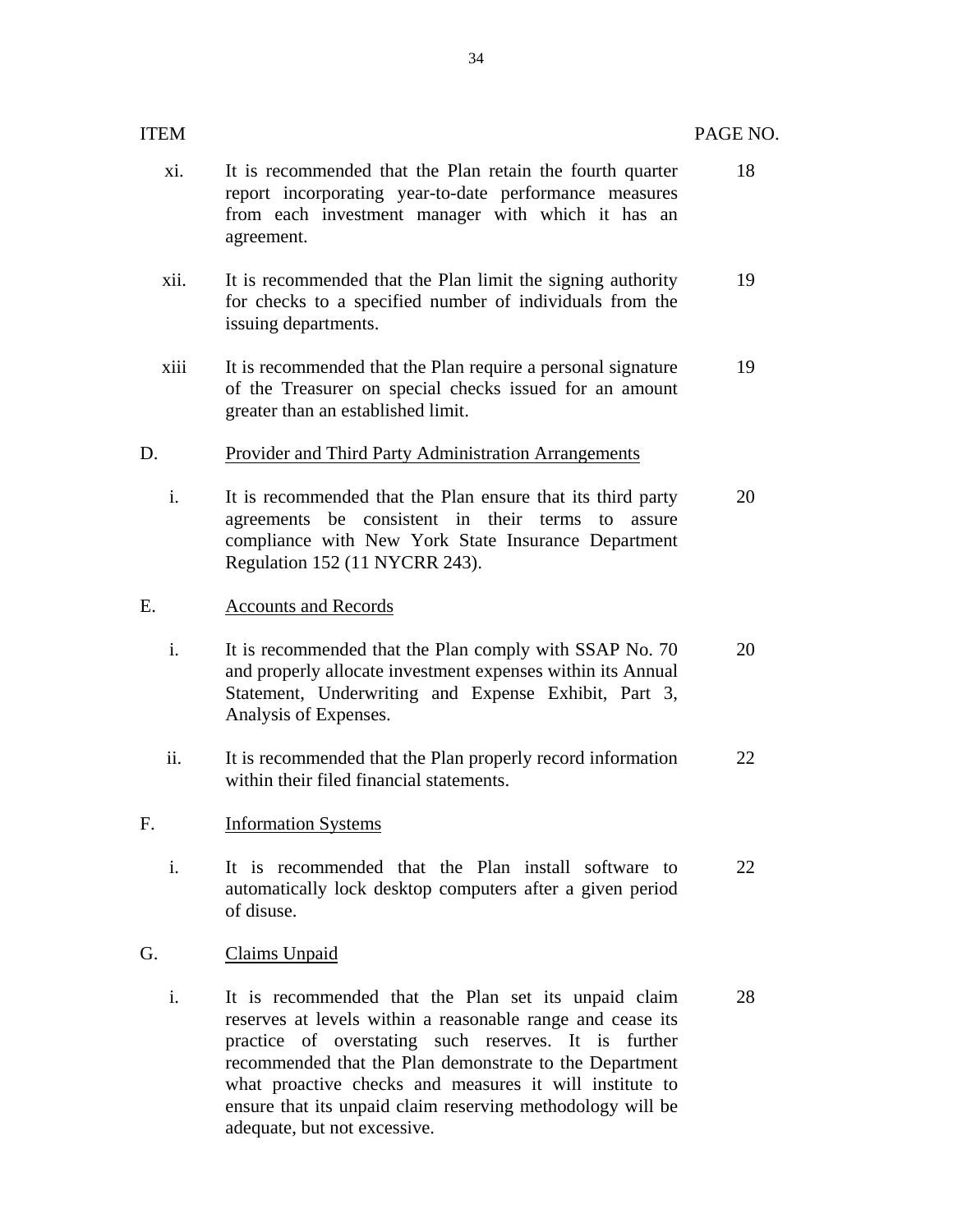| <b>ITEM</b>    |                                                                                                                                                                                                                                                                                 | PAGE NO. |
|----------------|---------------------------------------------------------------------------------------------------------------------------------------------------------------------------------------------------------------------------------------------------------------------------------|----------|
| ii.            | It is recommended that the Plan re-submit its Loss Ratio<br>reports for calendar years 2000 through 2003 using claims<br>experience through December 31, 2004.                                                                                                                  | 28       |
| Н.             | <b>Treatment of Policyholders and Claimants</b>                                                                                                                                                                                                                                 |          |
| $\mathbf{i}$ . | It is recommended that the Plan limit its funded member<br>welfare programs to those which directly affect the general<br>health of its members.                                                                                                                                | 29       |
| ii.            | It is further recommended that in order for the cost of such<br>programs to be included as part of claims cost, such<br>programs should be established as policy riders so that Plan<br>members have a choice as to whether or not they wish to<br>have such options available. | 30       |
| iii.           | Finally, it is recommended that the Plan comply with<br>Section 4224(c) of the New York State Insurance Law and<br>not utilize Plan funded "member benefit" programs as an<br>inducement to enroll Members.                                                                     | 30       |
| iv.            | It is recommended that the Plan maintain its stored data for<br>six years within a current database or data warehouse from<br>which such data may be obtained in a timely and efficient<br>manner.                                                                              | 30       |
| V.             | It is recommended that the Plan establish an internal control<br>to ensure that all claims over a certain threshold are<br>reviewed prior to processing.                                                                                                                        | 30       |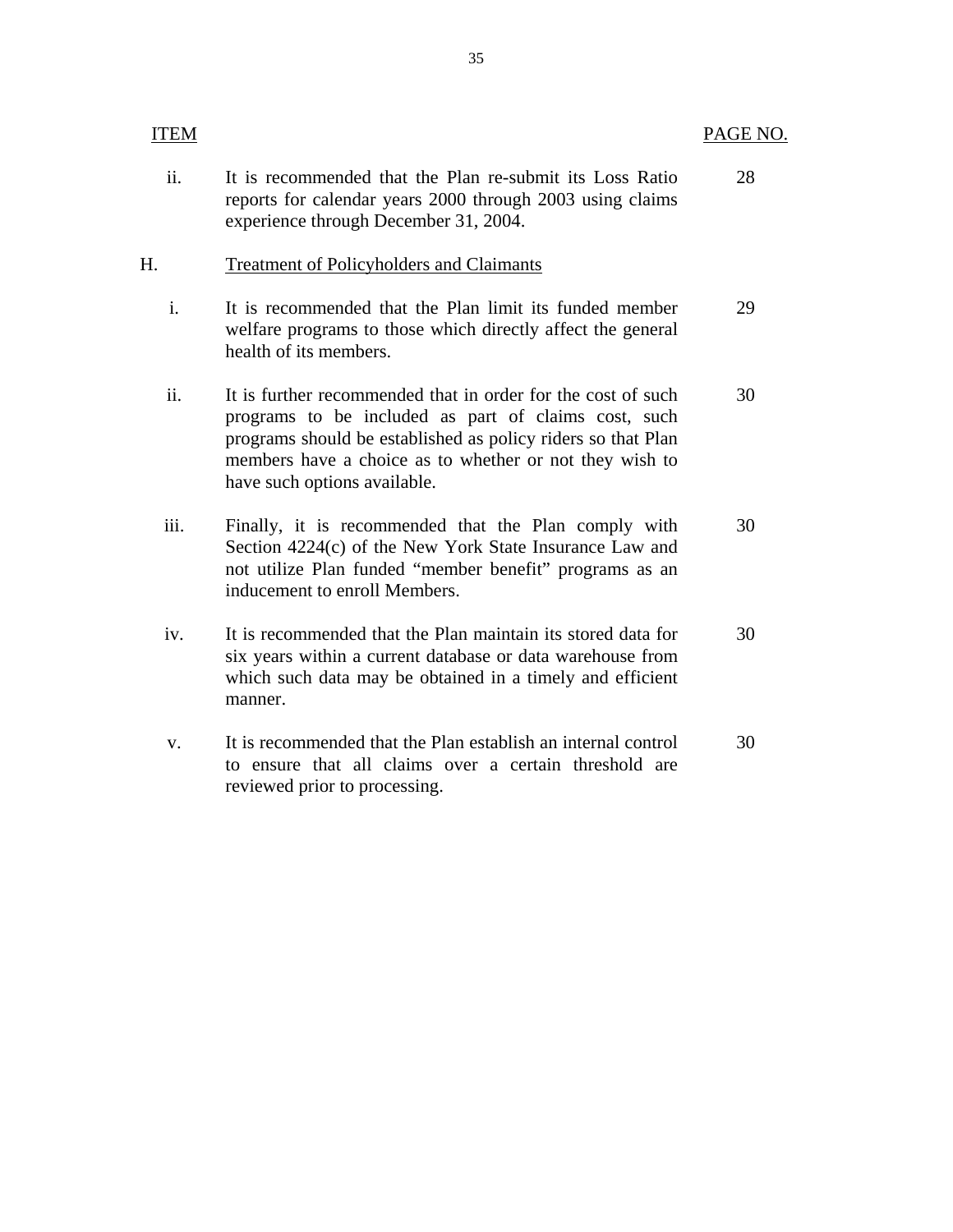**APPENDIX A** 

**HMO OPERATIONS**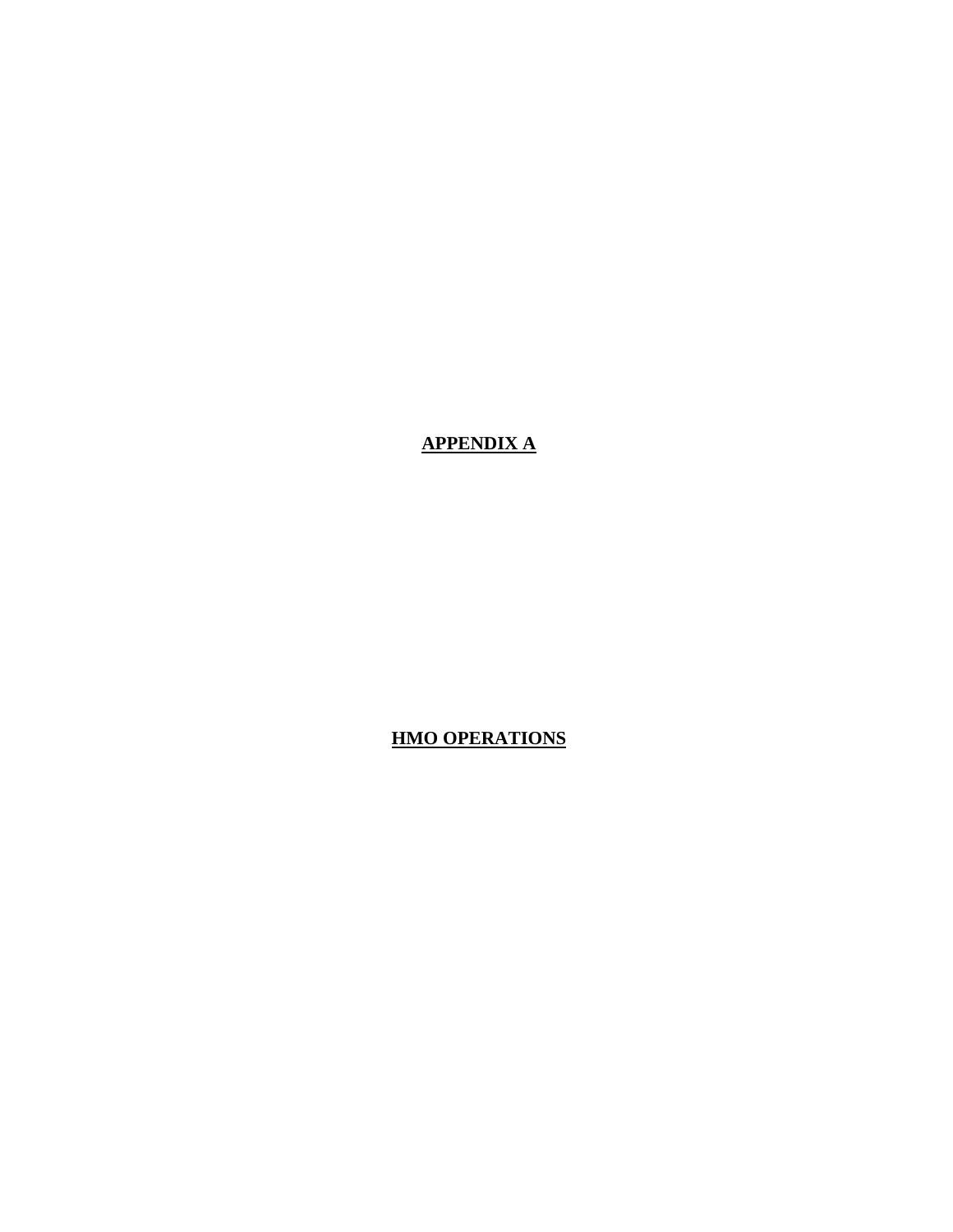| <b>TABLE OF CONTENTS</b> |
|--------------------------|
|--------------------------|

| Item No. |                                      | Page No. |
|----------|--------------------------------------|----------|
| 1.       | Scope of Examination                 | 38       |
| 2.       | Description of HMO lines of business | 39       |
|          | A. Management                        | 41       |
|          | B. Territory and plan of operation   | 41       |
|          | C. Significant operating ratios      | 42       |
|          | D. Accounts and records              | 42       |
| 3.       | <b>Financial Statements</b>          | 43       |
|          | A. Balance sheet                     | 43       |
|          | B. Statement of revenue and expenses | 43       |
| 4.       | Enrollment                           | 45       |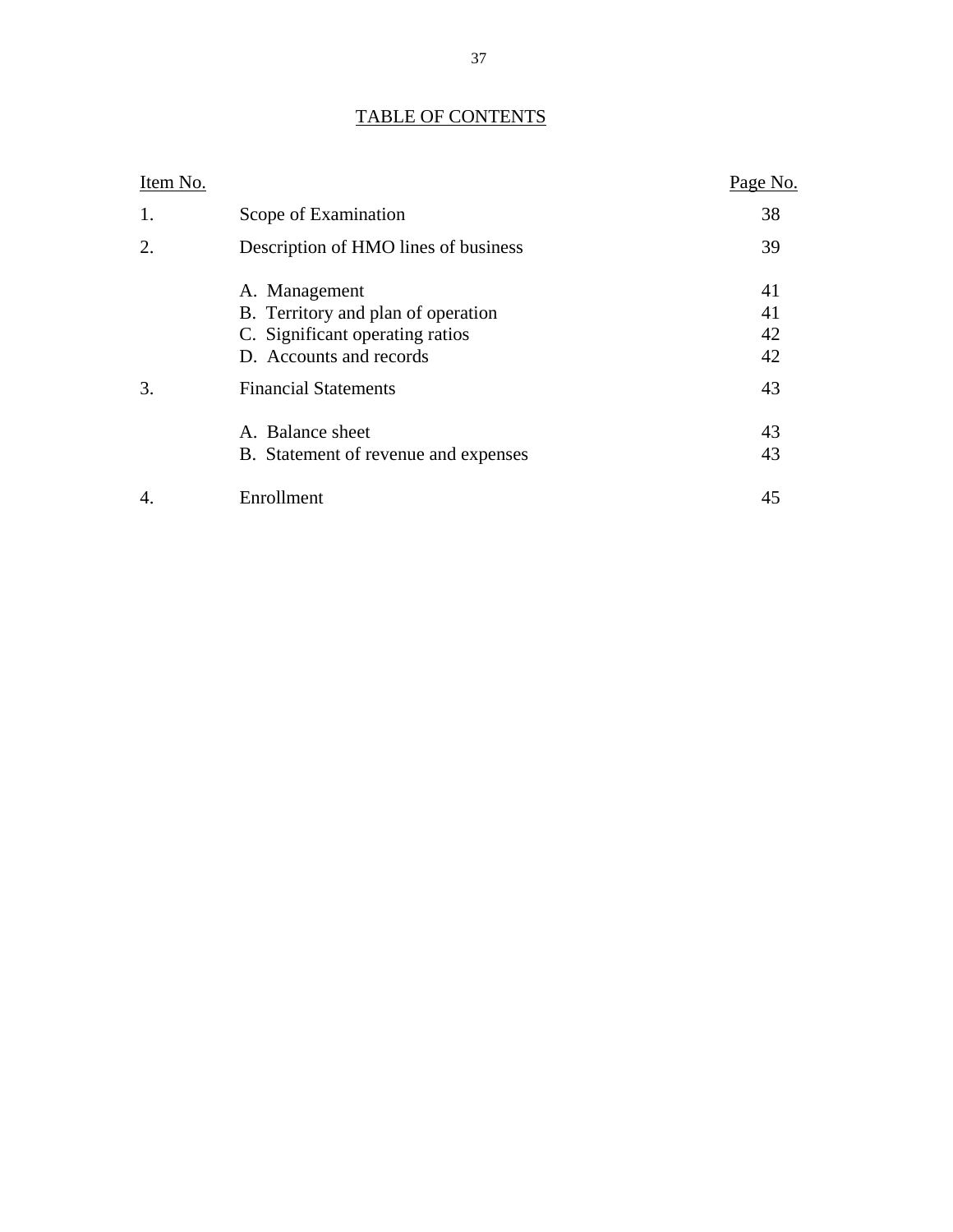#### 1. **SCOPE OF EXAMINATION**

The HMO lines of business for the Plan are Fingerlakes HMO, Upstate HMO and Univera Healthcare HMO. Wherever the term "HMO" appears in this report, it shall refer to the aggregate HMO operations of Excellus Health Plan, Inc.

The previous examination of Excellus Health Plan, Inc.'s HMO operation was conducted as of December 31, 1997. This examination covered the six-year period from January 1, 1998 through December 31, 2003 and was done in conjunction with the examination of Excellus Health Plan, Inc. Transactions subsequent to the date of examination were reviewed where deemed appropriate by the examiner.

It is noted that additional previous examinations of the various entities that were merged into Excellus Health Plan, Inc. during the examination period also exist. These examinations consist of the following:

|                            |                 | <b>Examination Period</b> |
|----------------------------|-----------------|---------------------------|
| Name                       | <b>Start</b>    | End                       |
| <b>Blue Care Plus</b>      | July 1, 1989    | December 31, 1994         |
| HMO-CNY, Inc.              | January 1, 1990 | December 31, 1993         |
| The Health Care Plan, Inc. | January 1, 1993 | December 31, 1996         |

However, since the management of the Finger Lakes Health Insurance Company is the core surviving management of those entities, this report refers to the comments and recommendations of that entity. Where comments from the other previous reports are relevant to the findings of this report, they will be noted here within the applicable sections.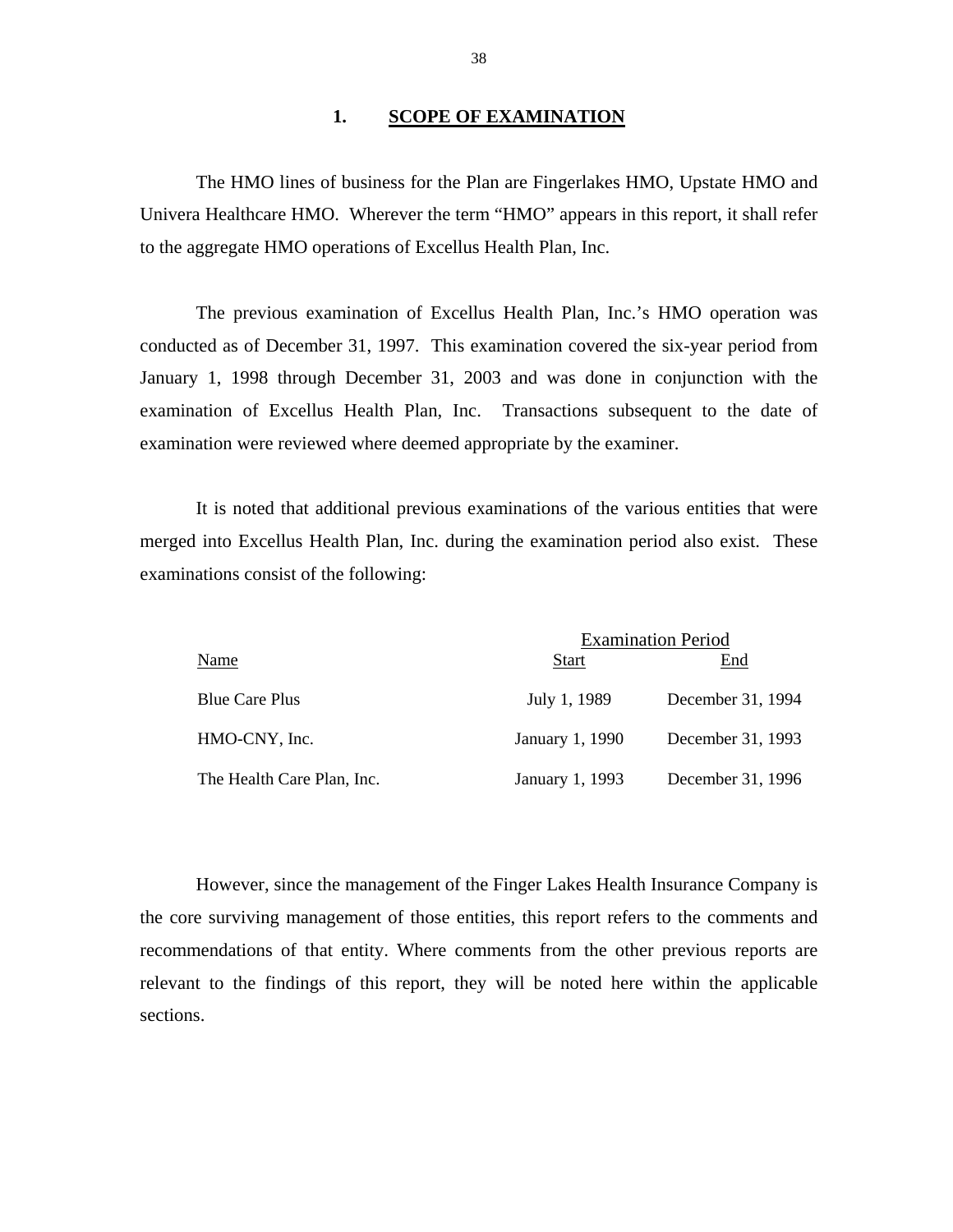#### **2. DESCRIPTION OF HMO LINES OF BUSINESS**

#### Finger Lakes HMO

Effective January 1, 1985, Finger Lakes HMO was authorized by the New York State Department of Health to operate as a health maintenance organization (HMO) pursuant to Article 44 of the New York Public Health Law. Finger Lakes HMO operates as a non-profit individual practice association (IPA) model HMO and is operated as a line of business of Excellus Health Plan, Inc.

Finger Lakes HMO is authorized to operate in the following counties of New York State:

| Genesee    | Ontario | Yates   |
|------------|---------|---------|
| Livingston | Orleans | Wayne   |
| Monroe     | Seneca  | Wyoming |

In October of 1996, the Finger Lakes HMO entered into an agreement with Greater Rochester Independent Practice Association, Inc. ("GRIPA") whereby GRIPA participating providers would deliver services required by the HMO's Commercial subscribers in return for capitation payments on a per member per month basis.

Finger Lakes HMO also entered into an agreement with Genesee Valley Group Health Association ("GVGHA") whereby GVGHA participating providers would deliver services required by the HMO's Commercial, Senior, Medicaid and Family Health Plus subscribers in return for capitation payments on a per member per month basis.

Effective January 1, 1997, Finger Lakes HMO renewed its agreement with Monroe Plan for Medical Care, Inc. ("MP") whereby MP participating providers would deliver services required by the HMO's Medicaid, Family Health Plus and Child Health Plus subscribers in return for capitation payments on a per member per month basis.

Finally, Finger Lakes HMO also maintained a capitated agreement with Rochester Individual Practice Association ("RIPA"), which is a network of providers who deliver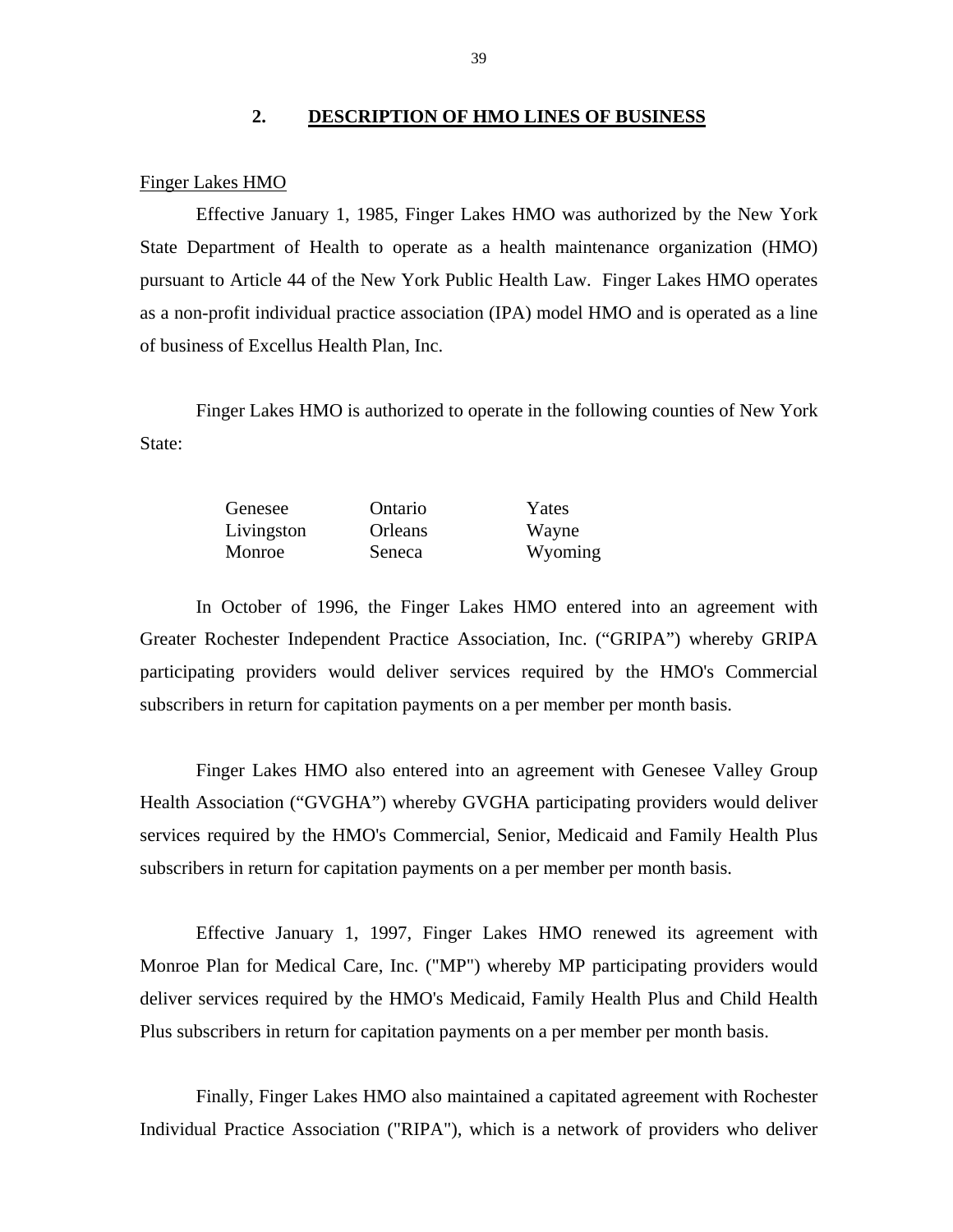services required by Finger Lakes HMO subscribers in return for capitation payments on a per member per month basis.

#### Upstate HMO

Effective January 2, 2001, HMO-CNY, Inc. merged with Excellus Health Plan, Inc. HMO-CNY, which was originally certified to conduct business by the State of New York on May 16, 1982, and HMO Blue, which was originally certified by the State of New York to conduct business on November 12, 1986, combined to form Upstate HMO, effective January 1, 2002. Upstate HMO was authorized by the New York State Department of Health to operate as an HMO pursuant to Article 44 of the New York Public Health Law. Upstate HMO operates as a non-profit IPA model HMO and is operated as a line of business of Excellus Health Plan, Inc.

Upstate HMO is authorized to operate in the following counties of New York State:

| <b>Broome</b> | <b>Essex</b> | Madison    | Schoharie    |
|---------------|--------------|------------|--------------|
| Cayuga        | Franklin     | Montgomery | Schuyler     |
| Chemung       | Fulton       | Oneida     | St. Lawrence |
| Chenango      | Hamilton     | Onondaga   | Steuben      |
| Clinton       | Herkimer     | Oswego     | Tioga        |
| Cortland      | Jefferson    | Otsego     | Tompkins     |
| Delaware      | Lewis        |            |              |

#### Univera Healthcare HMO

Effective September 8, 1978, Univera Healthcare HMO was authorized by the New York State Department of Health to operate as an HMO pursuant to Article 44 of the New York Public Health Law. Univera Healthcare HMO operates as a non-profit IPA model HMO and is operated as a line of business of Excellus Health Plan, Inc.

Univera Healthcare HMO is authorized to operate in the following counties of New York State:

Allegany Genesee Orleans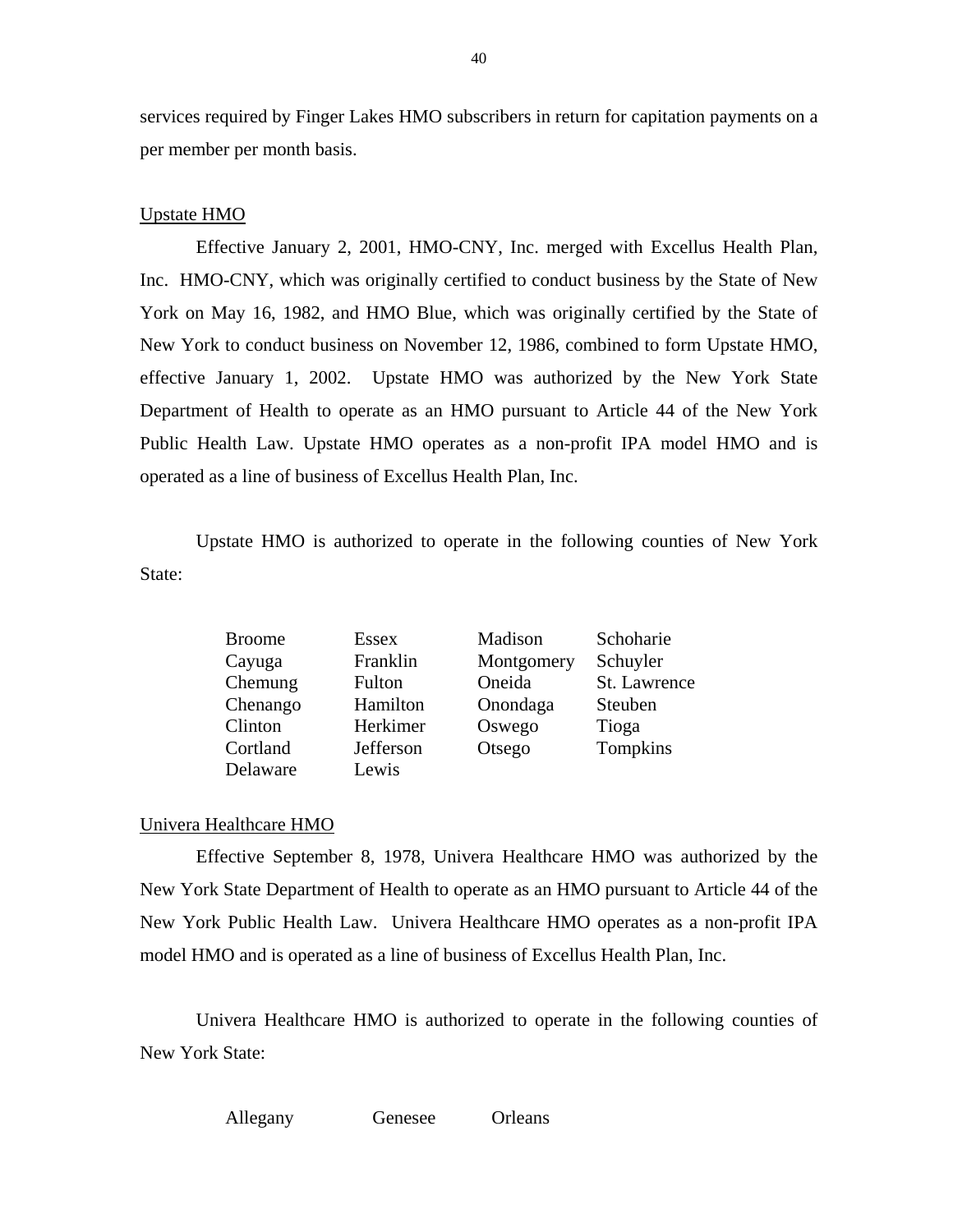| Cattaraugus | Erie    | Wyoming |
|-------------|---------|---------|
| Chautauqua  | Niagara |         |

<span id="page-42-0"></span>Univera, which was originally formed as The Health Care Plan, Inc. (HCP), was started as a staff model HMO and, accordingly, owned its health centers, which grew to eight in number. Subsequently, HCP developed a network model as well, and continued to offer the health centers as a provider option under its network. Univera HMO continues to provide primary and certain specialty care in the health centers within a staff model format.

The HMOs are each managed from the Plan's office, located at 165 Court St., Rochester, NY 14615.

#### A. Management

Management is comprised of the board of directors and officers of Excellus Health Plan, Inc.

#### **B. Territory and Plan of Operation**

The Plan holds one Certificate of Authority that covers all three of the HMOs. The Certificate was updated on January 1, 2003.

Subscribers of each HMO select a participating physician, who acts as their primary care physician. This physician refers subscribers to other participating physicians when particular medical specialties are required. When authorized by a physician, benefits to the subscriber for inpatient benefits are provided by hospitals in the operating area of the HMO. Subscriber contracts provide for coverage of emergency treatment and/or hospitalization without authorization from the primary care physician when the subscriber's medical condition requires such treatment. The HMO reserves the right to determine if such treatment was required on an emergency basis. Emergency treatment might be required within or without the HMO's operating area.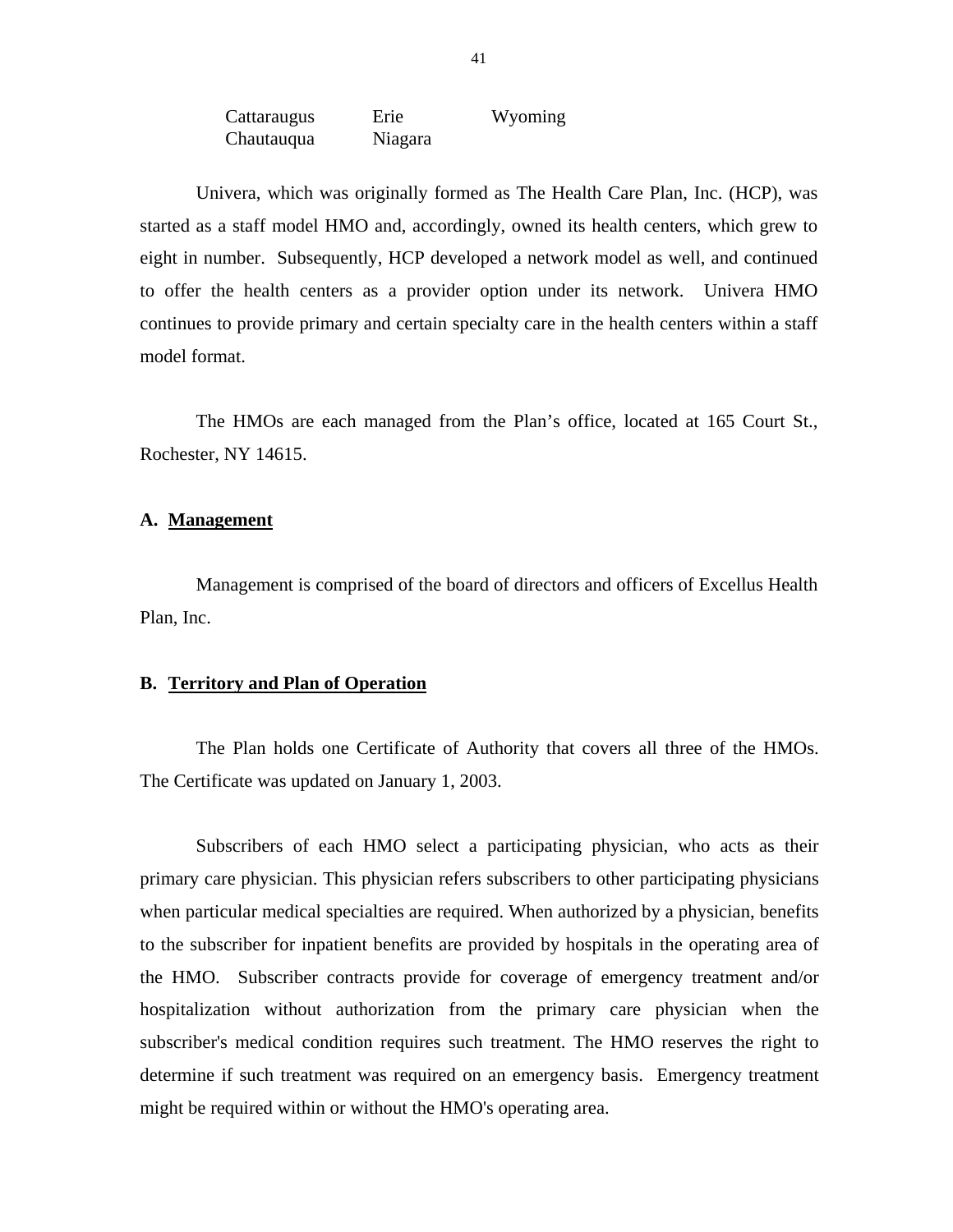In addition to those discussed earlier, at the examination date, the Plan maintained capitation arrangements with Landmark Chiropractic, which provides Utilization Review services to members of the Univera HMO line of business.

## **C. Significant Operating Ratios**

The underwriting ratios presented below are on an earned-incurred basis and encompass the six-year period covered by this examination.

|                                 | Claims        | Ratios |
|---------------------------------|---------------|--------|
| Claims                          | 8,553,575,833 | 91.5%  |
| General administrative expenses | 721,090,973   | 7.7%   |
| Net underwriting gain (loss)    | 69,969,304    | .8%    |
| Total premium                   | 9,344,636,110 | 100.0% |

# **D. Accounts and Records**

Separate general ledger accounts are maintained for specified HMO liabilities, revenues and expenses. However, as the Plan's operations are reported as a line of business, no balance sheet relative to HMO operations is maintained.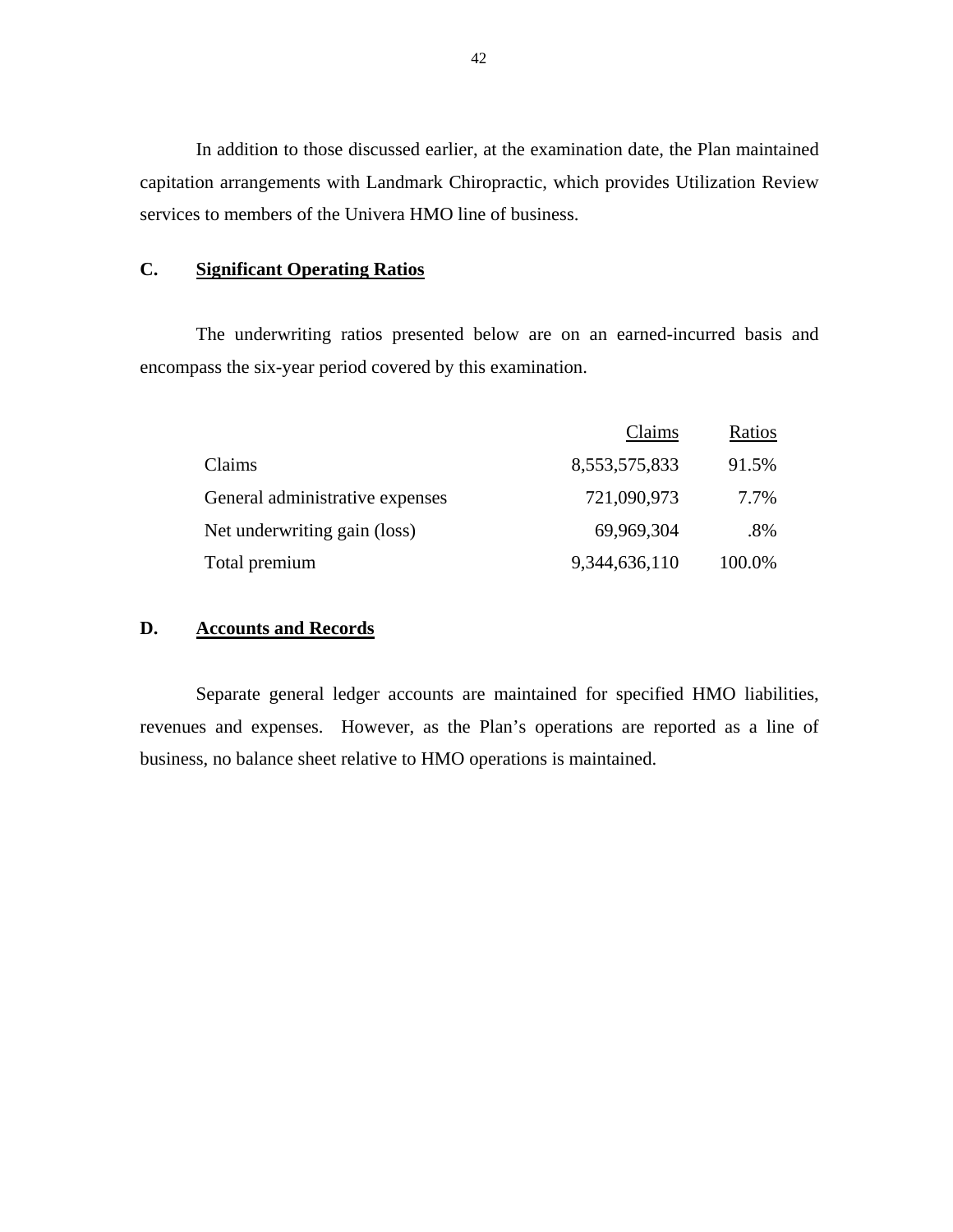## **3. FINANCIAL STATEMENTS**

# **A. Balance Sheet**

As noted above, since the Plan's HMO operations are reported as a line of business, no balance sheet is included in this report relative to its operations.

# **B. Statement of Revenue and Expenses**

The following shows the revenue and expenses of the Plan's HMO operations for the six-year examination period (January 1, 1998 through December 31, 2003) detailed as follows:

| Revenues                                                         |                 |                 |
|------------------------------------------------------------------|-----------------|-----------------|
| Premium                                                          | \$9,289,961,673 |                 |
| Changes in reserves                                              | 3,465,316       |                 |
| Fee for service                                                  | 47,182,495      |                 |
| Aggregate write-ins for other health care<br>related receivables | 4,026,626       |                 |
| <b>Total Revenue</b>                                             |                 | \$9,344,636,110 |
| <b>Expenses</b>                                                  |                 |                 |
| Hospital/medical benefits                                        | \$5,029,891,346 |                 |
| Other professional services                                      | 162,766,237     |                 |
| Outside referrals                                                | 317,237,312     |                 |
| Emergency room, Out-of-area, Other                               | 579,035,806     |                 |
| Inpatient                                                        | 1,182,397,148   |                 |
| Aggregate write-ins for other medical<br><b>Expenses</b>         | 900,949,357     |                 |
| Demographic Pool expense (recovery)                              | (166,905)       |                 |
| SMC Pool expense (recovery)                                      | 220,160         |                 |
| Drug expense                                                     | 182,902,018     |                 |
| Rider expense                                                    | 217,084,162     |                 |
| Incentive pool and withhold adjustments                          | 602,217         |                 |
| Subtotal                                                         | \$8,572,918,858 |                 |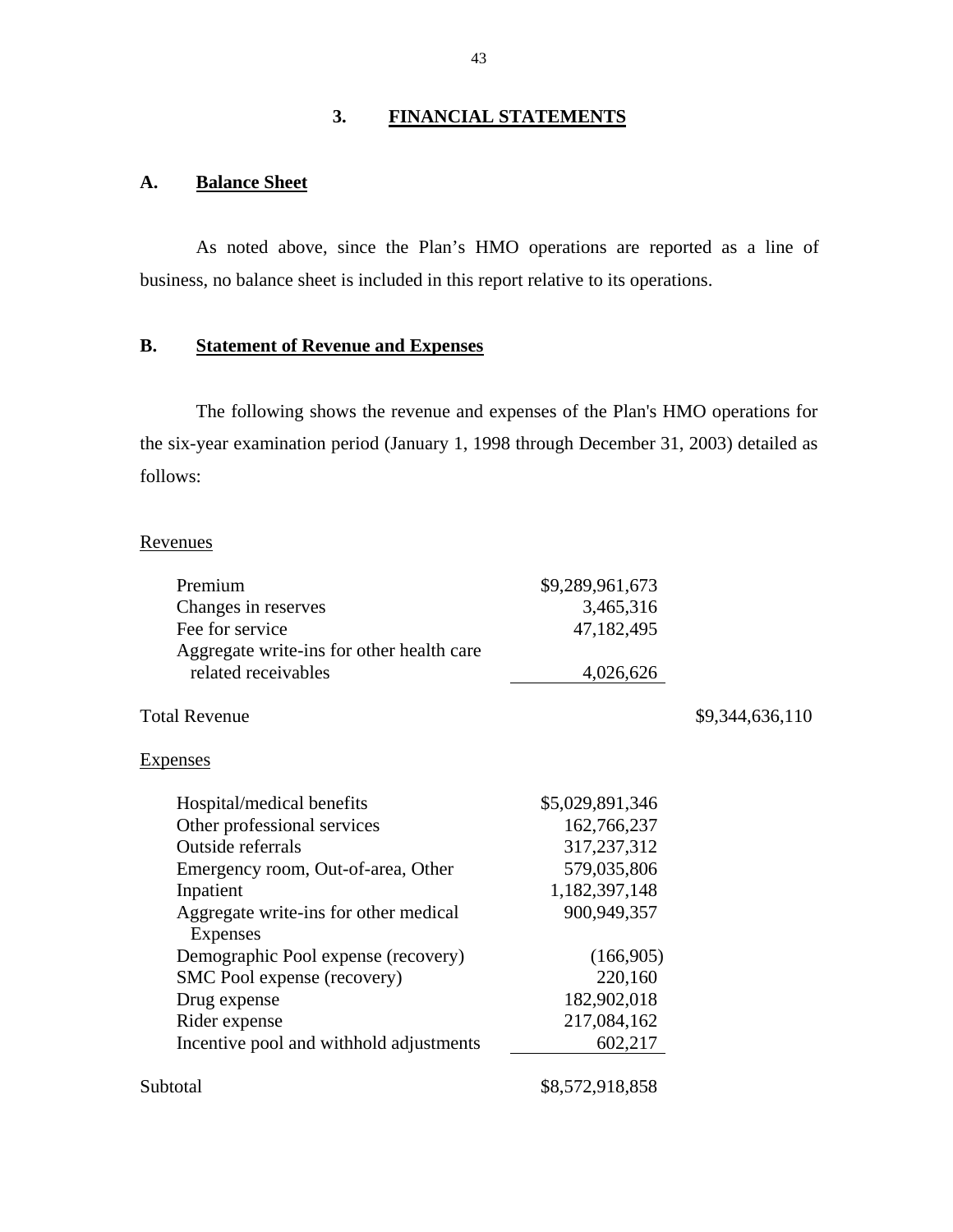| Less:                             |                   |                   |
|-----------------------------------|-------------------|-------------------|
| Net reinsurance payments          | \$<br>(365, 335)  |                   |
| Stop loss fund recoveries         | 8,163,962         |                   |
| COB and subrogation               | 11,544,158        |                   |
|                                   | \$<br>19,342,785  |                   |
| Total medical and hospital        |                   | \$8,553,576,073   |
| Revenue less medical and hospital |                   | 791,060,037<br>\$ |
| Administration:                   |                   |                   |
| Claim adjustment expenses         | \$<br>247,273,023 |                   |
| General administration expenses   | 473,817,950       |                   |
| Total administration              |                   | 721,090,973       |
| Net underwriting gain/(loss)      |                   | \$69,969,064      |
| Net investment income earned      |                   | 1,893,587         |
| Less: Provision for income taxes  |                   | (773, 731)        |
| Net income                        |                   | \$72,636,382      |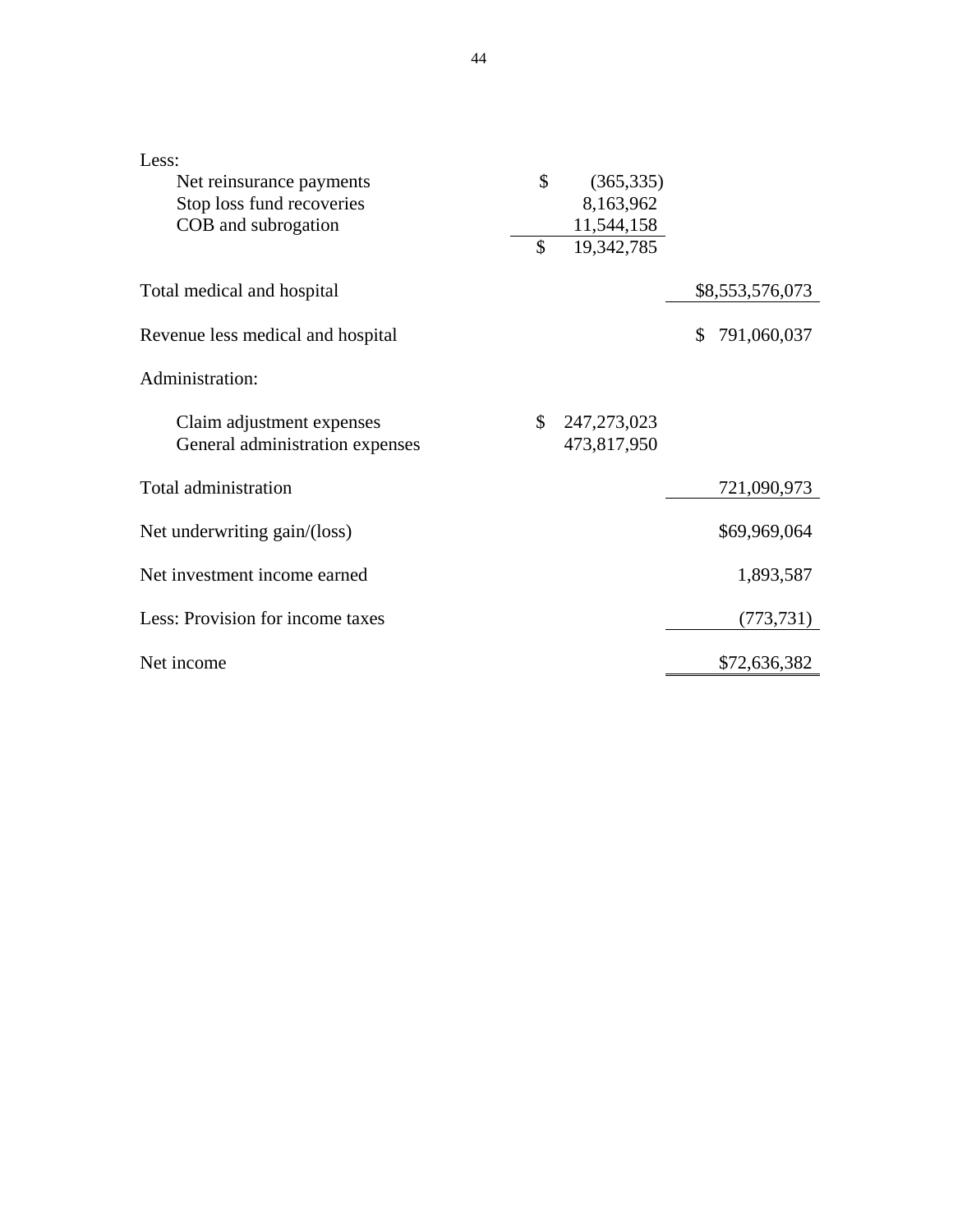# **4. ENROLLMENT**

Enrollment changed during the period under examination as follows:

# **Finger Lakes HMO**

|      | Contracts | Members |
|------|-----------|---------|
| 1998 | 301,430   | 594,831 |
| 1999 | 313,058   | 604,680 |
| 2000 | 320,856   | 607,665 |
| 2001 | 315,667   | 591,836 |
| 2002 | 283,285   | 514,480 |
| 2003 | 272,024   | 482,349 |

# **Upstate HMO**

|      | Contracts | Members |
|------|-----------|---------|
| 1998 | 73,058    | 138,406 |
| 1999 | 89,774    | 162,445 |
| 2000 | 90,976    | 161,845 |
| 2001 | 93,336    | 167,626 |
| 2002 | 70,488    | 121,584 |
| 2003 | 47,446    | 69,617  |

# **Univera WNY**

|      | Contracts | <b>Members</b> |
|------|-----------|----------------|
| 2001 | 89,581    | 160,249        |
| 2002 | 89,251    | 158,690        |
| 2003 | 72,765    | 122,660        |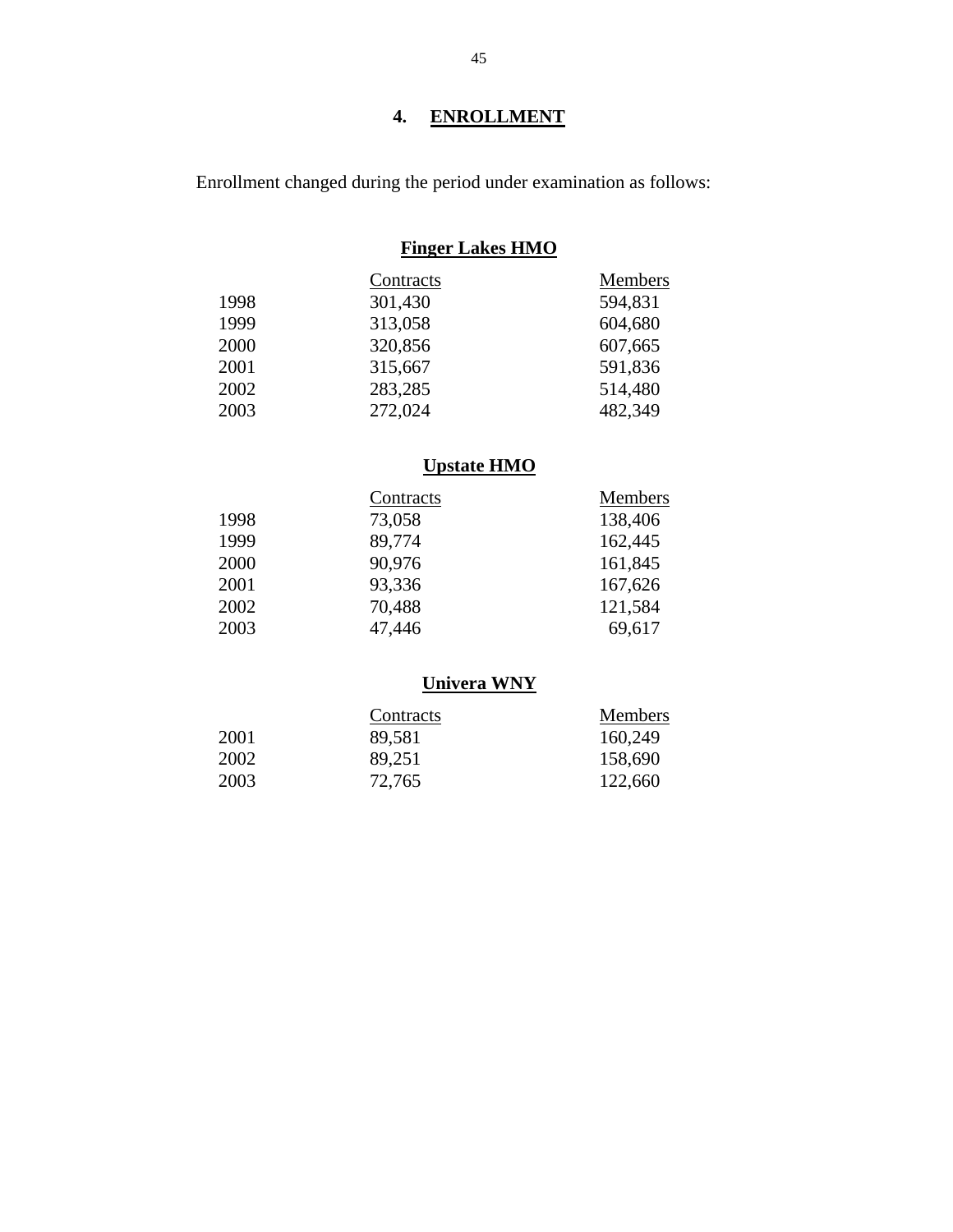**APPENDIX B** 

# **INFORMATION SYSTEMS REVIEW**

**Examination Date:** April 30, 2004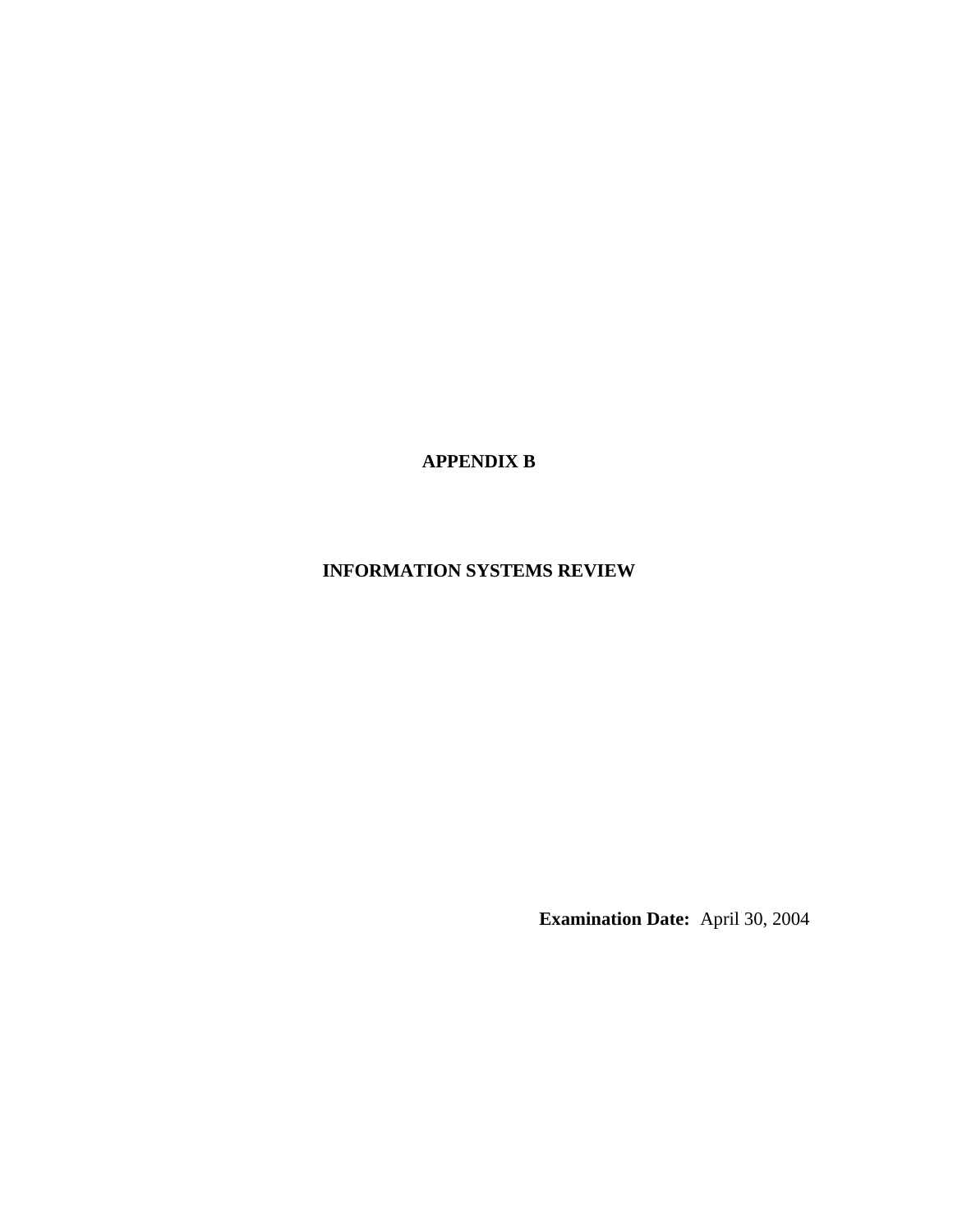# **TABLE OF CONTENTS**

| <b>TABLE OF CONTENTS</b>           |                                                                                                                      |                |
|------------------------------------|----------------------------------------------------------------------------------------------------------------------|----------------|
| ITEM NO.                           |                                                                                                                      | PAGE NO.       |
| 1.                                 | Scope and objectives of the examination                                                                              | 48             |
| 2.                                 | Areas examined                                                                                                       | 48             |
| 3.                                 | Summary of significant findings                                                                                      | 50             |
| A.<br><b>B.</b><br>$\mathcal{C}$ . | Logical security controls (UNIX)<br>Logical security controls (UNIX)<br>FACETS application logical security controls | 50<br>51<br>53 |
| D.<br>Ε.                           | Lawson application logical security controls<br>FACETS application change management controls                        | 54<br>54       |
| F <sub>r</sub><br>G.               | Logical security controls (Mainframe)<br>Mainframe program change controls (LRSP and TOPS)                           | 56<br>57       |
| H.<br>$\mathbf{I}$ .               | Change management policies and procedures<br>Local area network controls                                             | 58<br>60       |
| J.<br>K.<br>L.                     | Wide area network (WAN) and interface controls<br>Physical access<br><b>Business continuity</b>                      | 61<br>61<br>62 |
| 4.                                 | Summary of comments and recommendations                                                                              | 64             |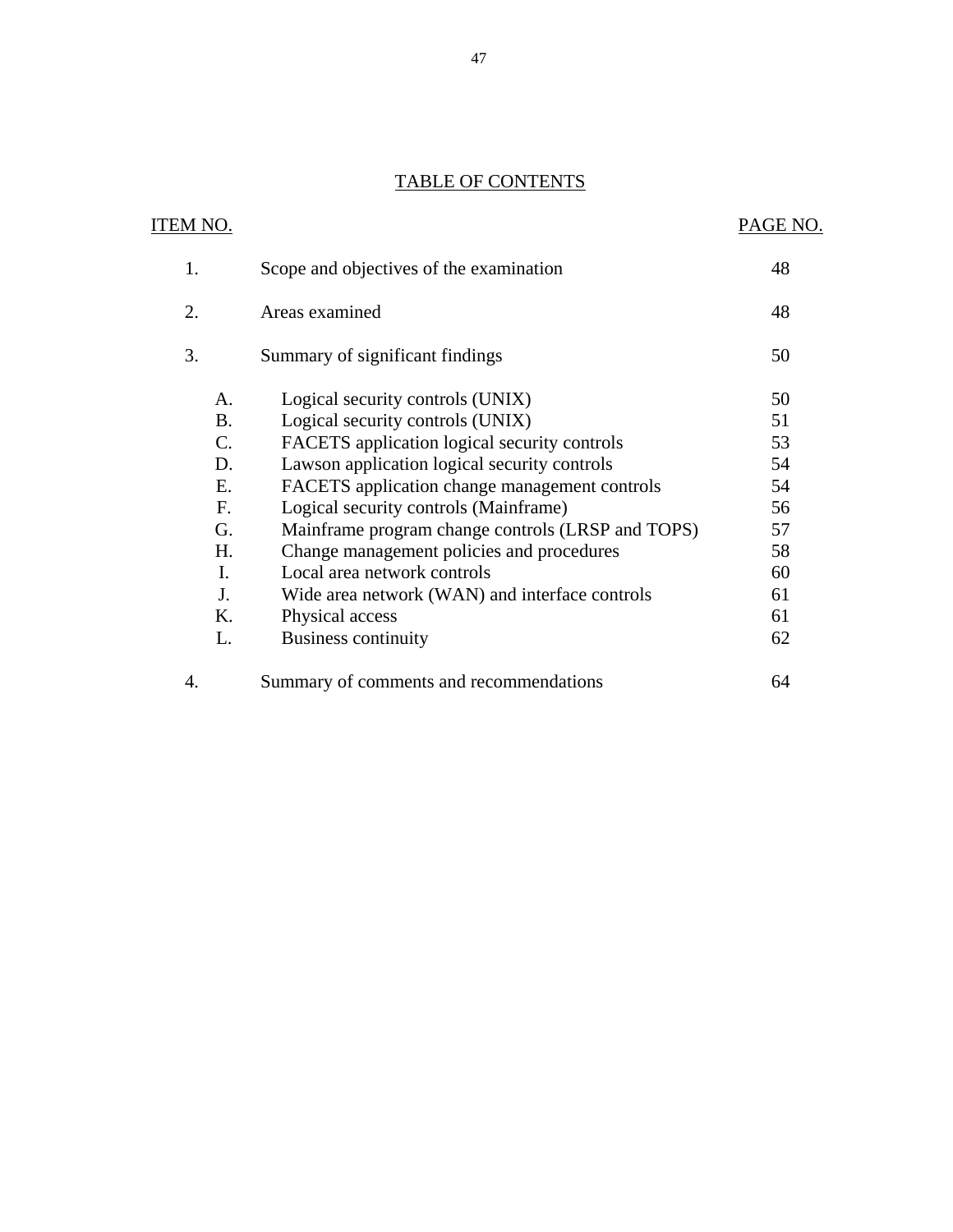#### **1. SCOPE AND OBJECTIVES OF THE EXAMINATION**

<span id="page-49-0"></span>Information Technology ("IT") at Excellus Blue Cross Blue Shield of New York (Excellus) is used to support the delivery of services and products and to provide support for all management processes. The objective of the IT control evaluation is to assist the Examiner-In-Charge ("EIC") in developing a risk-based strategy for setting the examination scope and objectives and in identifying the appropriate procedures necessary to support the overall examination strategy. In order to accomplish this objective, the examiners reviewed the general controls regarding Excellus' processing environment and reviewed certain controls over the applications that were determined to be financially significant by the EIC.

#### Examination Limitations

The general controls as examined were identified through discussions with IT management and a review of control documentation. This is not an attest report in conjunction with American Institute of Certified Public Accountants standards. This report provides information about the condition of risks and internal controls at a single point in time. Future changes in environmental factors and actions by personnel may significantly and adversely impact these risks and controls in ways that this report did not and cannot anticipate.

#### **2. AREAS EXAMINED**

The general controls reviewed during this examination are promulgated by the New York State Insurance Department ("NYSID") and consist of 14 categories. Those 14 categories can be further grouped into the following risk areas: management risks (associated with supporting IT management processes), transaction risks (associated with service or product delivery), or infrastructure risks (associated with the IT hardware and software supporting business processes). The general control categories, grouped by risk area, are described on the following page.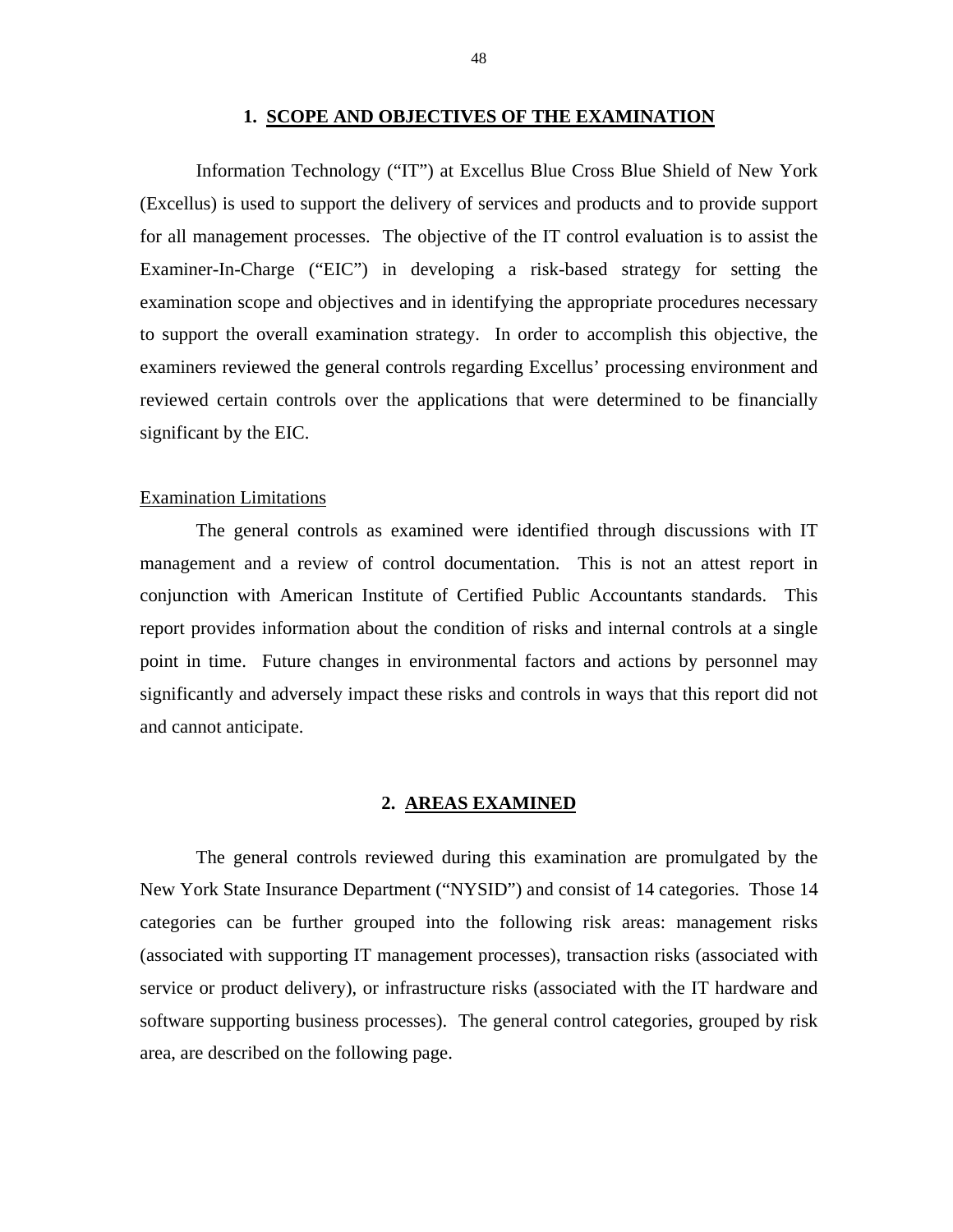#### **Management Risks:**

- **Management Controls over the IT Department** Delivery of services and products and support for IT management processes.
- **Organizational Controls over the IT Department** Adequacy of resources and separation of duties between application development and maintenance, computer operations, and data entry.
- **Documentation Controls over Applications** Appropriate documentation exists for new applications and changes.
- **Contingency Planning Controls** The data center has a valid disaster recovery plan which covers the applications identified by the Chief Examiner as critical. The disaster recovery plan is tested and is integrated with an overall business resumption plan. Also, critical data is backed up and these backup files are stored in a secure manner.
- **Personal Computers** Personal computers are utilized in an appropriate manner without exposing the Plan to unnecessary financial risk.
- **Service Agreements** Service agreements with outside vendors cover provisions for loss of data and processing ability that could affect output of financial data.

#### **Transaction Risks:**

- **Processing Controls over Critical Applications -** Data is transmitted completely and accurately, input edits are working as intended and detected errors are corrected.
- **Converted Systems** Transactions processed on newly developed or converted systems do not work as intended and errors can occur.

#### **Infrastructure Risks:**

- **Controls over Changes to Applications Users and IT department personnel** approve modifications before they are implemented into the production environment.
- **Controls over System and Application Programming and Development**  Application programming and development/ modifications are performed in a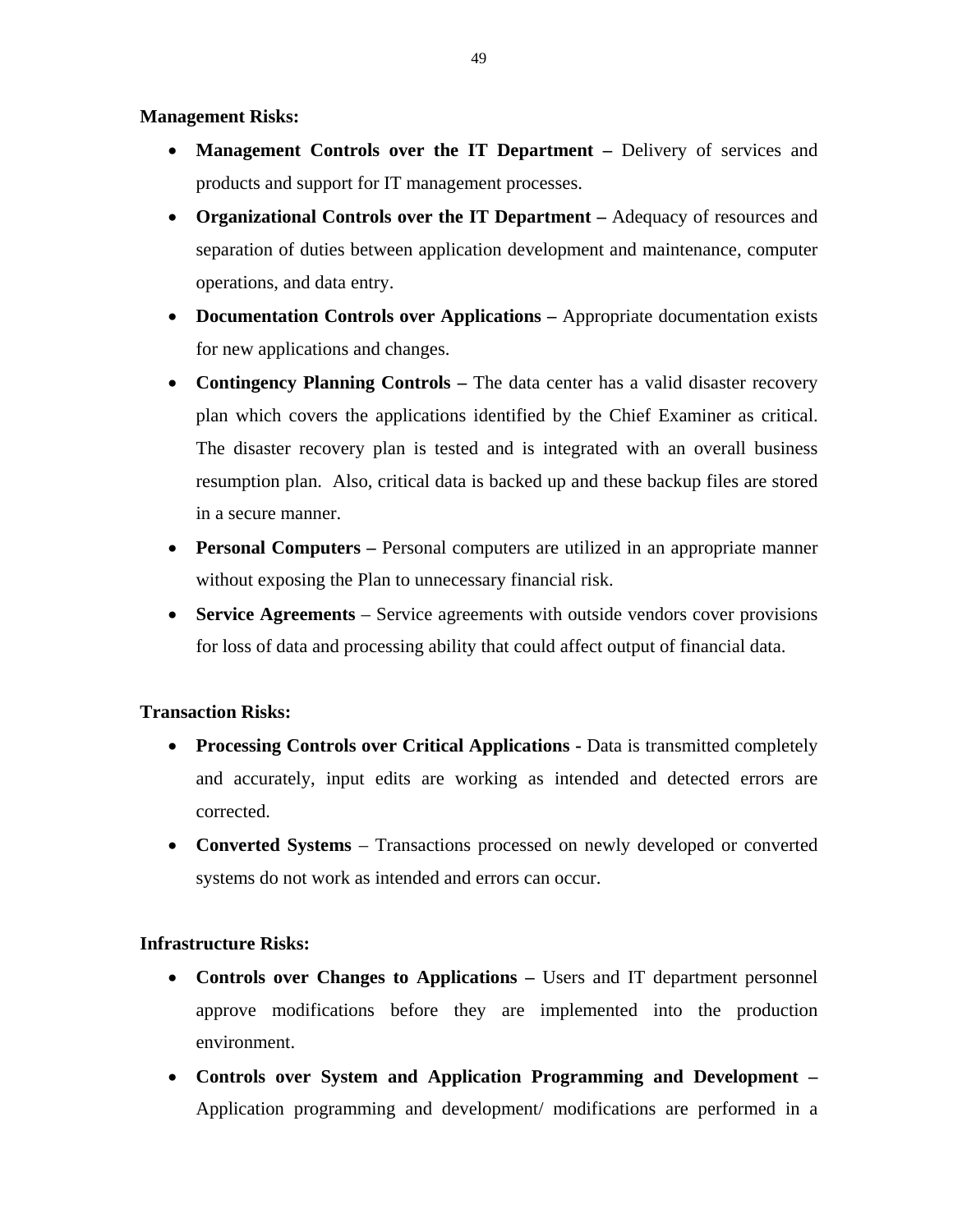<span id="page-51-0"></span>controlled manner and are adequately tested before they are moved into production.

- **Operations Controls –** Performance and problem resolution are monitored and the data center processes Plan information in a controlled manner. Also, the procedures for handling critical data and scheduling critical computer programs are monitored and controls are in place to maintain an environmentally secure data center.
- **Logical and Physical Security** Employees are granted access to *only* the information they need to perform their assigned job duties and computing resources are adequately protected so that access is restricted to appropriate personnel.
- Local Area Networks (LANs) Changes to the LAN are documented and implemented in a controlled manner and LAN access is granted for business purposes only.
- **Wide Area Networks (WANs)** Changes to the WAN are documented and sensitive financial data transmitted on the WAN is adequately protected.

#### **3. SUMMARY OF SIGNFICANT FINDINGS**

The audit testing resulted in the following findings and recommendations to company management. Certain areas that could impact the examination scope may have resulted in increased substantive procedures. These areas include the following:

#### **A. Logical Security Controls (UNIX)**

#### Description and Risk

Through analysis of a script that was run on both the primary UNIX servers for Facets and Lawson, it was noted that password "shadowing" is not being performed to protect the passwords in the /etc/passwd file. Upon further inspection, it was noted that the etc/password file was world readable. As a result, any user on the UNIX system could gain access to sensitive passwords of authorized users, such as system and database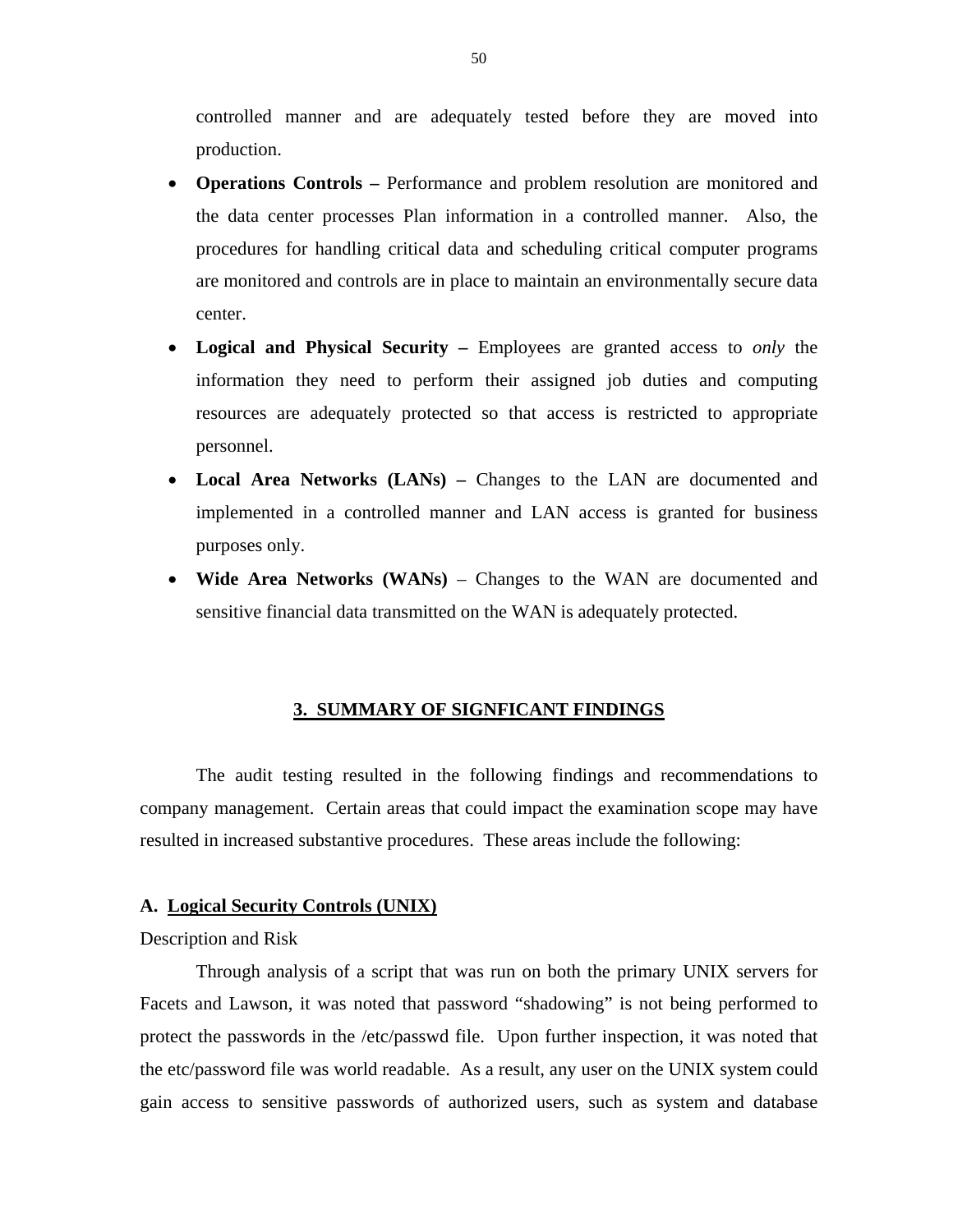<span id="page-52-0"></span>administrators. Excellus has taken the precaution of using encryption to store the passwords in the /etc/passwd file. However, these passwords were reviewed and it was determined that many of them could be easily decrypted. It is noted that the risk of users being able to find and decrypt passwords for sensitive accounts is limited to internal users (since the WAN appears to be appropriately controlled). Nevertheless, an internal user with limited knowledge of UNIX could gain inappropriate access to sensitive UNIX accounts and data.

In addition, it is noted that FACETS and LAWSON application source files and directories are also worldly accessible. As a result, users could directly modify production files without signing-in through the application.

#### Recommendation

It is recommended that Management use the Shadow option for all UNIX servers that house critical applications, such as Lawson and Facets. This feature would allow the company to store passwords for the system in an undisclosed location – where a user with basic knowledge of UNIX would not be able to locate it. It is also recommended that Management make this Shadow file readable and writeable only by individuals with access to the Root account. It is recommended that, at a minimum, management remove world readable permissions from the /etc/passwd file and grant permission to this file only to system administrators. Lastly, it is recommended that management review access to all application source, object and data files to ensure proper permissions have been set for access.

#### **B. Logical Security Controls (UNIX)**

Description, Risk and Recommendation

The examination noted several security risks through review of the UNIX operating systems security parameters.

#### **i. No password standards are currently being enforced**

*Risk:* If system password standards are not being enforced, then there is no way to ensure that the password guidelines stated by management are actually being followed.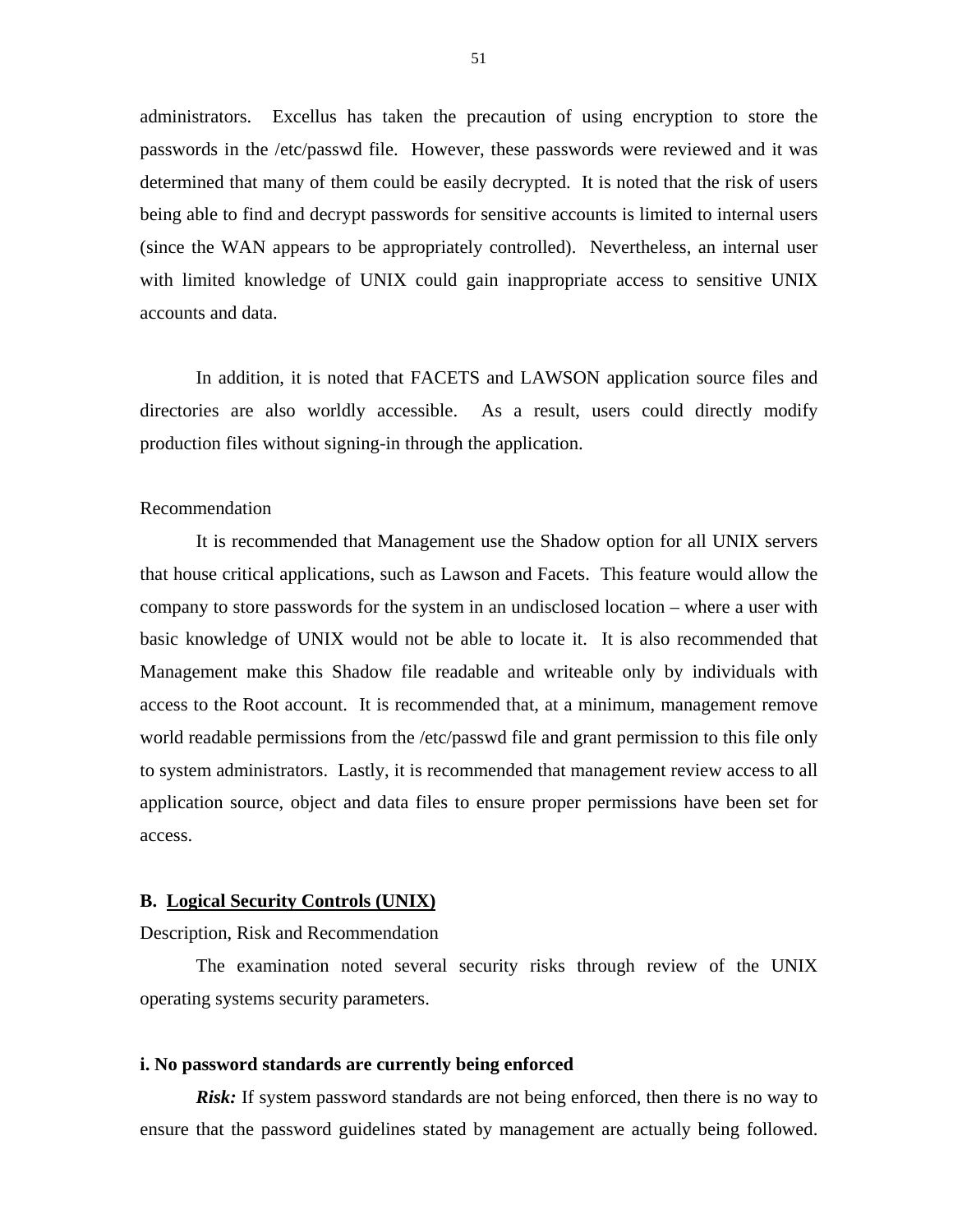Weak passwords lead to the possibility of a system being compromised if the password is guessed.

*Recommendation:* It is recommended that a minimal standard be set as follows: MinLength = 6, MaxAge = 60, MaxTry = 5, MinAge = 7, complexity set to alpha and numeric.

#### **ii. Root access is not locked to the console**

*Risk:* If root is not locked to console, a user may obtain root access from any remote terminal. This increases the risk of root access being obtained by someone who is restricted to the data center otherwise.

*Recommendation:* It is recommended that the root login be locked to the console.

#### **iii. Audit logs are not currently utilized**

*Risk:* If audit logs are not turned on or reviewed, security events may not be recorded or noticed leading to the inability to track a user's actions in the event of a security breach.

*Recommendation:* It is recommended that auditing be turned on for security changes and user logons (success and failure).

#### **iv. Developers have ability to SU to root on FACETS**

*Risk:* The ability of developers to access the root is a violation of segregation of duties. It s recommended that developers not have root access.

#### **v. Inappropriate user with ability to SU to root on Lawson**

*Risk:* The examiners noted an account, "user1" had used the SU command to gain root access. This account, according to Steve Tucker, is an old Corporate Publishing application account that is in the process of being eliminated. The Unix administrator is in the process of eliminating SU privileges from this account.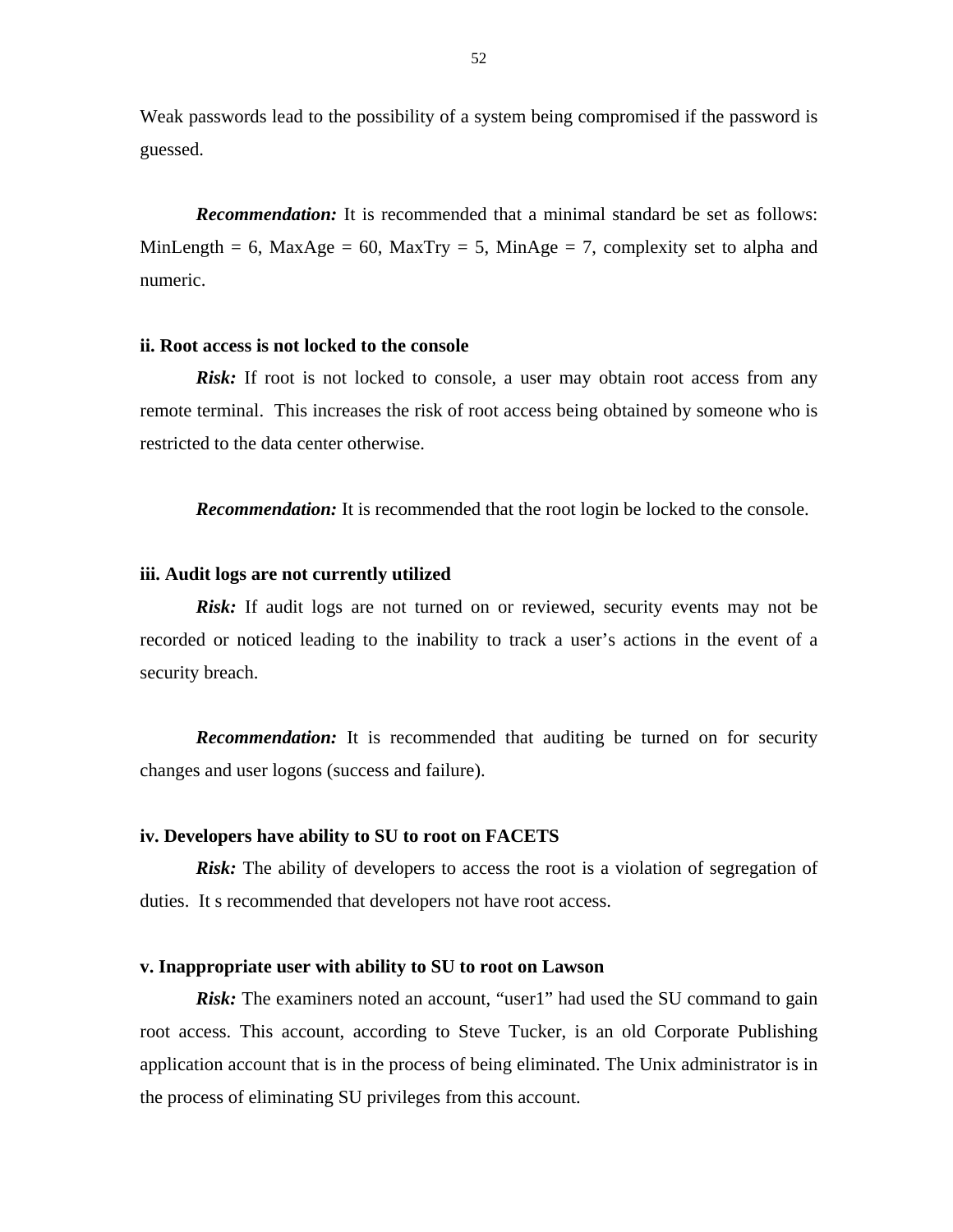<span id="page-54-0"></span>*Recommendation:* It is recommended that only a select few valid accounts have the ability to SU to root as necessary.

#### **vi. No session timeout for users on LAWSON**

*Risk:* If a user's session does not timeout, access may be obtained by an unauthorized user through an open session.

*Recommendation:* It is recommended that a user timeout be set to a reasonable level (5-20 minutes).

#### **C. FACETS Application Logical Security Controls**

#### Description and Risk

Application passwords for FACETS are assigned to the users by the system through a batch process, which randomly generates passwords. This e-mail however, is sent to the security administrators to distribute and is never changed by the user. Additionally, the database administrators have access to this job and user passwords as well.

Security administrators and database administrators have access to all account passwords and have complete access to the entire application through any user's account. This inhibits the application from creating an accurate audit trail of actions, if a system administrator were to conduct an action under another user's account.

#### Recommendation

It is recommended that Management require emails with login and password information be sent directly to its users. Additionally, it is recommended that the security and database administrators not be given access to users' passwords.

#### **D. Lawson Application Logical Security Controls**

#### Description and Risk

Per discussion with management, there is no prompt to enforce users to create or change their passwords, and password expirations are not set up for the front end of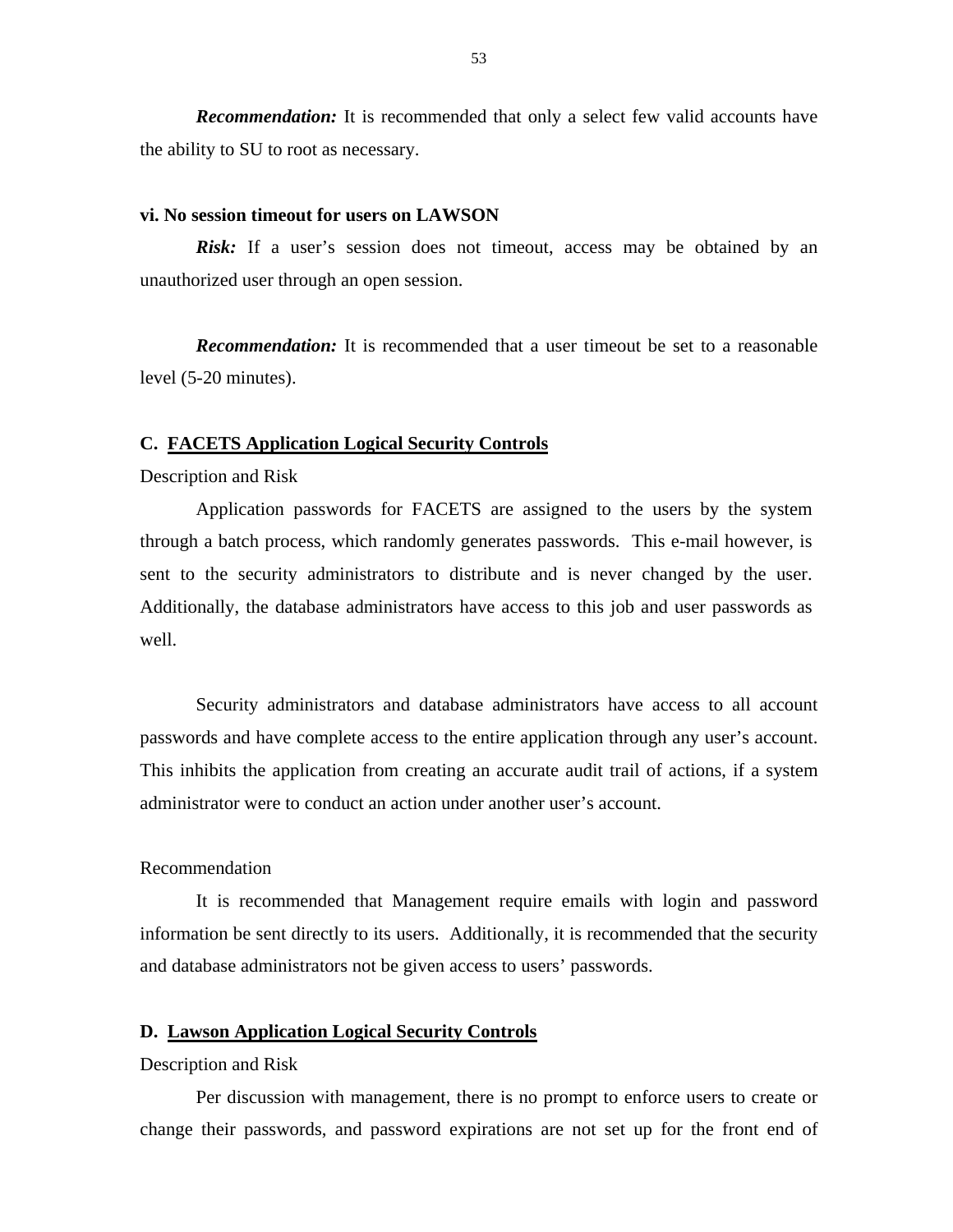<span id="page-55-0"></span>Lawson. If passwords are chosen by users, implemented by administrators, and are never changed by the users, then the security of a users account may be compromised. Security and Lawson System Administrators should not have knowledge of any other user's passwords as this opens up a users account to be improperly accessed and utilized.

The examiners noted that re-certification of Lawson user IDs is not being performed, as there are several active generic IDs. The examiners also noted that new Security Classes were created from implementation, but the documentation which indicates what permissions or module access these security class permits is not maintained, and as such not provided. If generics IDs are active, this increases the risk that an unauthorized person can log onto to the Lawson application with these IDs and perform transactions without an audit trail or accountability.

#### Recommendation

It is recommended that users be prompted to change their password upon login, as well as on a quarterly basis to ensure that systems security is reinforced.

It is recommended that the system administrators review the Lawson access control listing periodically to ensure that inappropriate user IDs do not have the capability of accessing sensitive data on Lawson.

#### **E. FACETS Application Change Management Controls**

Description and Risk

When a change has been authorized, developed, and tested, a Peer Review ticket is created in a Lotus Notes Database. The Peer Review creation requests discussion of the change that is ready for implementation by all peer developers, model office, the Peer Review Chairman, and the system administrators responsible for migrating the change. This discussion consists of stepping through the code that will be modified line by line. The examiners noted that upon this review, there is no required sign off on the peer review ticket that ensures that the change request was discussed at the meeting. Per discussion with management, only certain changes with high criticality or modifications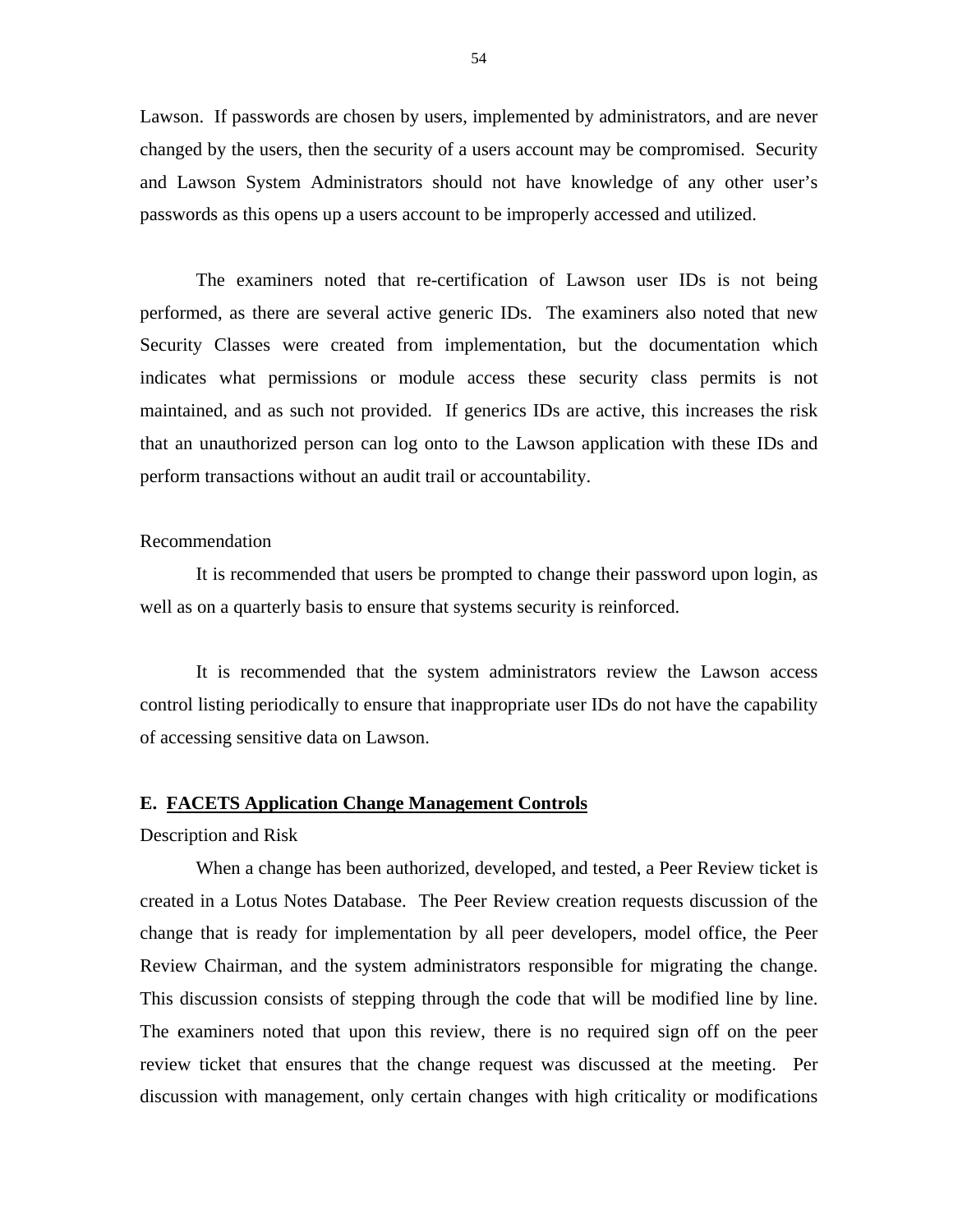require a "reviewer sign off." The examiners noted that database objects chp\_update, SP\_CLMS\_INV\_ROLLUP, and P14330 do not have a reviewer sign off.

Without a required reviewer sign off, there is a potential risk that the Peer Review Chairman, who is responsible for the final approval for implementation, can create a peer review ticket in the Lotus Notes Database and push the change to the system administrators indicating that the change was discussed at Peer Review and approved, although no reviewer sign off is noted. This can result in an implemented production change that was not authorized or tested.

No supporting documentation was found or provided by the FACETS AD Manager on the change sp\_FNAC\_NYSHCRA\_SCHG\_050701.

If no Peer Review ticket was created for these database object changes, then the changes being implemented into production can potentially circumvent the Peer Review control that required approvals from a team of developers, model office personnel, and system administrator approval for migration.

#### Recommendation

It is recommended that the Peer Review sign off be required on all Peer Review Tickets before database administrators or Data Center Ops personnel migrate changes into production.

It is recommended that a standard Change Management Procedure be adhered to across all divisions of the firm.

#### **F. Logical Security Controls (Mainframe)**

Description and Risk

The examiners noted certain security risks through review of the Mainframe operating systems security controls.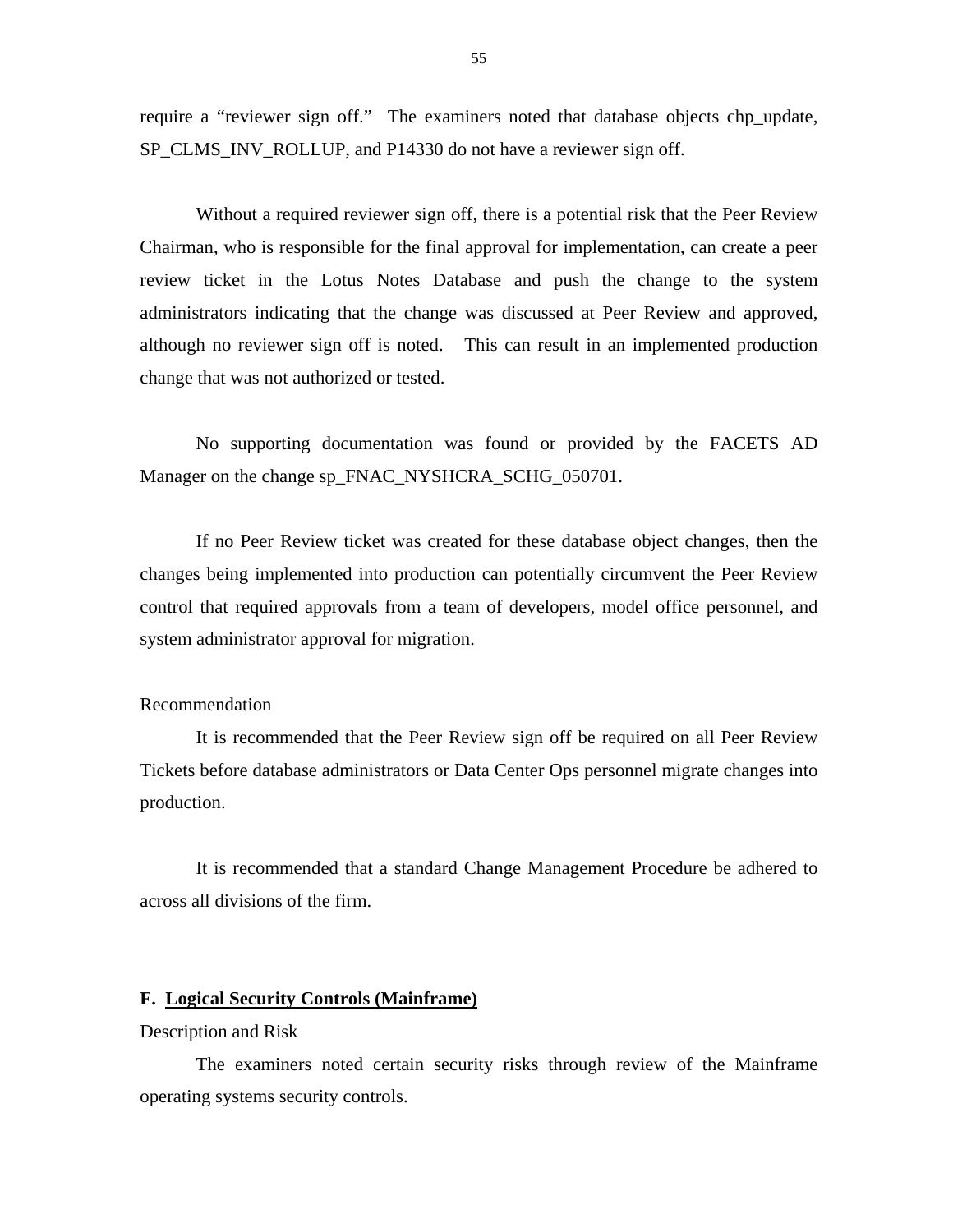#### <span id="page-57-0"></span>*Security Parameters*

The examiners noted that inactive user IDs are not being automatically revoked. This creates an opportunity for a hacker or unauthorized employee to target an inactive, authorized, ID for manipulation. If this ID were used, it would not necessarily be traceable to any individual.

#### *Segregation of Duties*

There are 8 programmers/system engineers that belong to the Mainframe (RACF) group that grants "Update" access to a TOPPS production source library "SYS2.RHS.PROD.LIBR.MASTER". The examiners also noted 10 programmers/system engineers who have "Control" access to two TOPS/FLRx/LRSP production source libraries: "TBS.RHS.PROD.LIBR.MASTER" and "DPO.RHS.PROD.MFS.LIBR. MASTER".

Per discussions with management from Corporate Security, "Update" access grants permissions to Read, Write, and Execute mainframe objects and "Control" access grants permissions to Read, Write, and Execute mainframe objects.

While access controls around these datasets are restricted by Librarian/CCF, the examiners also noted that mainframe applications in Rochester are being migrated to different environments using the Roscoe RPF system. As a result, it appears that programmers have inappropriate access to production source libraries. However, changes made by these programmers need to adhere to the company's normal change control processes. Therefore, the risk of unauthorized changes being promoted into production by these individuals is greatly reduced.

If programmers have access to the production libraries, there is a risk that they could modify a module and implement that change into the production environment without proper authorization/ testing.

#### Recommendation

*Security Parameters*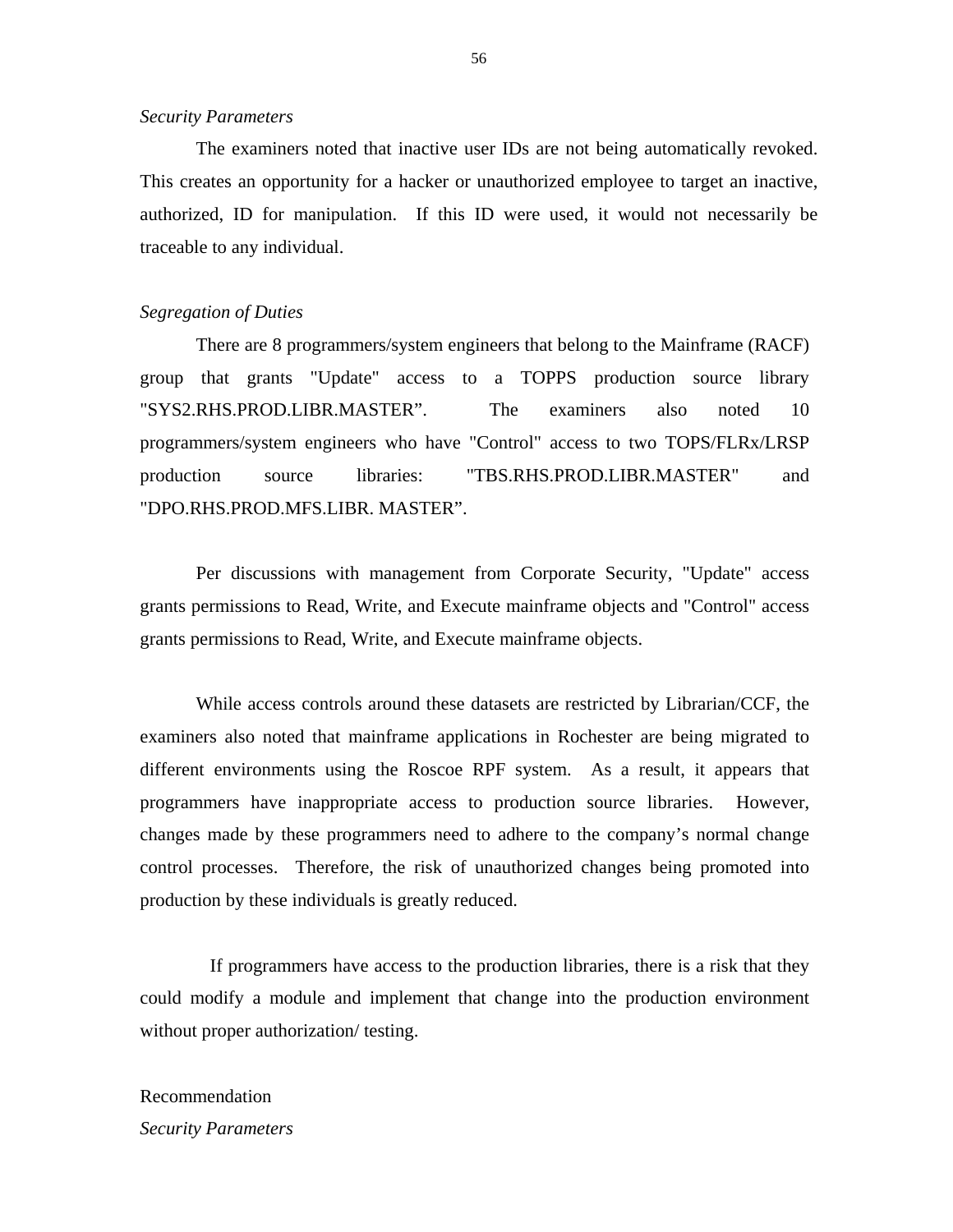<span id="page-58-0"></span>It is recommended that this mainframe user setting be improved upon to tighten up controls around the system.

#### *Segregation of Duties*

It is recommended that Programmers be removed from Mainframe (RACF) groups that have Update, Control, or Alter access to the production source libraries.

#### **G. Mainframe Program Change Controls (LRSP and TOPS)**

#### Description and Risk

#### *LRSP*

During testing, the examiners noted that certain changes to the LRSP Membership and Billing production libraries were made without systematically noting when these changes had been implemented (the LAST – Modified" field was not populated for all modules). If management cannot easily identify when production libraries have been modified, they may have difficulty investigating the causes of production problems. For example, there was no date stamp for the FNBILLIT module (however, through discussions and review of documentation, it is believed that this module was last updated on December 3, 2003).

#### *TOPS*

Testing of changes for the TOPS application may not be adequate to ensure that all changes meet user requirements before they are migrated into production. Through observation and inquiry with management, it was noted that while a test environment exists for the TOPS application, it does not fully mirror the production environment. The examiners also noted that a subset of production data was used within the test environment and that strobe testing was performed to ensure changes will not negatively impact the system. However, since the test environment only uses a subset of production data, management cannot effectively evaluate how certain changes will impact system performance before they are introduced into the production environment. While the system may perform adequately on a subset of data, it may not perform to expectations in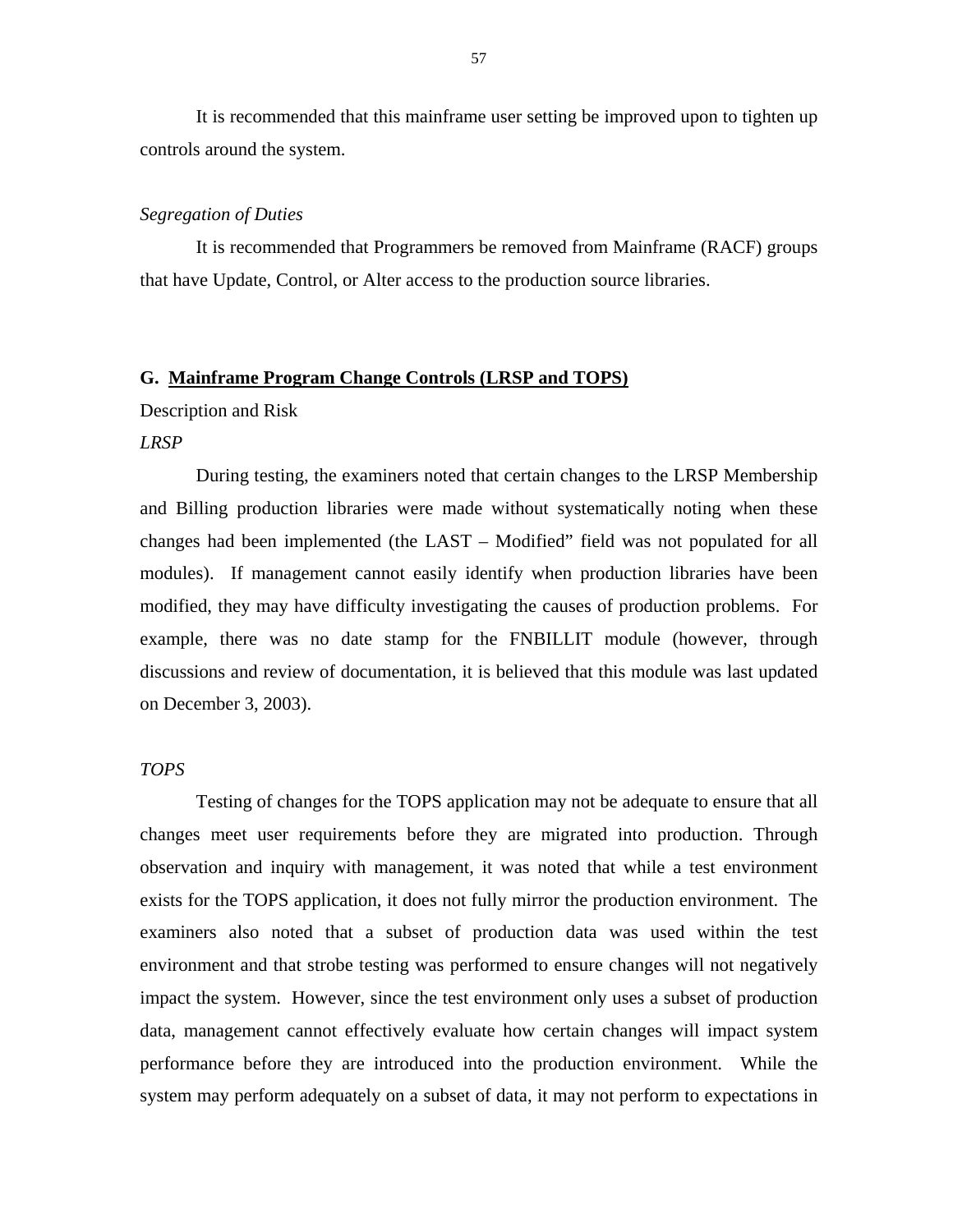<span id="page-59-0"></span>the production environment. In addition, spikes in daily transactions could cause the system to perform at a prohibitively slow rate.

#### Recommendation

#### *LRSP*

It is recommended that Management establish a systematic date stamp for the modifications of all critical production libraries.

#### *TOPS*

It is recommended that Management ensures that the test environment mirrors the production environment for all critical applications. It is also recommended that Management ensure that all changes are fully stress tested and can handle spikes and fluctuations in volume.

#### **H. Change Management Policies and Procedures**

#### Description and Risk

There is no link between the Service Request Database and the Production Turnover Database, which is used to monitor mainframe application changes. As a result, a programmer could potentially create and submit a production turnover ticket for a change that had not been appropriately authorized and tested.

Currently, the "Service Request Database" logs the status of all change requests indicating which changes have been requested, approved, developed and tested. When a change is ready to be promoted into production, the Application Development Manager reviews the status of the change within the "Service Request Database" and directs the developer to create a second ticket in the "Production Turnover database." The creation of this second ticket initiates an email to the Application Development Manager, the developer, and the Computer Operations Personnel responsible for migrating the change into production. The changes are then loaded by the Computer Operations/ Technical Services Group into an interim load library, which compiles the data for 5 runs before migrating the changes into production. The Computer Operations Personnel will change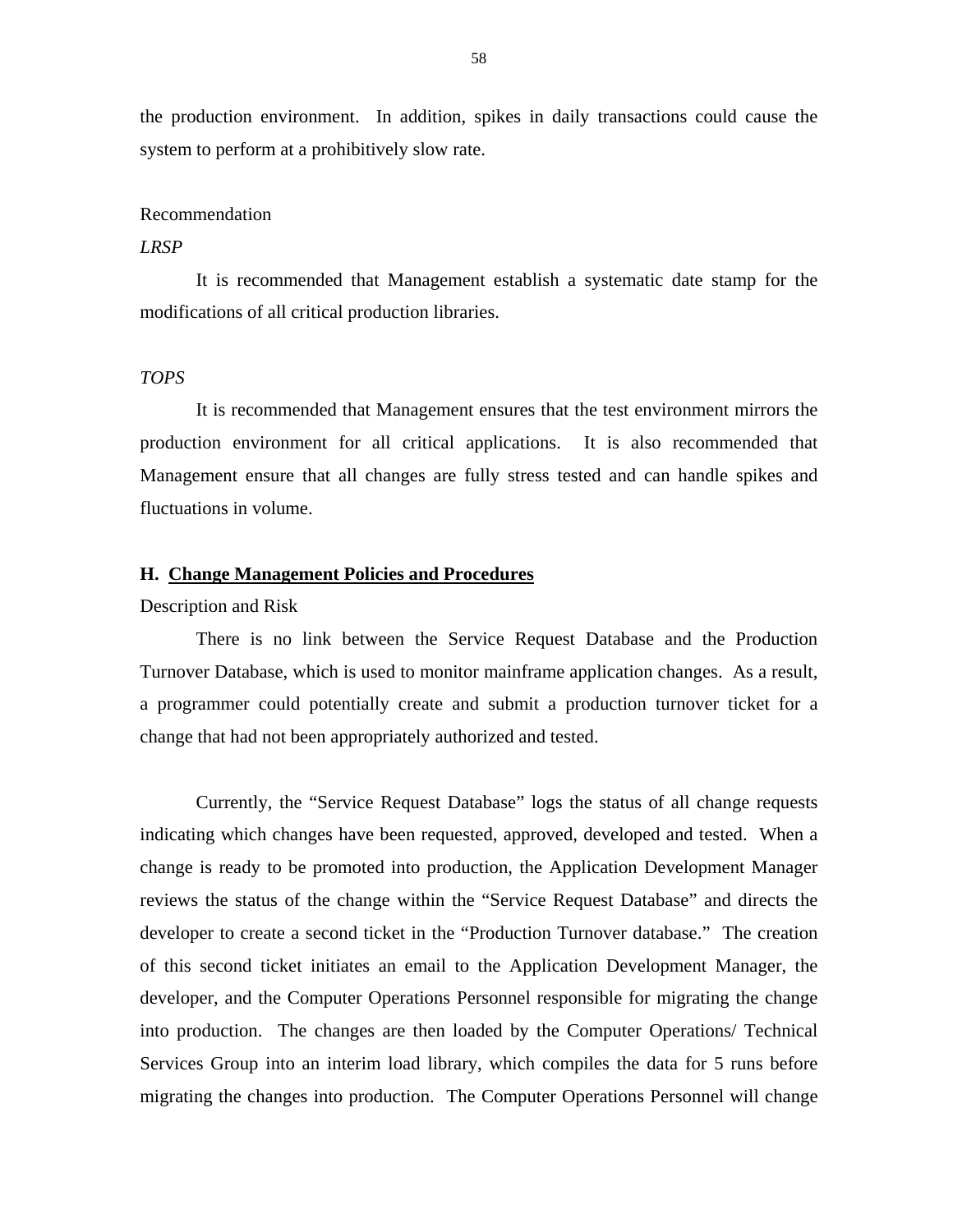the production turnover status to "Closed", which will automatically send an email to all personnel on the ticket that the change has been implemented.

During testing, the examiners noted that there is no link between the Service Request Database and the Production Turnover Database. As a result, a programmer could create and submit a production turnover ticket for a change that was not authorized or tested. This change can be implemented because the Computer Operations/ Technical Services Group does not review the Service Request tickets to ensure the changes have been authorized and approved. Although the generation of an email message to the Application Development Manager serves as a compensating control, this control may not be effective (the Application Development Manager may be on vacation or may not diligently review all email notifications regarding changes being promoted into production).

#### Recommendation

It is recommended that Management establish a better link between the "Service Request Database" and the "Production Turnover Database". This will enable monitoring and the prevention of potential threats of inappropriate changes to production.

#### **I. Local Area Network Controls**

#### Description and Risk

#### *Virus Protection*

Through discussions with management from the IT Infrastructure and Security group, the examiners discovered that virus protection is not currently running on the Mainframe environment. Without proper virus protection on systems that house critical data, the systems become more susceptible to external threats. Since many of the known viruses spread through email and Excellus has appropriate virus protection controls around its email servers, this risk is substantially mitigated. However, the possibility exists that a virus could get past the email system and infect the mainframe environment.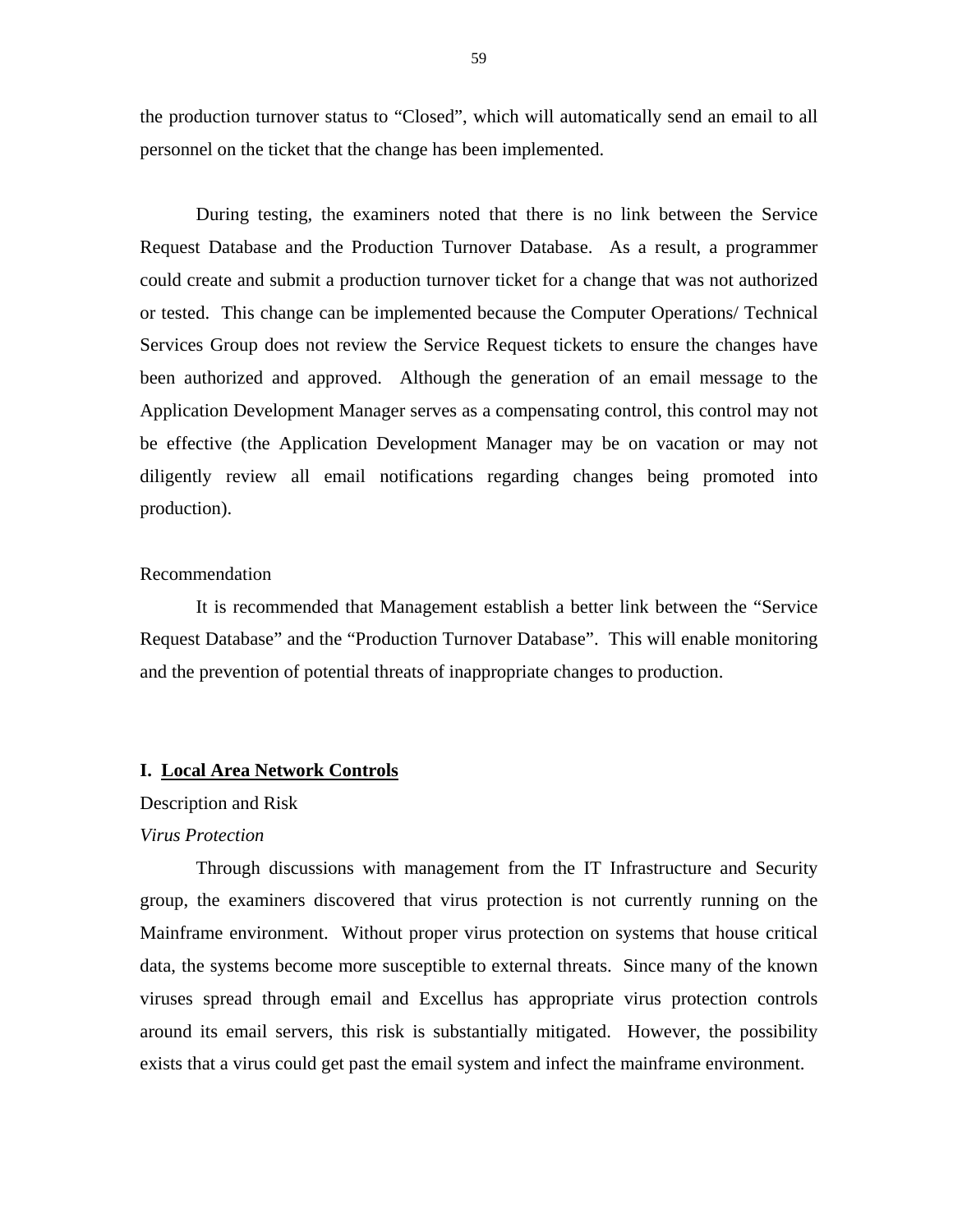#### <span id="page-61-0"></span>*Firewall and Intrusion Detection*

Through discussions with management from the IT Infrastructure and Security group, it was noted that firewall and IDS logs are reviewed 2-3 times a day. This process, however, is not formally documented and there is no sign-off/ evidence that these reviews have been performed (audit trail). Having an audit trail is a requirement for HIPAA compliance, but moreover will provide a detection control for management to help them investigate problems, should they occur.

#### Recommendation

#### *Virus Protection*

It is recommended that the Plan research the installation of virus protection controls on the mainframe.

#### *Firewall and Intrusion Detection*

It is recommended that a formal daily review/ sign-off process be established for the IDS and firewall. This paper trail will serve as evidence that these reviews have been conducted.

### **J. Wide Area Network (WAN) and Interface Controls**

#### Description and Risk

In reviewing the PCAnywhere settings (L4.5) in conjunction with the PCAnywhere policies (L4.6), it was noted that encryption was not established in the two systems that were reviewed. In addition, the connections were not limited to a specific range of IP addresses.

#### Recommendation

Due to known security weaknesses associated with prior versions of PCAnywhere, it is recommended that management upgrade all versions of this software package to version 10.0 or above. In addition, it is recommended that a review be conducted to ensure that all systems with PCAnywhere installed conform to the policies stated.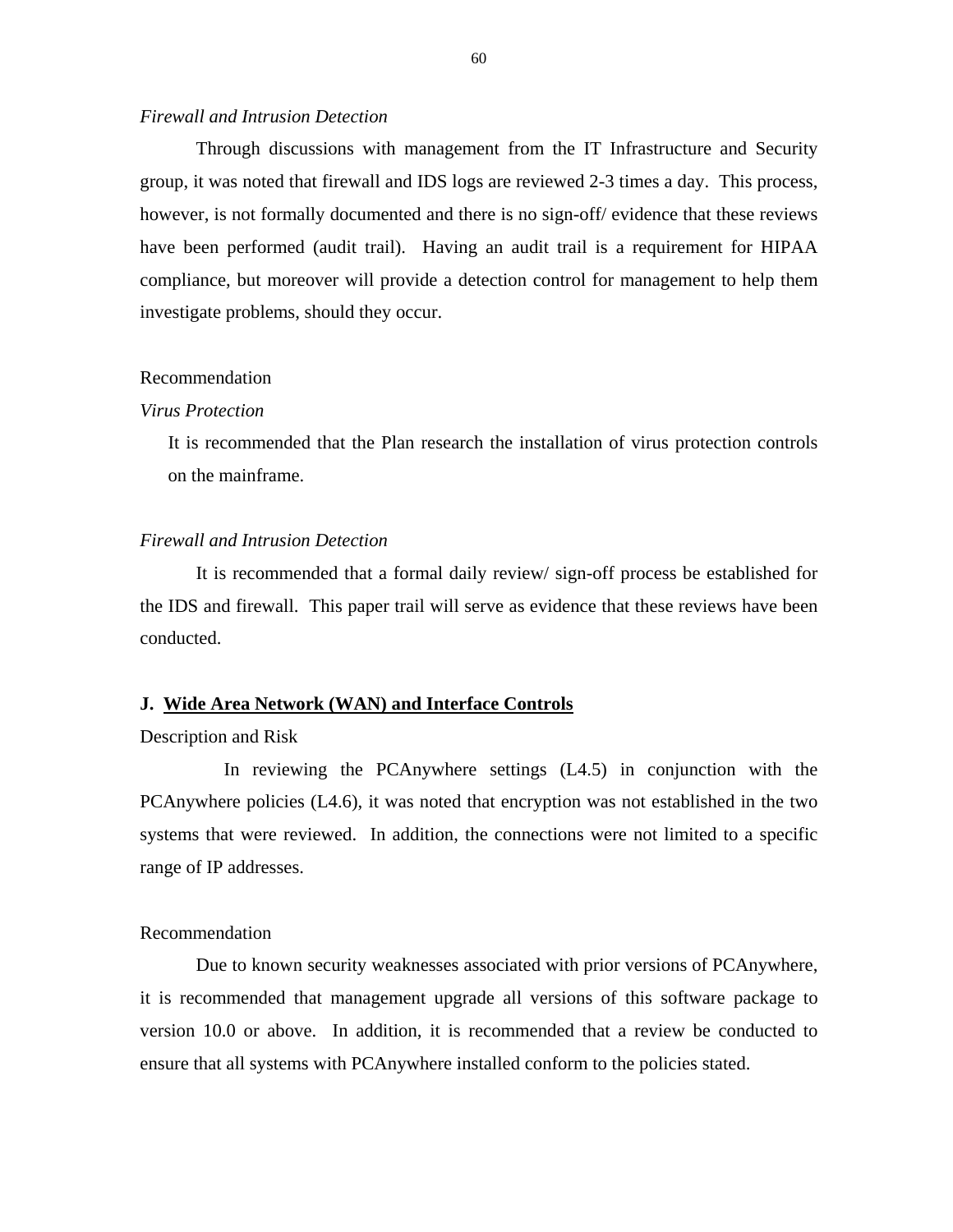#### <span id="page-62-0"></span>**K. Physical Access**

#### Description and Risk

Certain individuals who have access to the Excellus Data Center (Rochester) may not have a business need to routinely enter the facility. This could permit them to inappropriately access critical systems, data and programs. During review, it was noted that 21 programmers who possessed access to the data center may not have a need to routinely enter the facility – since these individuals are not assigned to the Data Center Operations or Technical Services Department. If access to the data center is not appropriately restricted, critical systems could be damaged and data/ programs could be inappropriately modified or corrupted resulting in system failures and data integrity issues.

The examiners also noted that there are 3 developers with access to the Univera Data Center (Buffalo). Through follow-up discussions regarding access to this data center, management has stated that these individuals need access to the facility because it is not staffed 24 hours a day/ 7 days a week. As a result, developers cannot always be escorted through the data center when they are needed to fix production problems. The examiners also noted that a number of people in the executive group (4) have access to the data center as well.

#### Recommendation

It is recommended that Management review access to their data centers and consider removing access to all individuals who are not assigned to the Data Center Operations or Technical Services Department. It is further recommended that management also review this access periodically and remove individuals who do not have a business need to enter the facility. Upon reviewing the examiner's recommendation, management took certain corrective action, such as, reducing the number of nonoperational staff with access to the data center.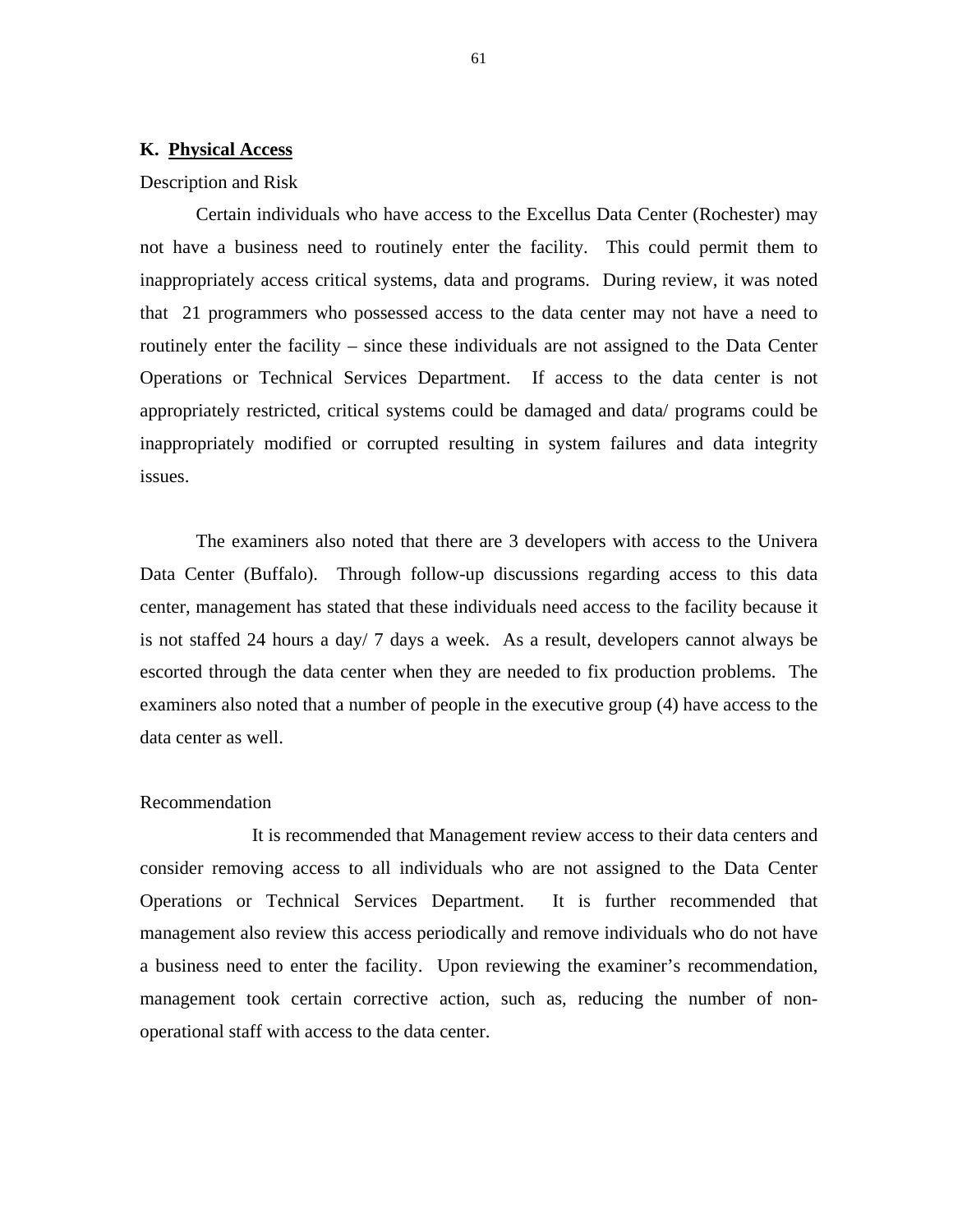#### <span id="page-63-0"></span>**L. Business Continuity**

Description and Risk

Business Continuity Plans (BCPs) are not tested in conjunction with Disaster Recover (DR) testing. If BCPs are not included in Disaster Recovery testing, then management cannot be certain that business users will have the knowledge or ability to perform their job functions at a remote location as critical data could be inaccessible. Through observation and inquiry, it was noted that 92 BCPs exist, one for each business unit. Currently, only 10% of these plans are updated on an annual basis. It was also noted that a business impact analysis has not been performed for each business unit in an effort to prioritize the recovery of critical business processes, systems, historic data files, and programs. If a business impact analysis is not performed, systems may not be recovered on a timeline consistent with the needs and priorities of the business.

#### Recommendation

It is recommended that Management perform a full Business Impact Analysis to prioritize the recovery of critical business processes and fully integrate the Business Continuity Plan with the Disaster Recovery plan. This Analysis should include scheduling and performing regular tests of the Business Continuity Plans in conjunction with Disaster Recovery testing. Additionally, all plans should be updated at least annually.

It should be noted that Excellus responded to the foregoing information technology review by the immediate implementation of the recommendations or where appropriate, by developing action plans to work with their software vendors and/or their own responsible staff. These plans were initiated while the examiners were still on site.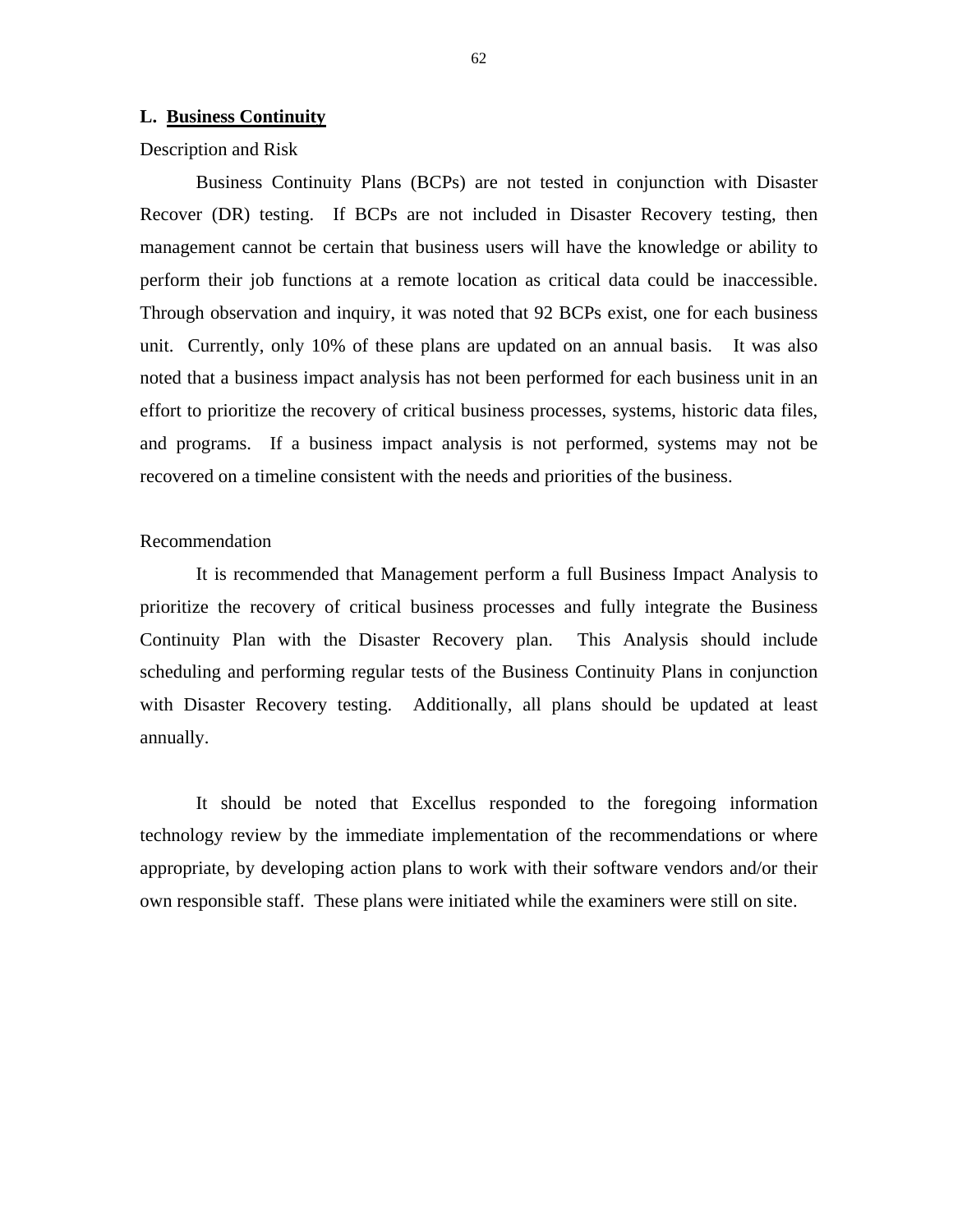#### **4. SUMMARY OF COMMENTS AND RECOMMENDATIONS**

51

#### Logical Security Controls (UNIX)

A. Logical Security Controls (UNIX)<br>i. It is recommended that Management use the Shadow option for all UNIX servers that house critical applications, such as Lawson and Facets. This feature would allow the company to store passwords for the system in an undisclosed location – where a user with basic knowledge of UNIX would not be able to locate it. It is also recommended that Management make this Shadow file readable and writeable only by individuals with access to the Root account. It is recommended that, at a minimum, management remove world readable permissions from the /etc/passwd file and grant permission to this file only to system administrators. Lastly, it is recommended that management review access to all application source, object and data files to ensure proper permissions have been set for access.

# B. Logical Security Controls (UNIX)<br>i. Password standards

| $\mathbf{i}$ . | Password standards<br>It is recommended that a minimal standard as follows:<br>MinLength = 6, MaxAge = 60, MaxTry = 5, MinAge = 7,<br>complexity set to alpha and numeric.                                                                          | 52 |
|----------------|-----------------------------------------------------------------------------------------------------------------------------------------------------------------------------------------------------------------------------------------------------|----|
| ii.            | It is recommended that the root login be locked to the console.                                                                                                                                                                                     | 52 |
| iii.           | It is recommended that auditing be turned on for security<br>changes and user logons (success and failure).                                                                                                                                         | 52 |
| iv.            | It is recommended that developers not have root access.                                                                                                                                                                                             | 52 |
| V.             | It is recommended that only a select few valid accounts have<br>the ability to SU to root as necessary.                                                                                                                                             | 53 |
| vi.            | It is recommended that a user timeout be set to a reasonable<br>level $(5-20 \text{ minutes})$ .                                                                                                                                                    | 53 |
| C.             | <b>FACETS Application Logical Security Controls</b>                                                                                                                                                                                                 |    |
| i.             | It is recommended that Management require emails with login<br>and password information be sent directly to its users.<br>Additionally, it is recommended that the security and database<br>administrators not be given access to users' passwords. | 53 |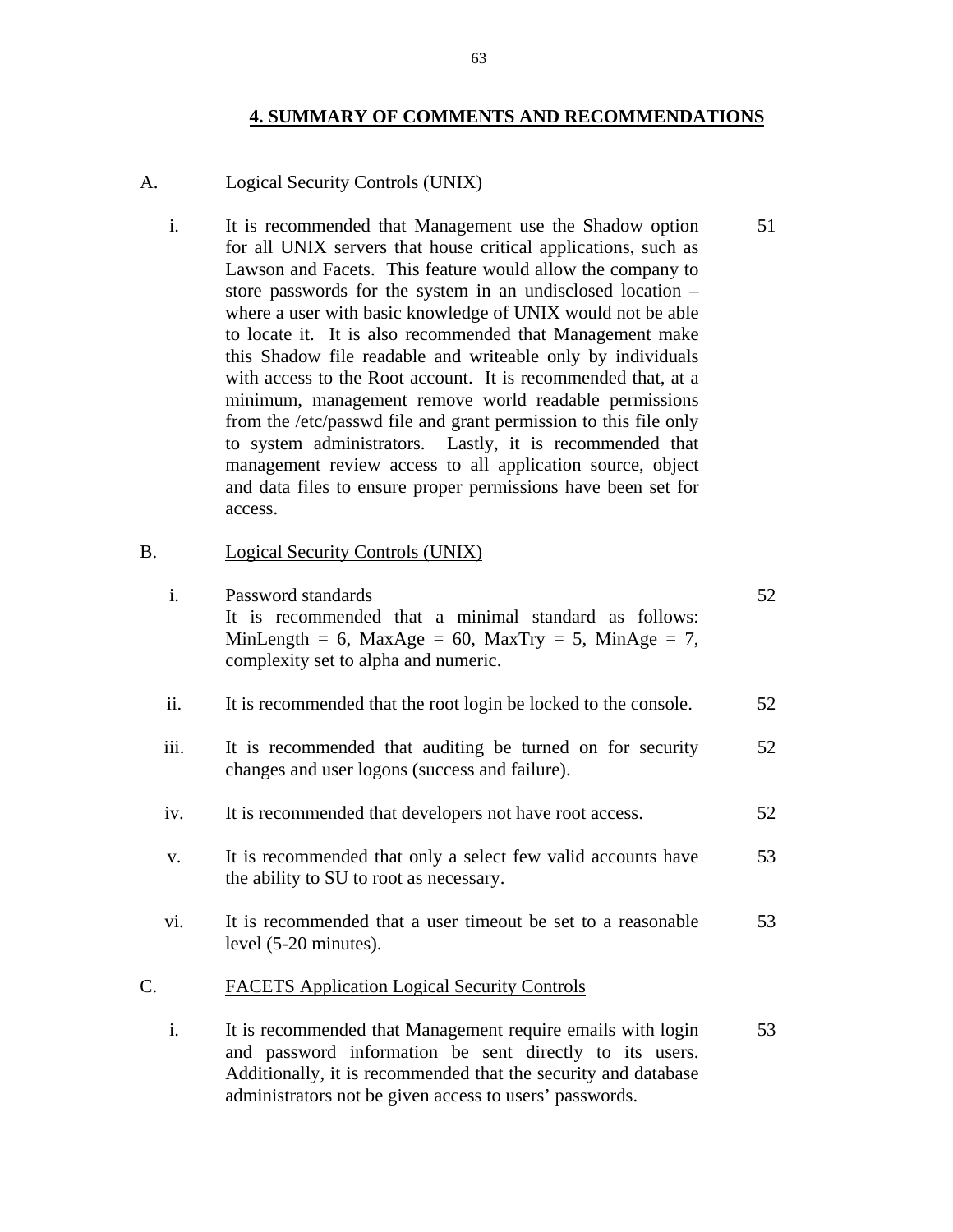**Lawson Application Logical Security Controls** 

- D. Lawson Application Logical Security Controls<br>i. It is recommended that users be prompted to change their password upon login, as well as on a quarterly basis to ensure that systems security is reinforced. 54
	- ii. It is recommended that the system administrators review the Lawson access control listing periodically to ensure that inappropriate user IDs do not have the capability of accessing sensitive data on Lawson. 54

### **FACETS Application Change Management Controls**

- E. FACETS Application Change Management Controls<br>i. It is recommended that Peer Review sign off be required on all Peer Review Tickets before database administrators or Data Center Ops personnel migrate changes into production. 55
	- ii. It is recommended that a standard Change Management Procedure be adhered to across all divisions of the firm. 55

#### Logical Security Controls (Mainframe)

- F. Logical Security Controls (Mainframe)<br>i. It is recommended that this mainframe user setting be improved upon to tighten up controls around the system. 57
	- ii. It is recommended that Programmers be removed from Mainframe (RACF) groups that have Update, Control, or Alter access to the production source libraries. 57

G. Mainframe Program Change Controls (LRSP and TOPS)<br>i. LRSP It is recommended that Management establish a systematic date stamp for the modifications of all critical production libraries. 58

58

- ii. TOPS It is recommended that Management ensure that the test environment mirrors the production environment for all critical applications. It is also recommended that Management ensure that all changes are fully stress tested and can handle spikes and fluctuations in volume.
- **Change Management Policies and Procedures**
- H. Change Management Policies and Procedures<br>i. It is recommended that Management establish a better link between the "Service Request Database" and the "Production Turnover Database". This will enable monitoring and the 59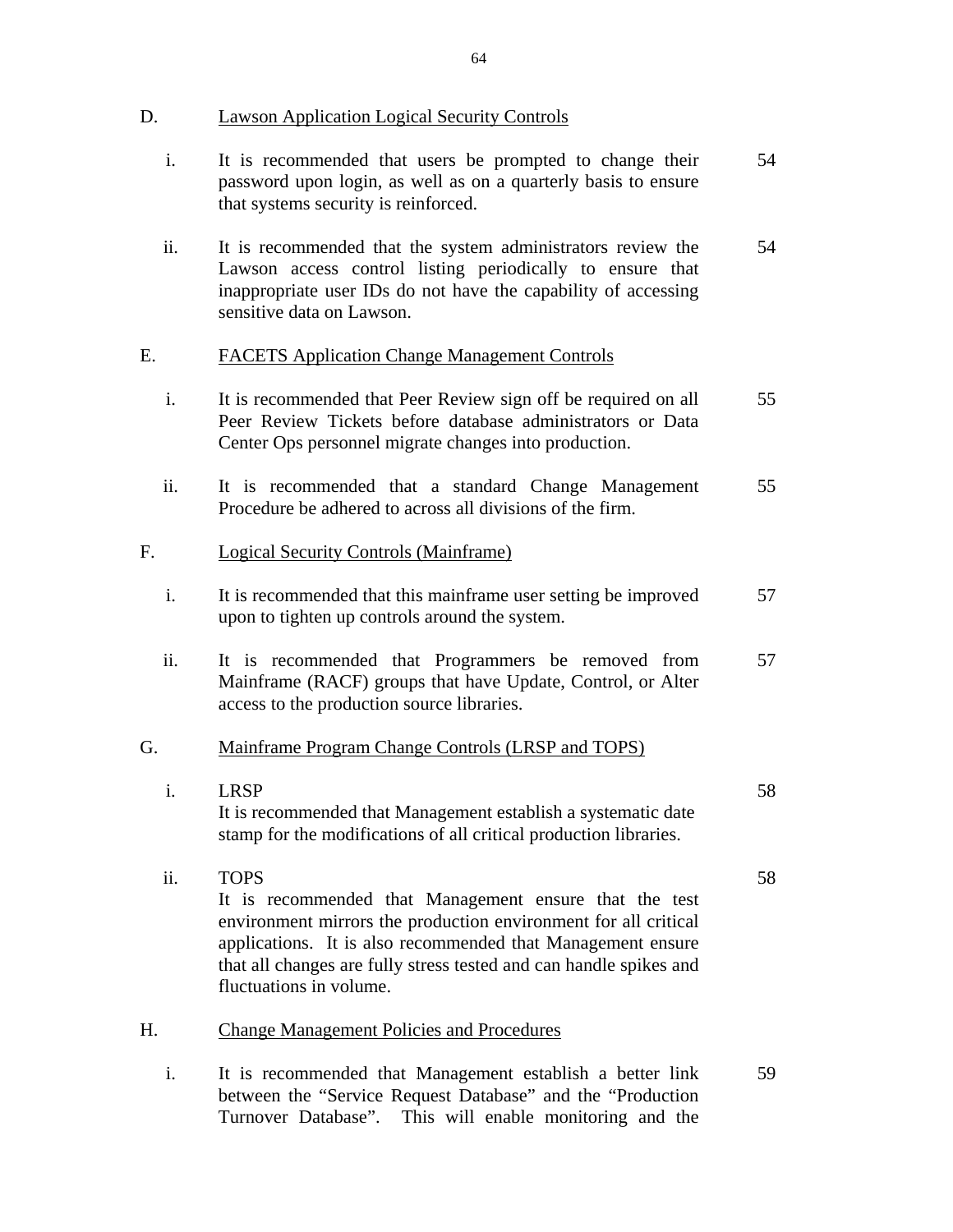prevention of potential threats of inappropriate changes to production.

- **Local Area Network Controls**
- I. Local Area Network Controls<br>i. It is recommended that the Plan research the installation of virus protection controls on the mainframe. 60
	- ii. It is recommended that a formal daily review/ sign-off process be established for the IDS and firewall. This paper trail will serve as evidence that these reviews have been conducted. 60

#### Wide Area Network (WAN) and Interface Controls

J. Wide Area Network (WAN) and Interface Controls i. Due to known security weaknesses associated with prior versions of PCAnywhere, it is recommended that management upgrade all versions of this software package to version 10.0 or above. In addition, it is recommended that a review be conducted to ensure that all systems with PCAnywhere installed conform to the policies stated. 61

#### **Physical Access**

K. Physical Access<br>i. It is recommended that Management review access to their data centers and consider removing access to all individuals who are not assigned to the Data Center Operations or Technical Services Department. It is further recommended that management review this access periodically and remove individuals who do not have a business need to enter the facility. Upon reviewing the examiner's recommendation, management took certain corrective action, such as, reducing the number of non-operational staff with access to the data center. 62

#### **Business Continuity**

L. Business Continuity<br>i. It is recommended that Management perform a full Business Impact Analysis to prioritize the recovery of critical business processes and fully integrate the Business Continuity Plan with the Disaster Recovery plan. This Analysis should include scheduling and performing regular tests of the Business Continuity Plans in conjunction with Disaster Recovery testing. Additionally, all plans should be updated at least annually.

62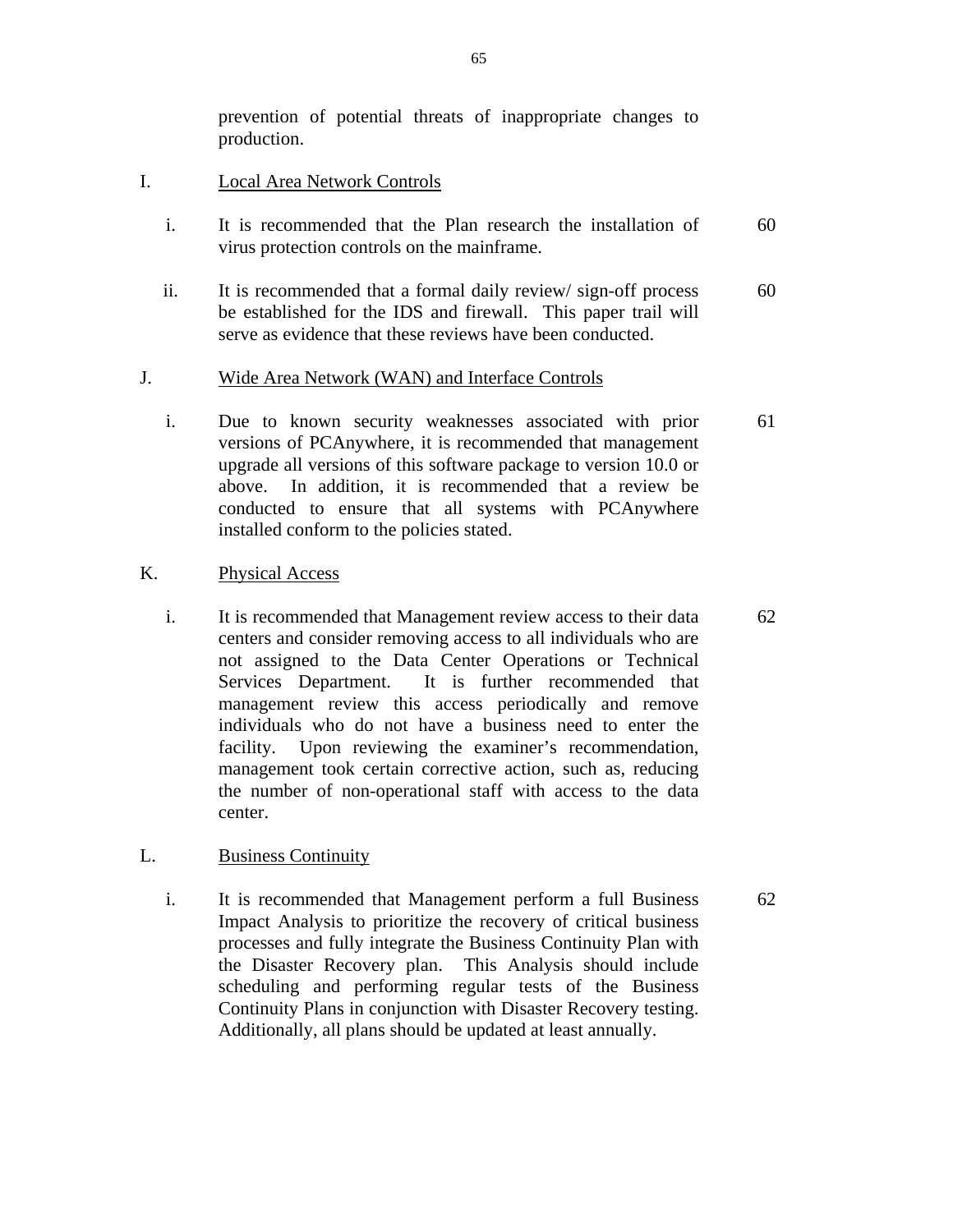Respectfully submitted,

we E Bowfly

Bruce E. Borofsky, Associate Examiner

STATE OF NEW YORK ) )SS.  $\mathcal{E}$ **COUNTY OF NEW YORK)** 

Bruce E. Borofsky, being duly sworn deposes and says that the foregoing report submitted by him is true to the best of his knowledge and belief.

Bruce l Brighty

Bruce E. Borofsky

Subscribed and sworn to before me

this 19 thay of Jeptember, 2005.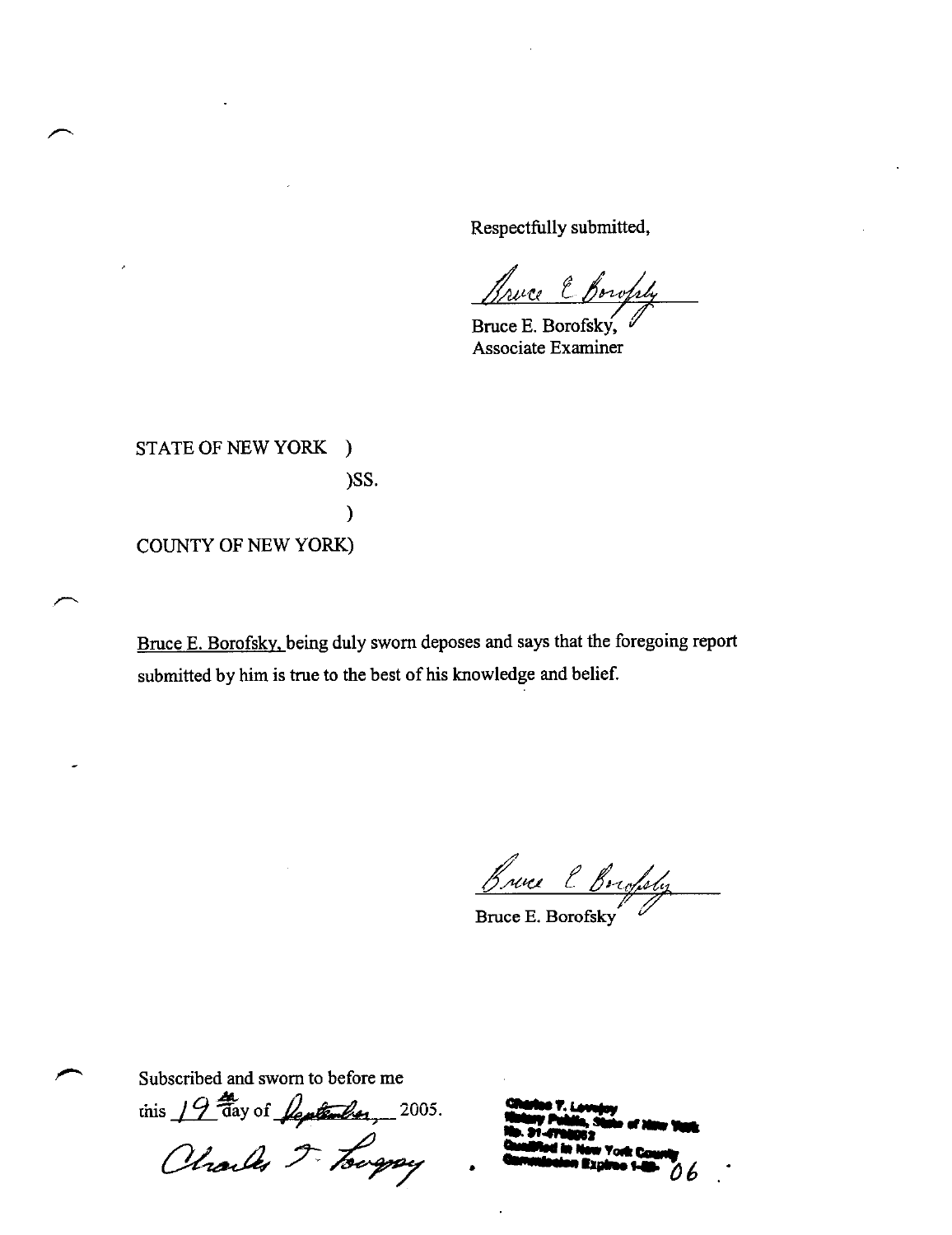Appointment No. 22094

# **STATE OF NEW YORK INSURANCE DEPARTMENT**

I, **GREGORY V. SERIO**, Superintendent of Insurance of the State of New York, pursuant to the provisions of the Insurance Law, do hereby appoint:

> **Bruce Borofsky** as a proper person to examine into the affairs of the

# **Excellus Health Plans, Inc.**

and to make a report to me in writing of the said

# Company

with such information as he shall deem requisite.

In Witness Whereof, I have hereunto subscribed by the name and affixed the official Seal of this Department, at the City of New York.

this 2nd day of October 2003

Serio

Superintendent of Insurance